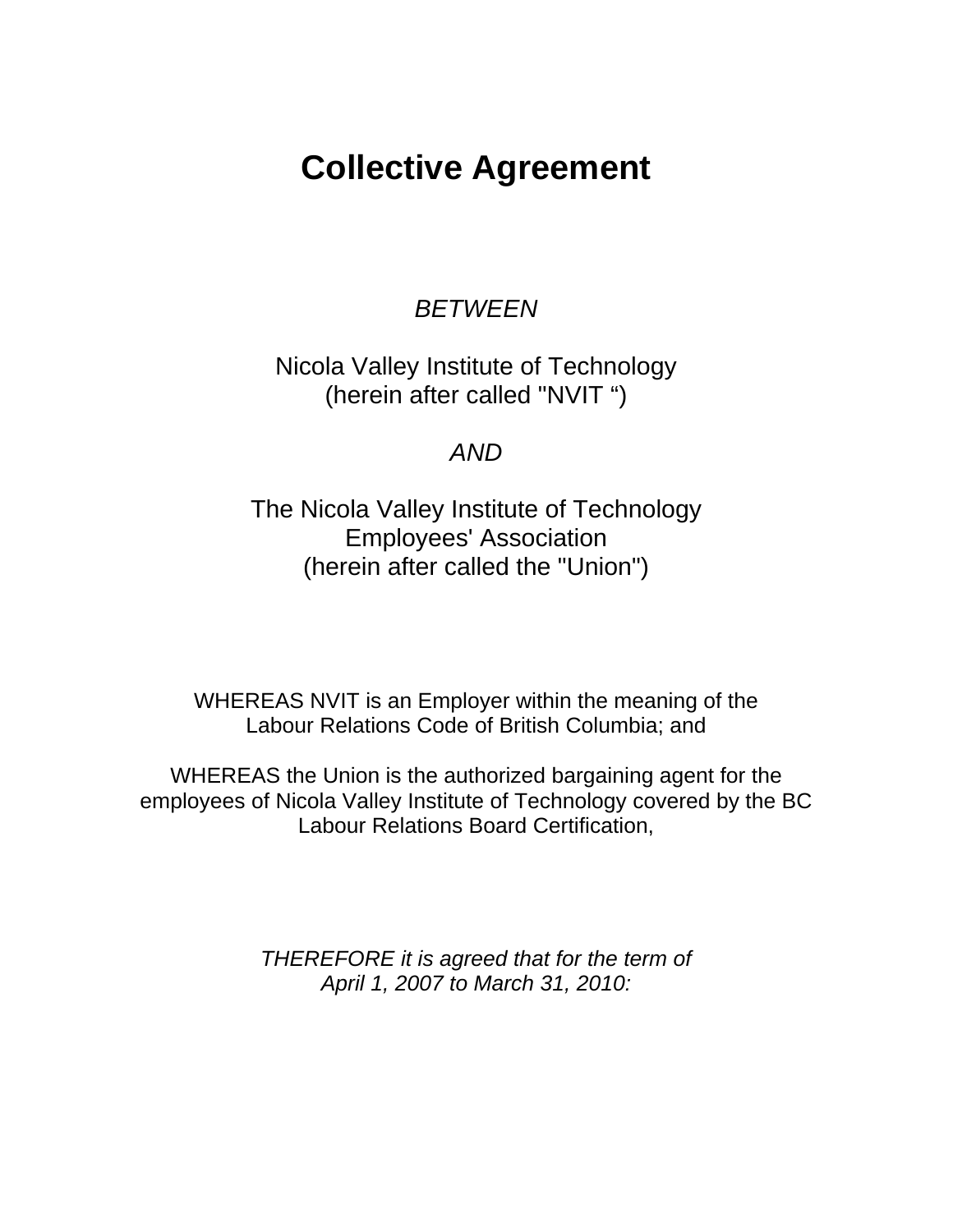# **Table of Contents**

| <b>Article 1</b>  |  |
|-------------------|--|
| 1.1               |  |
| 1.2               |  |
| <b>Article 2</b>  |  |
| <b>Article 3</b>  |  |
| <b>Article 4</b>  |  |
| <b>Article 5</b>  |  |
| <b>Article 6</b>  |  |
| 6.1               |  |
| 6.2               |  |
| 6.3               |  |
| 6.4               |  |
| <b>Article 7</b>  |  |
| <b>Article 8</b>  |  |
| 8.1               |  |
| 8.2               |  |
| 8.3               |  |
| 8.4               |  |
| 8.5               |  |
| Article 9         |  |
| <b>Article 10</b> |  |
| 10.2              |  |
| <b>Article 11</b> |  |
| 11.1              |  |
| 11.2              |  |
| 11.3              |  |
| <b>Article 12</b> |  |
| 12.1              |  |
| 12.2              |  |
| <b>Article 13</b> |  |
| <b>Article 14</b> |  |
| Article 15        |  |
| 15.6              |  |
| 15.8              |  |
| 15.9              |  |
| 15.10             |  |
| 15.11             |  |
| 15.12             |  |
| Article 16        |  |
| 16.1              |  |
| 16.2              |  |
|                   |  |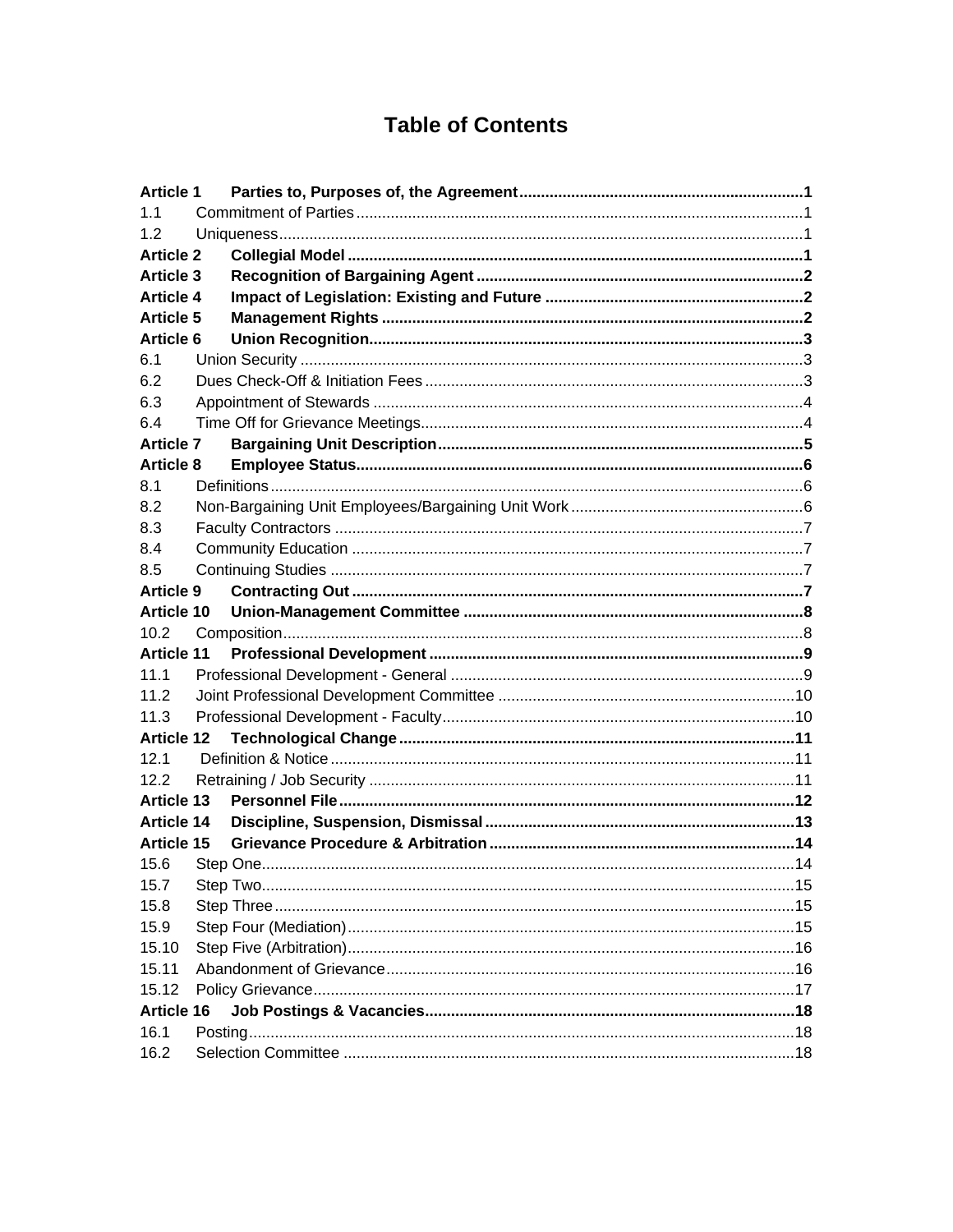| <b>Article 17</b> |  |  |
|-------------------|--|--|
| 17.1              |  |  |
| 17.2              |  |  |
| <b>Article 18</b> |  |  |
| <b>Article 19</b> |  |  |
| <b>Article 20</b> |  |  |
| 20.1              |  |  |
| 20.2              |  |  |
| 20.3              |  |  |
| 20.4              |  |  |
| <b>Article 21</b> |  |  |
| 21.4              |  |  |
| 21.5              |  |  |
| 21.6              |  |  |
| 21.7              |  |  |
| 21.8              |  |  |
| 21.9              |  |  |
| <b>Article 22</b> |  |  |
| 22.1              |  |  |
| 22.2              |  |  |
| 22.3              |  |  |
| 22.4              |  |  |
| 22.5              |  |  |
| 22.6              |  |  |
| 22.7              |  |  |
| 22.7.8            |  |  |
| 22.7.9            |  |  |
| 22.8              |  |  |
| 22.9              |  |  |
| 22.10             |  |  |
| <b>Article 23</b> |  |  |
| 23.1              |  |  |
| 23.5              |  |  |
| 23.6              |  |  |
| 23.7              |  |  |
| 23.8              |  |  |
| <b>Article 24</b> |  |  |
| 24.1              |  |  |
| 24.2              |  |  |
| <b>Article 25</b> |  |  |
| <b>Article 26</b> |  |  |
| 26.3              |  |  |
| <b>Article 27</b> |  |  |
| <b>Article 28</b> |  |  |
| <b>Article 29</b> |  |  |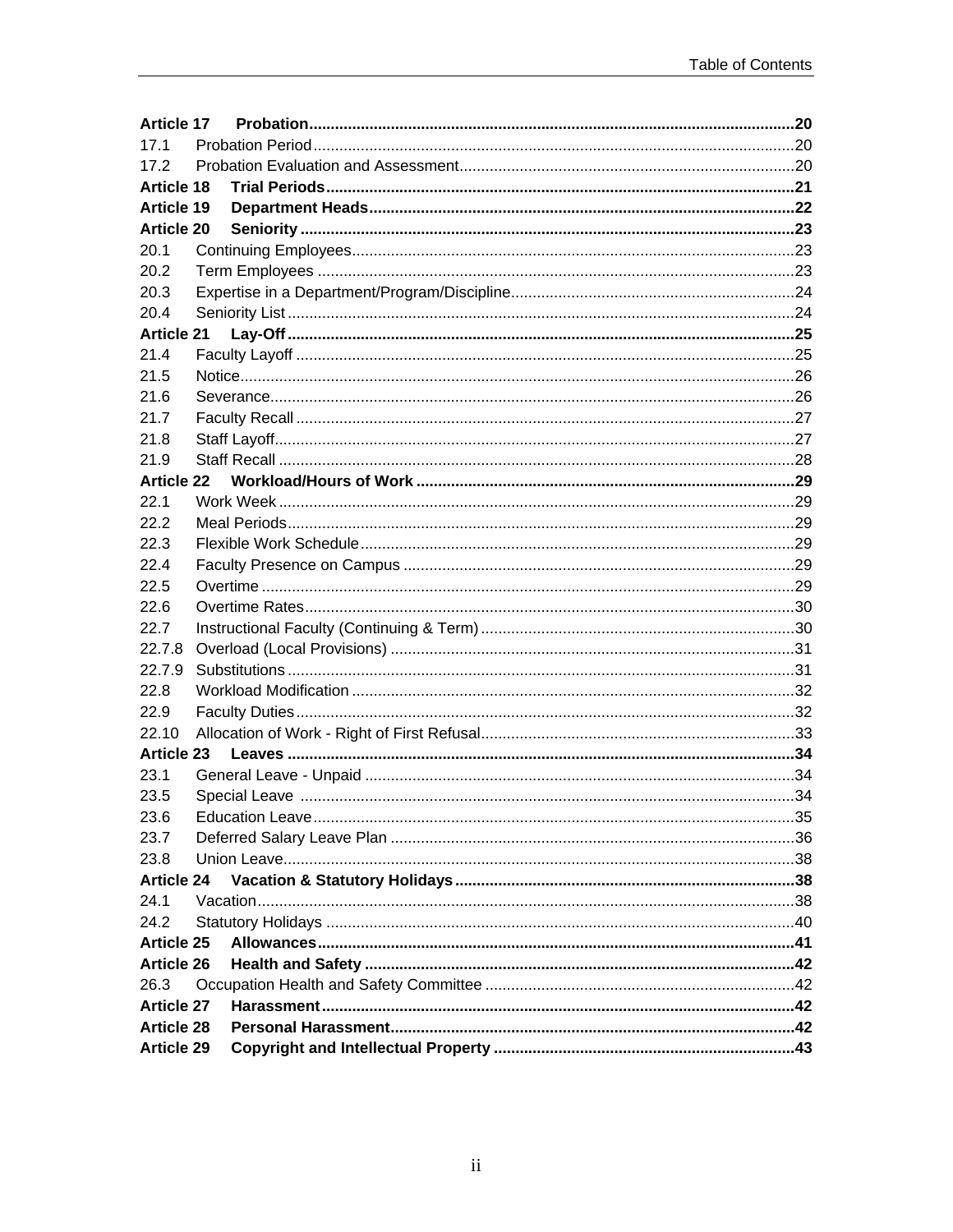| 30.1              |  |  |  |
|-------------------|--|--|--|
| 30.2              |  |  |  |
| 30.3              |  |  |  |
| <b>Article 31</b> |  |  |  |
| <b>Article 32</b> |  |  |  |
| <b>Article 33</b> |  |  |  |
| <b>Article 34</b> |  |  |  |
| 34.1              |  |  |  |
| 34.2              |  |  |  |
|                   |  |  |  |
| 35.1              |  |  |  |
| 35.2              |  |  |  |
|                   |  |  |  |
|                   |  |  |  |
|                   |  |  |  |
|                   |  |  |  |
|                   |  |  |  |
|                   |  |  |  |
|                   |  |  |  |
|                   |  |  |  |
|                   |  |  |  |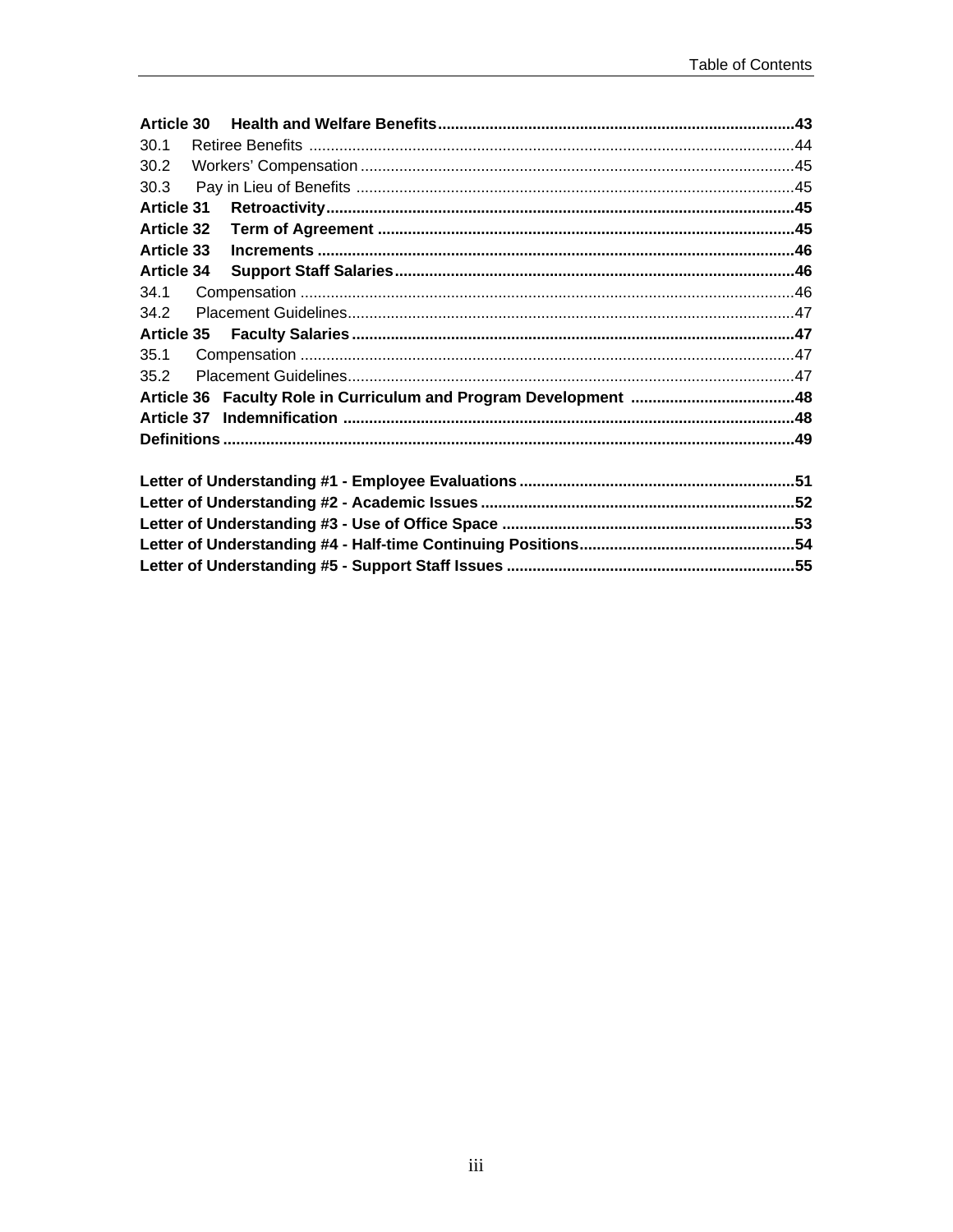### **Article 1 Parties to, Purposes of, the Agreement**

#### **1.1 Commitment of Parties**

The parties to this Agreement, NVIT and the Union:

- 1.1.1 Desire to set forth and establish the terms and conditions of employment so that efficient operations and harmonious relationships may be maintained between NVIT and the Union to the benefit of both parties.
- 1.1.2 Endeavour to ensure that all employees are treated with dignity and respect.
- 1.1.3 Agree to settle differences, which may arise, in a peaceful and amicable manner.

#### **1.2 Uniqueness**

- 1.2.1 The parties agree and recognize that Nicola Valley Institute of Technology is a unique Aboriginal post secondary institution that has a preference for hiring Aboriginal staff, teaching Aboriginal curriculum, and maintaining Aboriginal culture, values and traditions.
- 1.2.2 The parties further agree that where ever possible, language in the Collective Agreement will reflect the uniqueness and those values.
- 1.2.3 The parties also agree to create an environment that respects the dignity, rights, cultures, and beliefs of all people, and to strive for balance and harmony in all our activities with each other.

### **Article 2 Collegial Model**

2.1 The Employer and the Union agree to support a collegial model of administration, whereby staff, faculty and management work collectively to serve the goals and objectives of the Institute, as determined by the mission statement of the Board.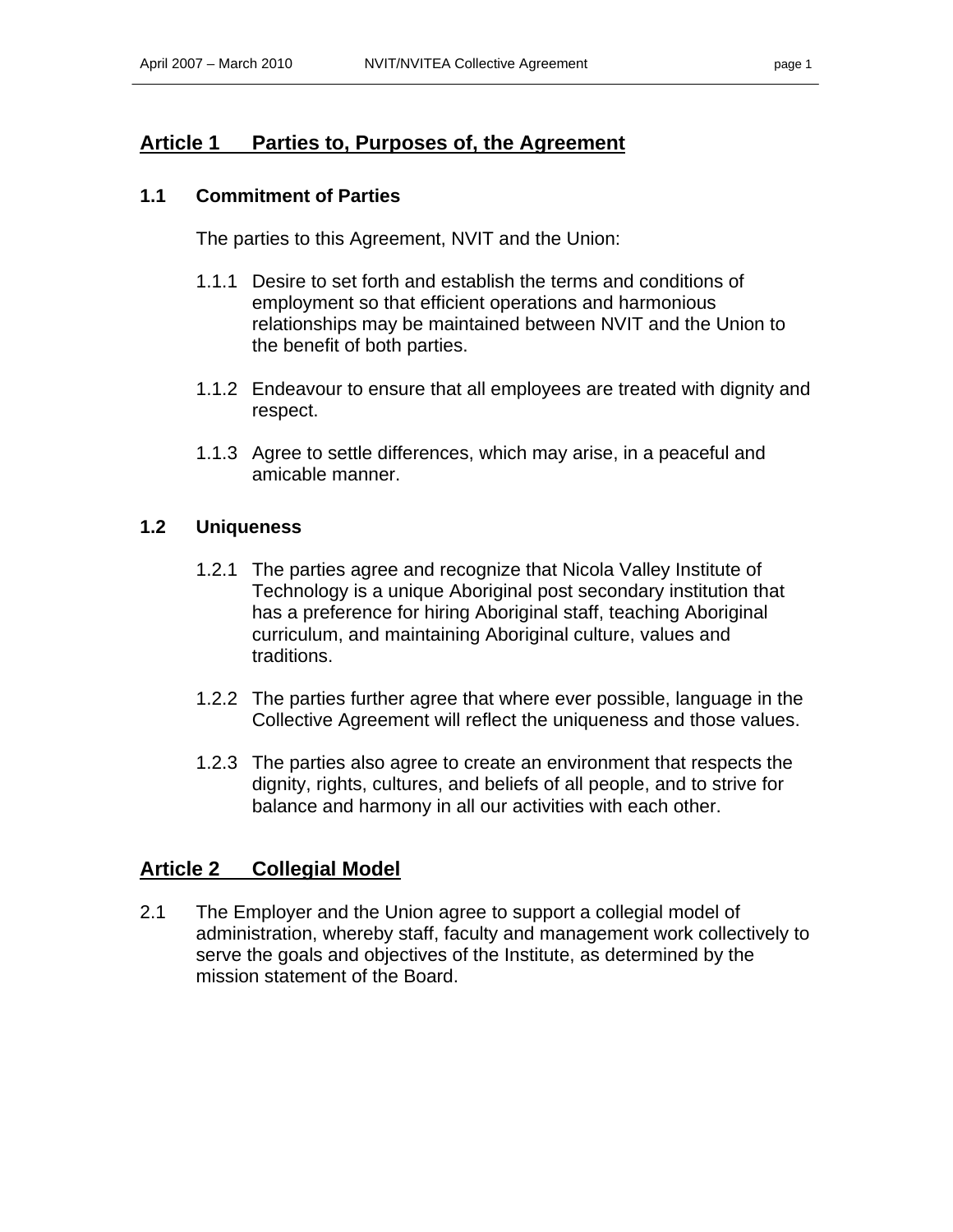### **Article 3 Recognition of Bargaining Agent**

3.1 NVIT recognizes the Union as a trade union pursuant to the Labour Code of British Columbia with all rights and responsibilities attendant upon such status. More particularly, NVIT recognizes the Union as the exclusive Bargaining Agent for all members of the bargaining unit.

### **Article 4 Impact of Legislation: Existing and Future**

- 4.1 The parties recognize and agree that they cannot be obligated or bound by any term, condition or provision which would be contrary to any applicable existing or future federal or provincial legislation, or regulations passed pursuant to such legislation. In the event that any term, condition, or provision, or part thereof, which is incorporated into this Agreement, whether by inadvertence, error, or misunderstanding, is in fact or in law contrary to such applicable federal or provincial legislation or regulations, then such term, condition or provision or part thereof is void and of no effect.
- 4.2 In the event that any applicable existing or future federal or provincial legislation makes invalid any provision of this Agreement, the remaining provisions shall remain in effect for the term of the Agreement.
- 4.3 The parties agree that they will comply with any applicable existing or future federal or provincial legislation or regulations passed pursuant to such legislation.
- 4.4 Where it is argued that an employee's rights under relevant statutes are being violated, the first recourse of the employee may be through the grievance procedure.

### **Article 5 Management Rights**

- 5.1 The management and direction of the Employer's operations, including the right to hire, promote, layoff and direct employees, to determine qualifications and criteria in hiring; to set standards for work and class schedules; to discipline, suspend, and dismiss for proper cause is vested exclusively with the Employer, subject to the terms and conditions of the Collective Agreement.
- 5.2 The exercise of management's rights shall be done reasonably and fairly.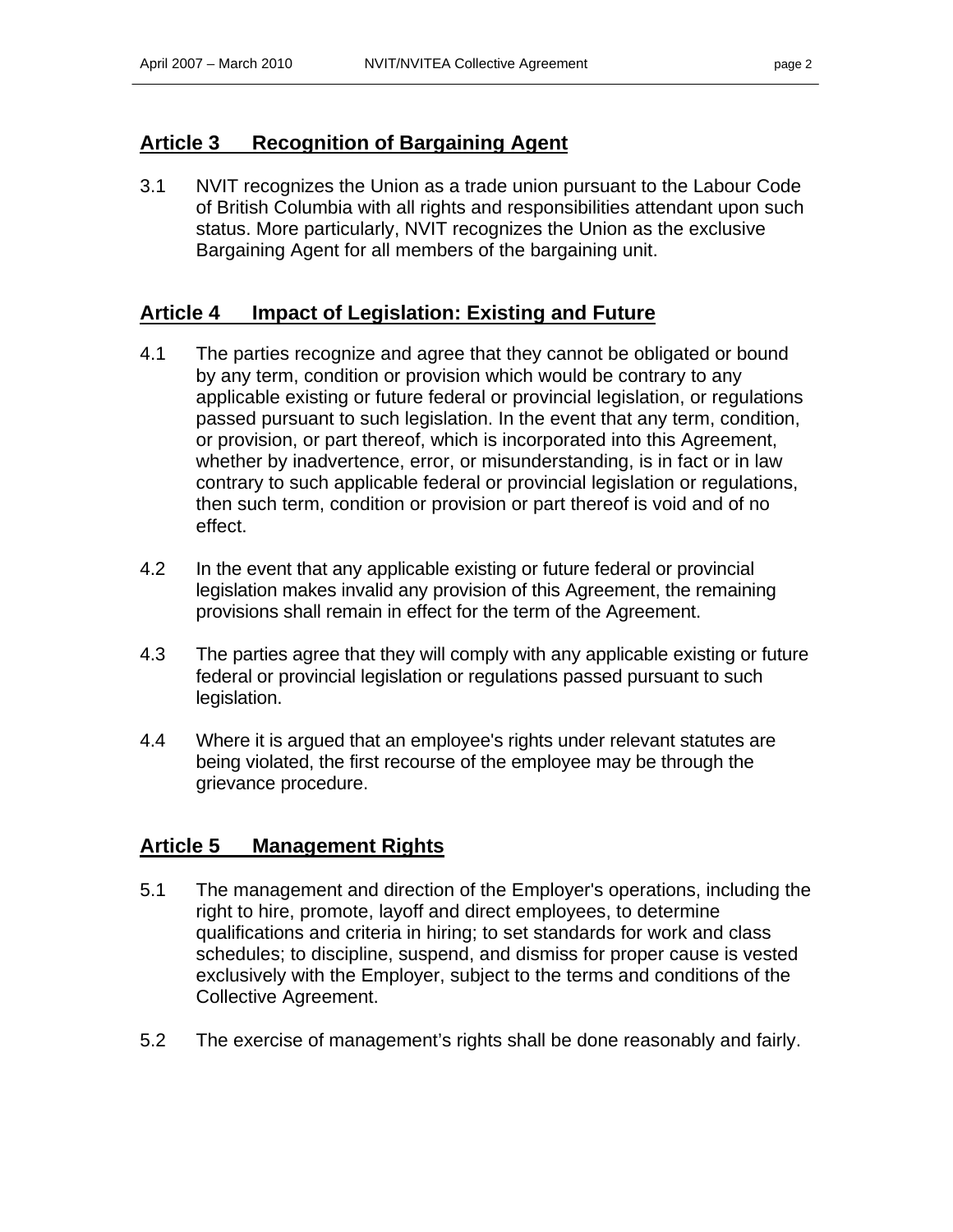### **Article 6 Union Recognition**

#### **6.1 Union Security**

- 6.1.1 All new employees covered under the bargaining unit shall, as a condition of employment, become and remain members in good standing of the Union.
- 6.1.2 All employees within the bargaining unit who are already members of the Union shall, as a condition of employment, remain members in good standing of the Union.
- 6.1.3 All employees within the bargaining unit of the Union who are not members of the Union at the date of the signing of this Agreement may become members of the Union, but shall not be required to do so. If they choose to become members of the Union, they shall, as a condition of employment, remain members in good standing. If they choose not to become members within 15 days of the signing of this Agreement, as a condition of their employment, shall authorize the deduction of an amount equal to the Union dues paid by other employees in the bargaining unit, and have that amount remitted to the Union.
- 6.1.4 Notwithstanding anything contained in this Article, NVIT shall not be required to discharge any employee to whom membership in the Union has been denied or terminated on some ground other than the refusal of such employee to tender the dues uniformly required in order to acquire or maintain membership in the Union, unless NVIT agrees that the grounds upon which the Union refused or terminated such employee's membership are valid to justify his or her discharge by NVIT.

#### **6.2 Dues Check-Off & Initiation Fees**

- 6.2.1 For all employees covered under the bargaining unit, NVIT agrees to the compulsory check-off of all Union dues, initiation fees, and other assessed charges of the Union as a condition of employment.
- 6.2.2 NVIT agrees to deduct from all employees in the bargaining unit, the monthly amount spread over the frequency of the monthly pay periods, as determined by the Union and to deduct any other assessed charges as determined by the Union. This sum will be transmitted to the Union on a monthly basis with a list of employees from whom deductions were made in that pay period, and with the amounts deducted from each employee.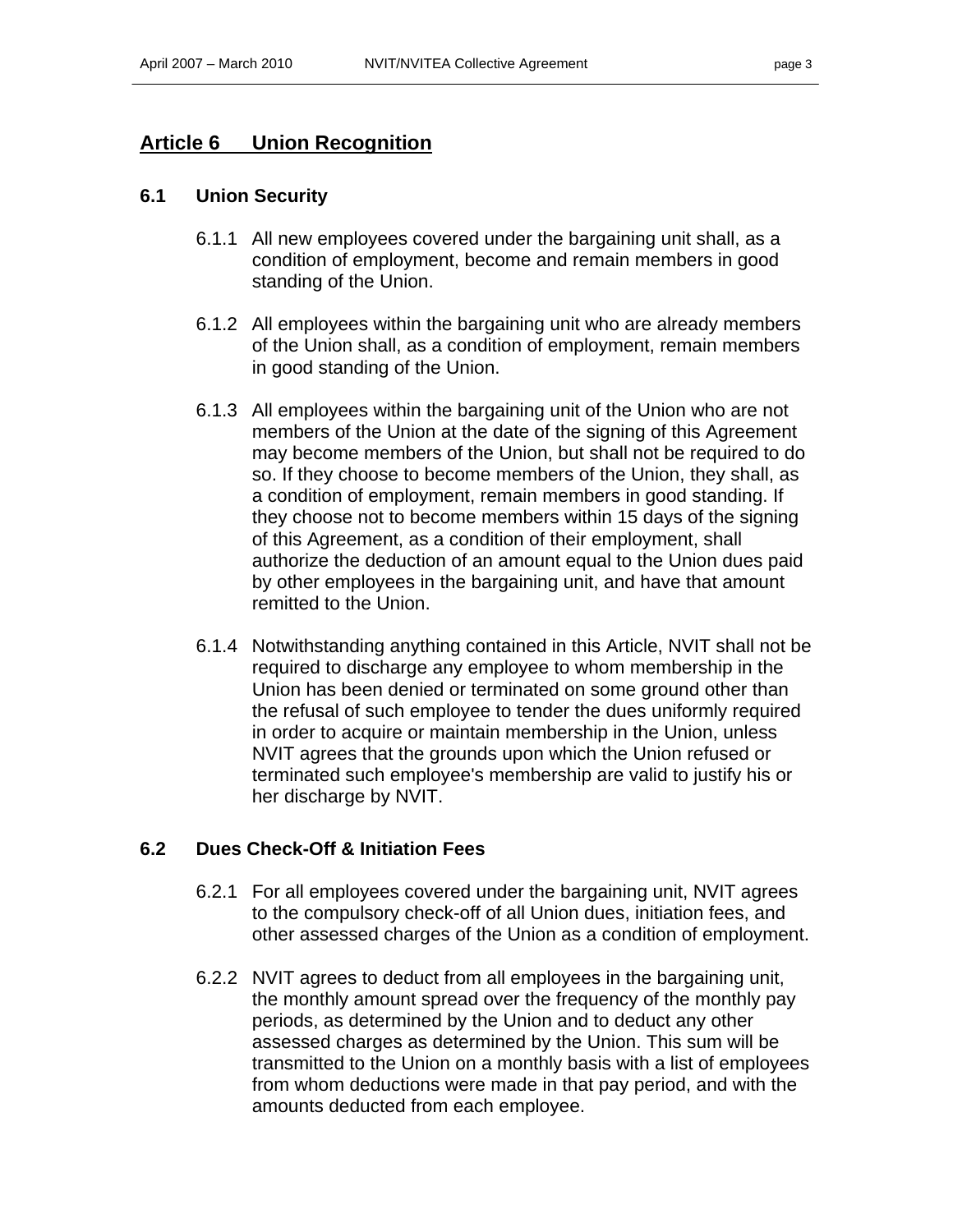6.2.3 Before NVIT is obliged to deduct any amount, the secretary or president of the Union must advise the Vice President Corporate Services' office in writing, by copy of a resolution passed at a general meeting of the Union, of the amount of its regular dues or other assessed charges. The amount so advised shall continue to be the amount to be deducted until changed by further written notice and resolution of the Union signed by the secretary or president of the Union.

### **6.3 Appointment of Stewards**

The Union agrees to advise NVIT of the names of the stewards in writing, and changes as they occur.

#### **6.4 Time Off for Grievance Meetings**

Absence from duties shall be permitted for stewards who may be required to attend to the processing of grievances, including meetings with the grievor and NVIT, provided that permission is received in advance from the appropriate senior manager. Such permission shall not be unreasonably withheld. Time spent during an employee's normal working hours in the processing of grievances shall be considered time worked. Such time, as well as additional time spent in such activities shall not qualify for overtime remuneration. These provisions apply only to those employees who have been identified in writing as stewards.

- 6.5 Within 60 days of execution of the Collective Agreement, NVIT shall provide a copy to each member of the union bargaining committee and will post the agreement on the NVIT website.
- 6.6 A list of all courses taught, the location of the course and the instructor teaching the course will be provided to the Union each term.
- 6.7 When a new collective agreement is being negotiated at the local level, the parties will make every effort to schedule negotiation meetings to minimize such scheduling conflicts while maintaining reasonable frequency of bargaining sessions. However, NVIT will provide paid release for up to four Union bargaining team members, of which at least one must be a support staff. Bargaining committee members making use of the release shall be identified to NVIT prior to commencement of bargaining. Faculty may be released at any time except during their scheduled classes.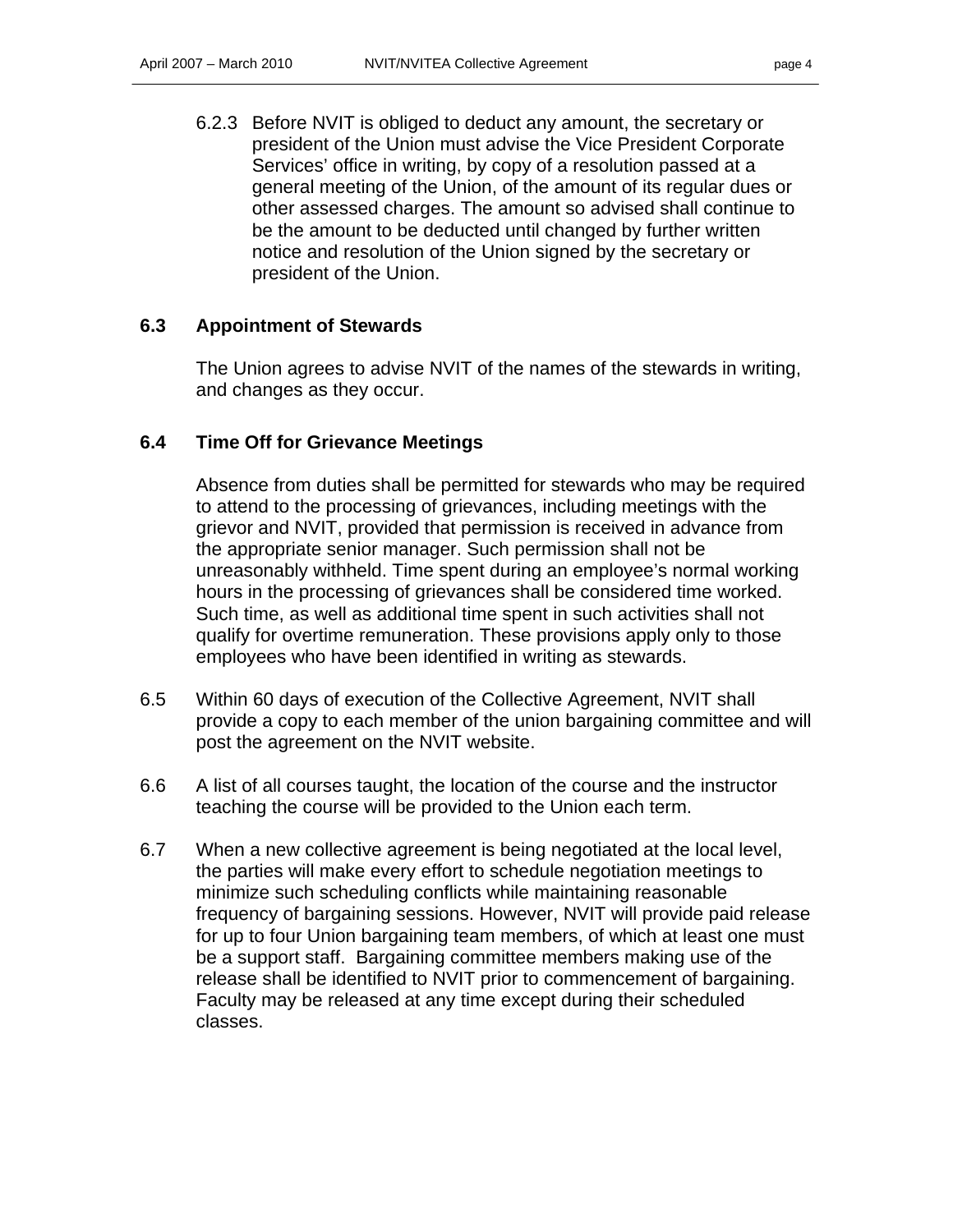### **Article 7 Bargaining Unit Description**

- 7.1 The bargaining unit description for employees in this unit is the continuing and term employees of Nicola Valley Institute of Technology primarily involved in teaching, counselling, library services and/or providing support services at and from the Institute.
- 7.2 At the signing of this Agreement, the positions not included in the bargaining unit are:
	- President
	- Vice President Corporate Services
	- Vice President Learning Services & Community Partnerships
	- Dean of Distributed Learning
	- Dean of Instruction and Student Success
	- Director of Integrated Systems & Institutional Research
	- Director of Enrolment Services & Registrar
	- Manager of Finance
	- Manager of Budgets and Institutional Reporting
	- Manager, Computing and Communications
	- Administrative Coordinator, Community Education
	- Administrative Assistant to Vice President Corporate Services
	- Human Resource Officer
	- Executive Assistant to the President and Board
	- Administrative Assistant to Vice President Learning Services & Community Partnerships
	- Manager of Facilities
- 7.3 The parties agree that should additional positions be added to the above list, the Union will be provided a copy of the posting. Should the Union disagree with the addition the Union will inform the Vice President Corporate Services in writing prior to the closing date. Failure to inform NVIT within the posting period will be viewed as agreement by acquiescence. In the event that the parties cannot mutually agree, the Union may take recourse as provided under the BC Labour Relations Code.
- 7.4 All members of the NVIT Elders' Council are exempt from the bargaining unit and are not considered part of management.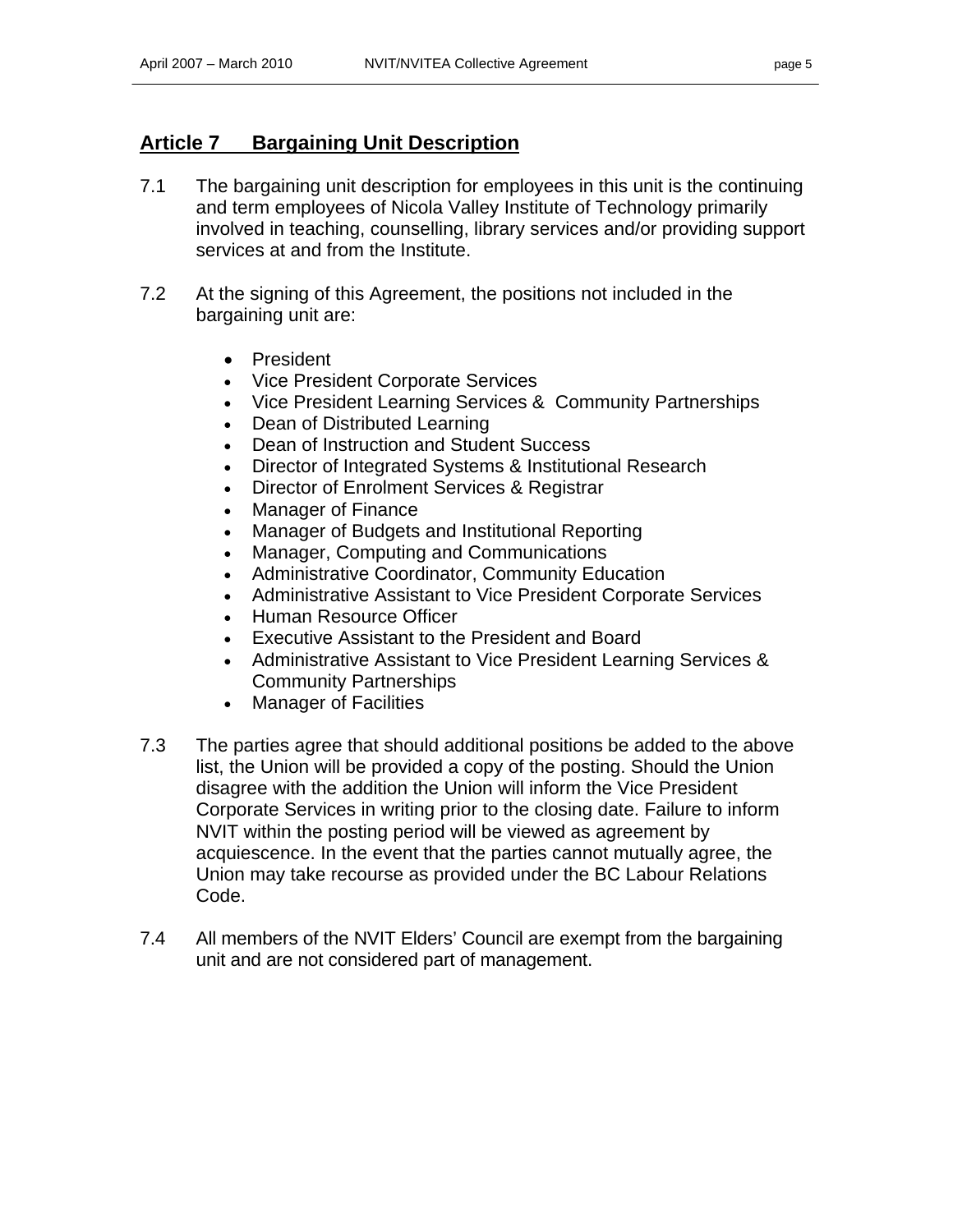### **Article 8 Employee Status**

#### **8.1 Definitions**

- 8.1.1 Continuing employee is an employee, either faculty or staff, who works either full time or part time and whose work is ongoing and continuous and without a specified end date.
- 8.1.2 Term employee is an employee, either faculty or staff, who works either full or part-time, and whose term of employment has a defined beginning and end date.
- 8.1.3 Term employees who are hired under any skill development (non faculty) type of funding are not members of the bargaining unit. If the position receives on-going funding from operations, it is deemed bargaining work.
- 8.1.4 Casual employee is an individual who works for brief periods not exceeding thirty (30) continuous working days, usually to assist in periods of work overloads, temporary vacancies or to replace continuing or term employees who have been granted leave under this Agreement. A casual employee becomes a term employee once they exceed thirty (30) continuous working days.
- 8.1.5 Faculty may only be hired as a casual employees to do bargaining unit work in the following instances:
	- 1. in a short term substitution capacity for an existing faculty member,
	- 2. on a short term basis with a duration of 4 days or less, or
	- 3. on a short term basis with a duration of more than 4 days and with agreement from the Union.
- 8.1.6 Students are individuals currently enrolled in a post secondary institution and who from time to time are hired in the capacity of lab assistants, tutors, markers, library monitors, computer lab monitors, and other like positions, and shall not be deemed members of the bargaining unit or covered by the terms and conditions of this Agreement.

#### **8.2 Non-Bargaining Unit Employees/Bargaining Unit Work**

Administrators shall not perform the work assigned to bargaining unit employees where that work becomes the majority of the administrator's work. As a part of their regular duties, administrators shall not instruct more than one bargaining unit course per semester to a maximum of two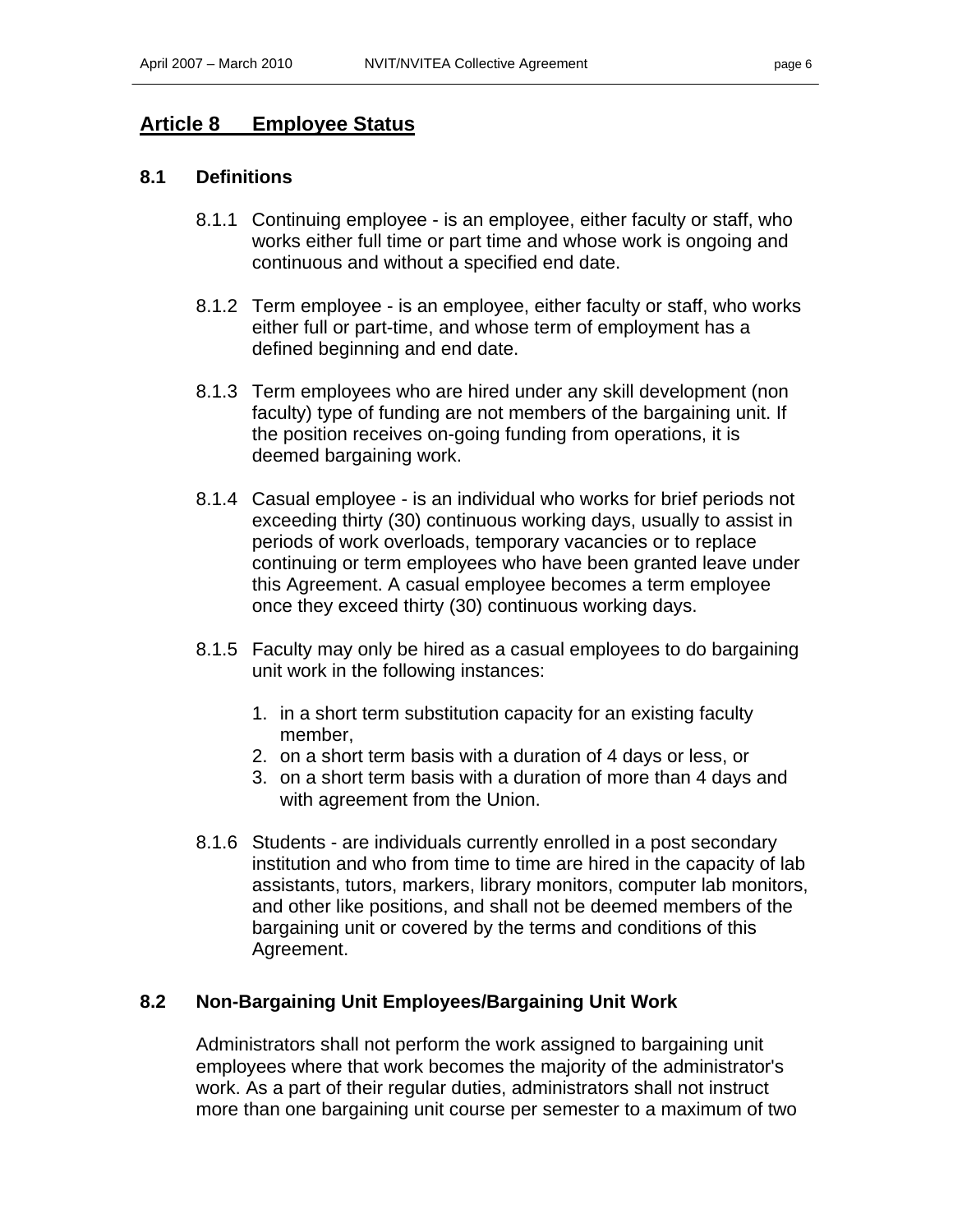bargaining unit courses per calendar year. Administrators shall be required to meet the educational credential normally required to teach the course. Administrators who are assigned instructional work as part of their normal workload shall not receive additional compensation for that work if it is normally assigned to bargaining unit employees.

### **8.3 Faculty Contractors**

Individuals who are contractors, as defined by Canada Revenue Agency, are not included in the above definitions. They may teach up to one course per semester to a maximum of two bargaining unit courses per calendar year, and are not included in this bargaining unit.

### **8.4 Community Education (CE)**

Courses taught through CE are not bargaining unit work.

Notwithstanding the generality of the foregoing, courses taught within a 300 km radius through CE that are also being offered through base operations in the current academic year are bargaining unit work.

In the event that CE intends to offer a program off site, that is currently being offered onsite through base operations, the Administrative Coordinator, CE shall consult with the relevant department head.

#### **8.5 Continuing Studies**

Continuing studies courses which are non-credit and non-transferable are not bargaining unit work.

### **Article 9 Contracting Out**

9.1 The Employer agrees to not contract out any work performed by a member of the bargaining unit that would result in the lay off of any employee.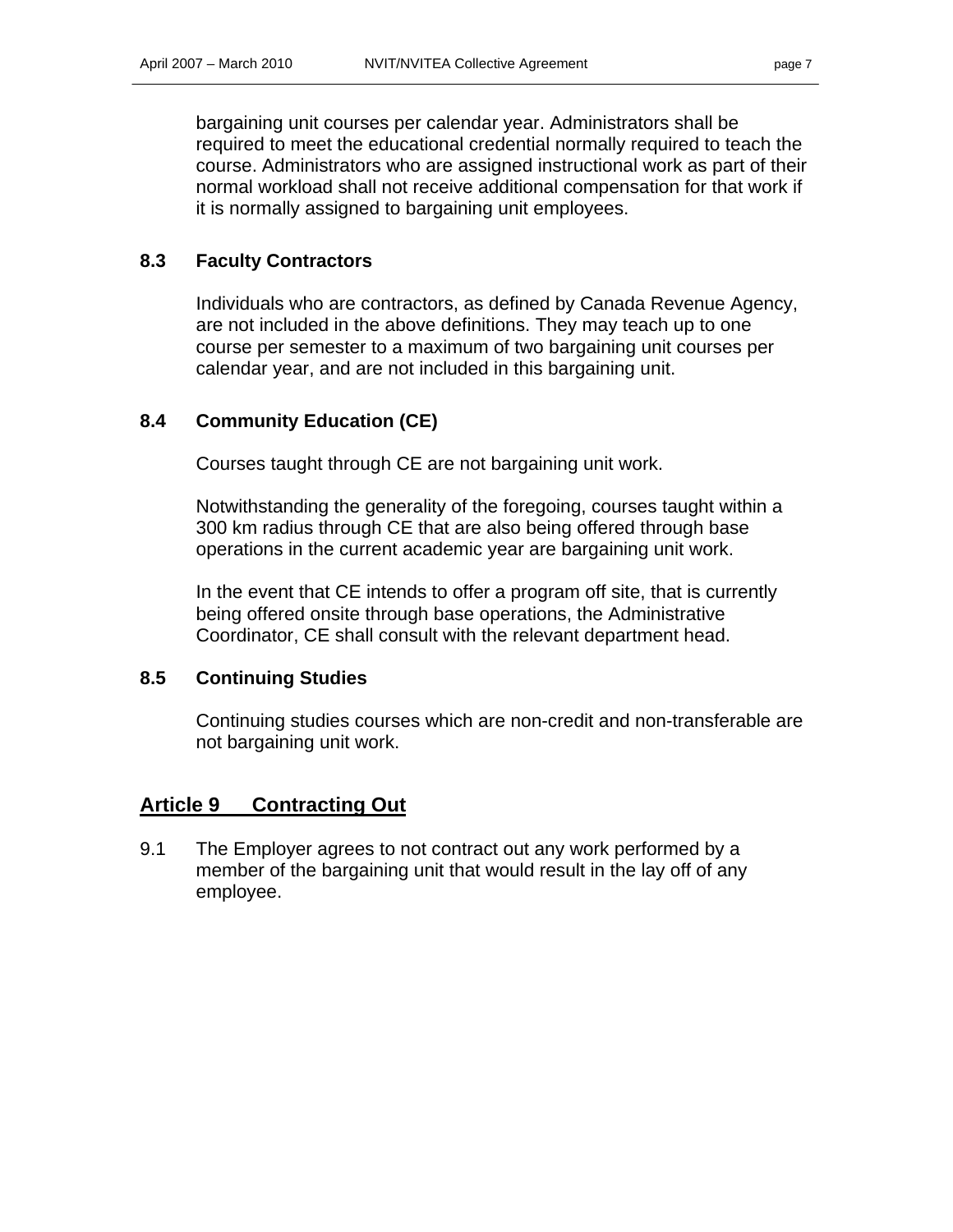### **Article 10 Union-Management Committee**

10.1 The Union and NVIT recognize the mutual value of ongoing joint discussions on matters pertaining to working conditions, changes to employee benefits, classifications, services and labour-management relations. To this end, the Union and NVIT agree to establish a Union-Management Committee.

### **10.2 Composition**

- 10.2.1 The committee shall be composed of two (2) representatives of the Employer and two (2) representatives of the Union. If possible, at least one (1) of the representatives of the Union and one (1) representative of the Employer will have been members of their respective negotiating committees.
- 10.2.2 Additional representatives may attend the meetings from time to time in order to provide information and/or assistance to the parties.
- 10.2.3 The committee shall be constituted within one (1) month of the signing of the Agreement. The committee shall then meet at least once each semester or at the request of either party to discuss and make recommendations to their respective principals on, but not limited to such issues as:
	- problems with application or interpretation of parts of the Agreement,
	- matters of employer-employee relations arising out of this Agreement,
	- recommended amendments or additions to this Agreement,
	- matters referred to the committee pursuant to the grievance procedure, and
	- policy matters under consideration by the Employer, which may be in conflict with the Agreement.
- 10.2.4 This committee shall not have the authority to bind either party to this Agreement, but only to make recommendations to their principals.
- 10.2.5 The committee shall be chaired on a rotational basis, who's responsibility will be the preparation and circulation of the agenda, minutes of the meetings, and the arrangement of the meeting rooms. Either party shall have the responsibility of chair for one academic year.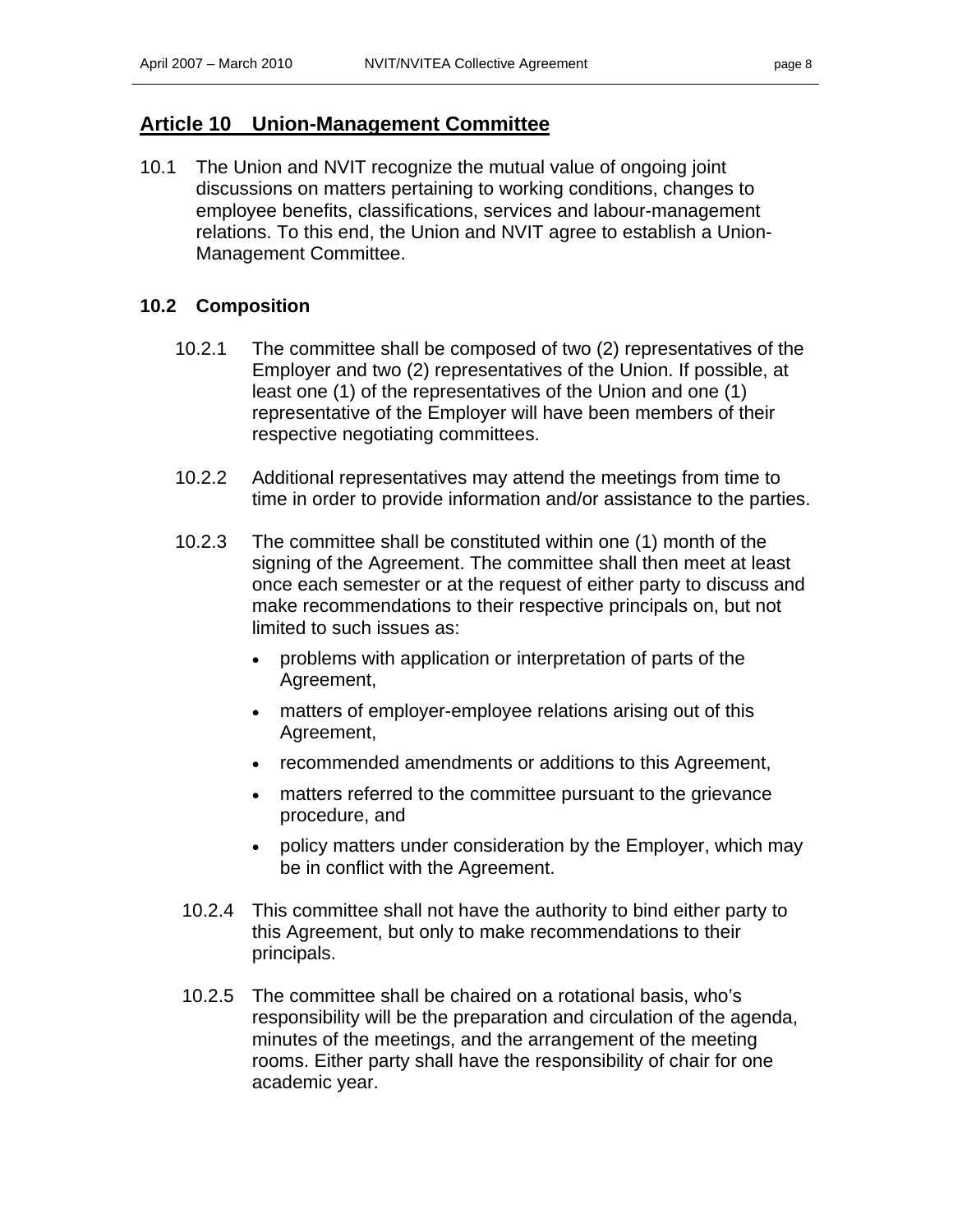### **Article 11 Professional Development**

### **11.1 General**

- 11.1.1 It is mutually agreed that professional development is in the interests of both parties for the purpose of assisting employees to upgrade present skills and knowledge, adapt to new work methods and procedures, and prepare for career advancement within NVIT and the post secondary system.
- 11.1.2 NVIT will attempt to budget one percent (1%) of the total salary budget for continuing employees within the bargaining unit to support on-going professional development activities.
- 11.1.3 Professional development for purposes of this agreement is for the maintenance and development of the faculty member's professional competence and effectiveness. The purpose is to assist faculty to remain current and active in their discipline and program.

Professional development for support staff is intended to enhance the effectiveness and efficiency of those skills required in their present position, and to improve the quality of service offered by NVIT.

- 11.1.4Professional development activities shall not take the employee from regular duties for more than ten (10) consecutive work days at a time. All continuing employees within the bargaining unit with at least one-year continuous employment are eligible to apply to the Joint Professional Development Committee, for professional development funds.
- 11.1.5 Where purchase of resources of lasting value is required and approved, the resources will become the property of NVIT.
- 11.1.6 Employees requesting professional development leave shall submit a written proposal to the appropriate Senior Manager at least one month prior to the commencement of such leave. The proposal should set out how the time will be used to the advantage of the employee and to that of NVIT. The Senior Manager shall not unreasonably withhold approval of such leave requests.
- 11.1.7 Each employee who has been granted professional development leave shall prepare a report of those activities and submit the report to the appropriate Senior Manager and the Joint Professional Development Committee.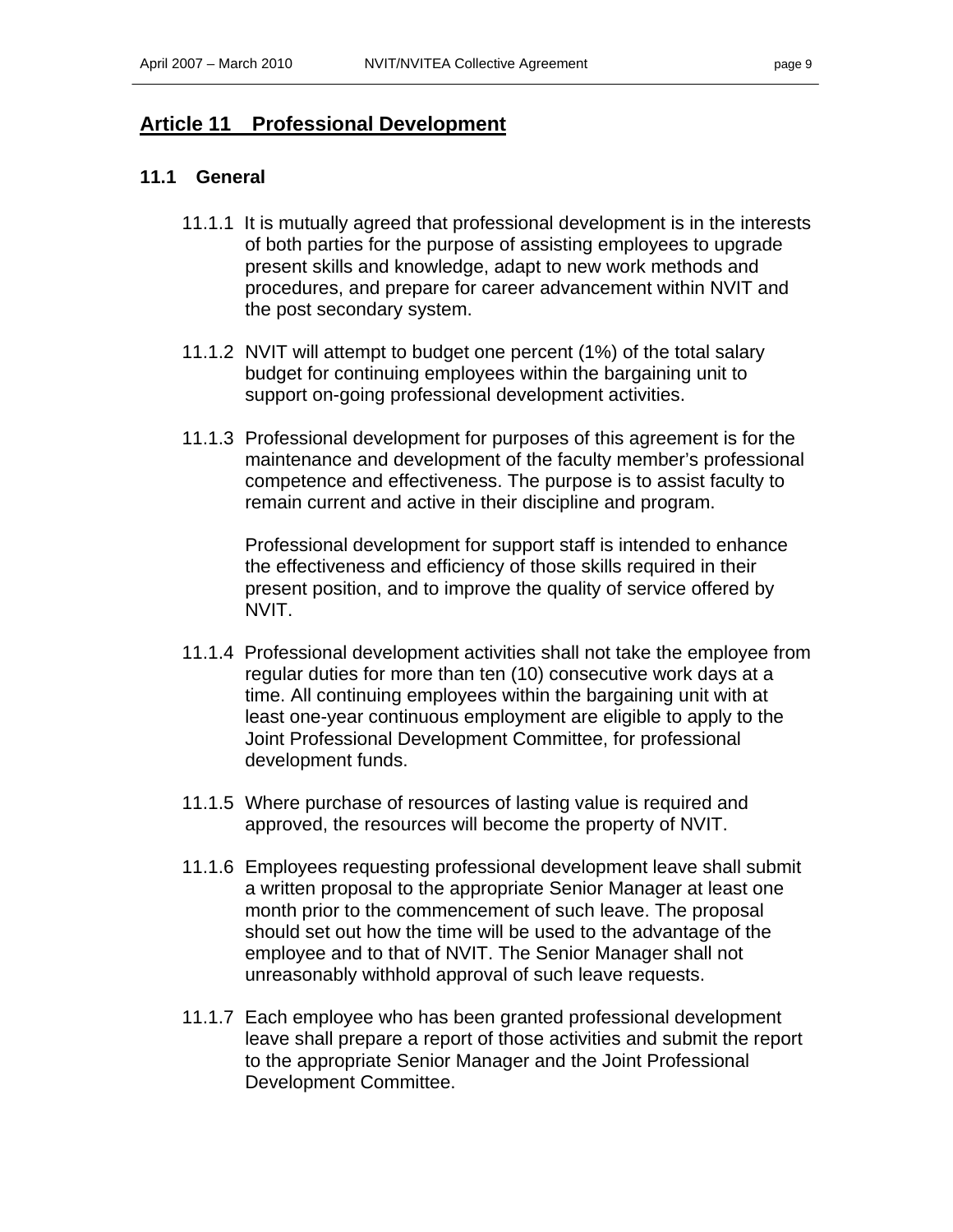### **11.2 Joint Professional Development Committee (JPDC)**

- 11.2.1 The administration and allocation of the professional development fund is the responsibility of the Joint Professional Development Committee (JPDC). The JPDC shall determine the criteria and procedures for fund allocation.
- 11.2.2 The JPDC shall consist of three (3) members appointed by the Institute administration, and three (3) members appointed by and from the Union, one of which shall be a support staff member.
- 11.2.3 Professional development funds for continuing employees shall normally not exceed \$1,000 per person per fiscal year.
- 11.2.4 Upon approval by the Joint Professional Development Committee any professional development funds remaining as of March 31<sup>st</sup> may be used to provide indemnity to eligible employees. Eligible employees are those who have requested professional development funds in the current fiscal year and who have spent more than the maximum amount allocated to them prior to March 31<sup>st</sup>. Eligible employees will be required to provide receipts and will be paid equitably from any remaining funds to a maximum amount of \$250.00 each.
- 11.2.5 The JPDC will produce a year end report on the use of professional development activity and the use of funds. The purpose of this report, which shall include costs, shall be to monitor professional development efficiency. This report will be made available to the President of NVIT and to the Union.
- 11.2.6 Upon request, NVIT shall provide to the Union an accounting for all professional development expenditures.

#### **11.3 Professional Development – Faculty**

- 11.3.1 Leave with pay for professional development activities, shall be granted by the Employer. Such leave shall be for the purpose of supporting and assisting faculty employees to upgrade their knowledge and skills for continuing professional responsibilities; to improve the quality, effectiveness and efficiency of programs and services at the Institute, or for career advancement in the postsecondary system.
- 11.3.2 Twenty (20) duty days of professional development leave with pay are available each calendar year for continuing faculty employees who have completed probation, to pursue professional development activities.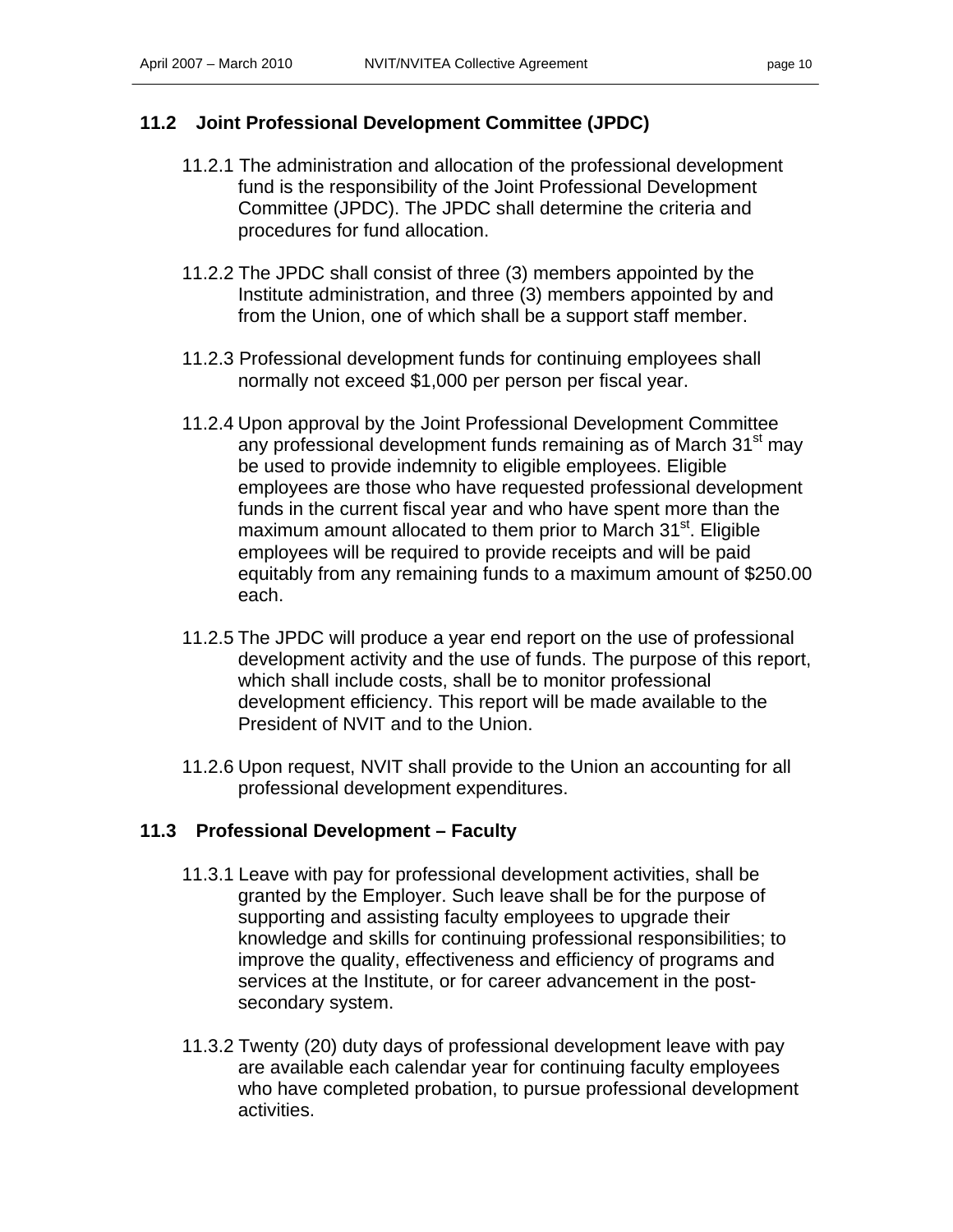- 11.3.3 The scheduling of professional development leave shall be mutually agreed to by the employee and the Institute subject to Article 22, Workload and Hours of Work.
- 11.3.4 Time taken to attend training or sessions at the request of the Institute shall not be considered as part of the annual professional development leave.

### **Article 12 Technological Change**

#### **12.1 Definition & Notice**

- 12.1.1 For the purposes of this Agreement, technological change means changes introduced by the Employer in the manner, method, or procedure in which it carries out educational operations and services as a result of a change in equipment or material where such technological change significantly affects the terms and conditions of the Collective Agreement or security of employment of employees in the bargaining unit.
- 12.1.2 When the Employer intends to introduce technological change it shall notify the Union in writing of its intention at least three (3) months in advance, and to update the information provided as new developments arise and modifications are made.
- 12.1.3 The notice given shall contain the following information:
	- the nature of the technological change,
	- the date on which the Employer proposes to effect the change, and
	- the approximate number and type of employees likely to be affected by the change.
- 12.1.4 Where the Employer has notified the Union of its intention to introduce technological change, the parties will meet within thirty (30) calendar days to commence discussions about impacts on employees.

### **12.2 Retraining / Job Security**

12.2.1 Employees becoming redundant due to technological change as defined above shall be retrained to qualify for a new position or an existing vacant position, if retraining for such position shall be accomplished within three (3) months. By mutual agreement, the time may be extended.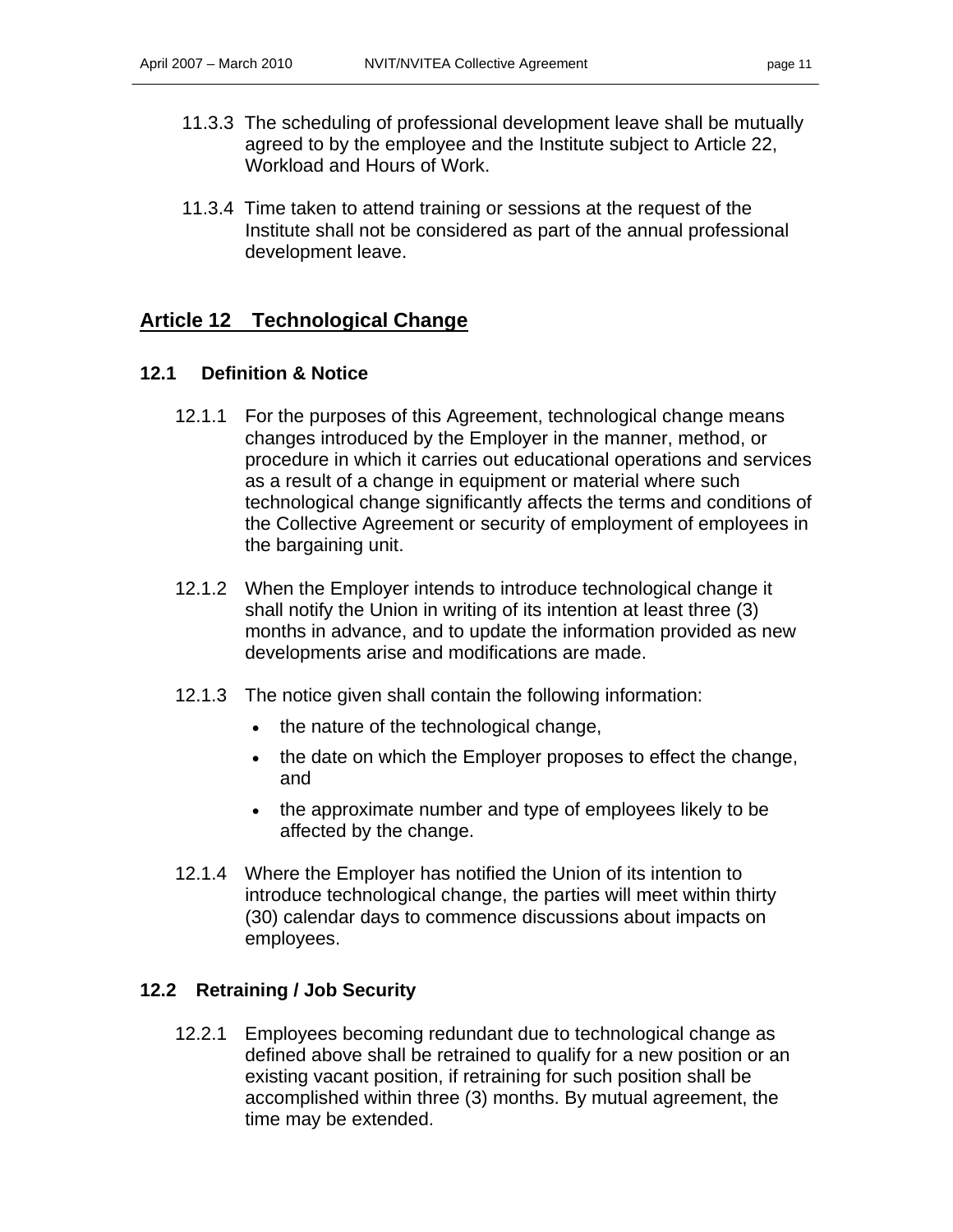Prior to the expiry of the 3 months' notice period, the employee may take the option of receiving severance pay as described below.

- 12.2.2 Cost of the retraining shall be the responsibility of the Institution.
- 12.2.3 In the event that the Institute cannot retrain an employee, or if the employee elects, the affected employee shall receive one (1) month's severance pay for the first five (5) years of service and one (1) additional month's pay for every full year of service thereafter, up to a maximum of six months' pay.
- 12.3 The election made under this Article must be forwarded in writing to the Vice President Corporate Services and to the Union. Any employee not exercising this election within the given time limit shall be deemed to have elected severance pay.

### **Article 13 Personnel File**

- 13.1 The Institute shall maintain a personnel file for each employee that shall contain documents pertaining to the employee. An employee may review their personnel file upon written request to the Vice President Corporate Services or designate. The Vice President Corporate Services or designate will then arrange, within a reasonable period of time but no more than two (2) work days, to review the employee's personnel file with the employee at a time convenient to the employee and the Vice President Corporate Services or designate and the Institute.
- 13.2 An employee's personnel file will not be opened to unauthorized personnel, except with written permission of the employee. Unauthorized personnel shall be defined as all except the employee, President, relevant senior administrator, Manager of Finance, Vice President Corporate Services or designate, or a person with a court order.
- 13.3 The employee may respond in writing to any document and such reply shall become part of the personnel file for the life of the documents.
- 13.4 The contents of the employee personnel file shall be maintained in a confidential manner.
- 13.5 An employee shall receive a copy of any document that is to be placed in the personnel file, which may be the basis of disciplinary action. The employee, as evidence that a copy has been received, shall sign such documents.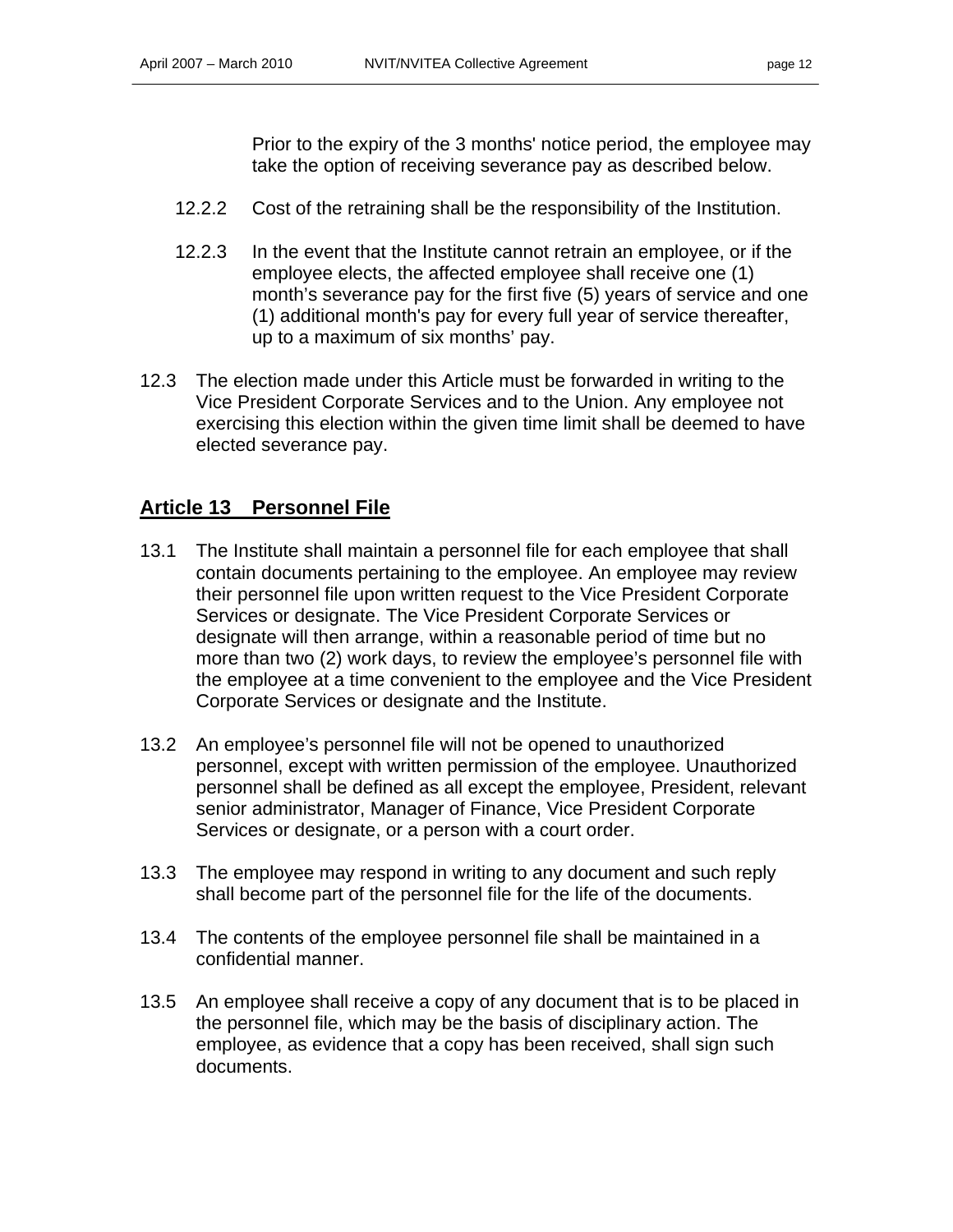- 
- 13.6 Refusal on the part of the employee to sign such documents shall not preclude their placement in the personnel file and subsequent use for disciplinary purposes. In the event of such refusal, NVIT shall provide the NVITEA with a copy of the document.
- 13.7 Student evaluation surveys are not subject to Article 13.5 above and will be automatically placed in the employee personnel file.

### **Article 14 Discipline, Suspension, Dismissal**

This Article provides a formal method for the handling of disciplinary procedures. Before formal disciplinary measures as stated below are initiated, the Employer should take all reasonable steps to discuss and resolve the issue with the employee. The Employer may choose to use an aboriginal traditional method for conflict resolution, or may choose to use a different method.

- 14.1 No employee shall be disciplined, suspended, or discharged except for just cause and only on the written authority of the President.
- 14.2 Progressive discipline steps shall be initiated for inappropriate conduct as warranted. The means of discipline, in order of increasing severity, are but not limited to:
	- verbal warning
	- written warning
	- written censure or letter of reprimand
	- adverse evaluation reports
	- trial periods
	- suspension
	- dismissal

 One or more of the disciplinary steps may be applied in any given disciplinary case.

- 14.3 At any meeting between an employee and a representative of the Employer, which is disciplinary, the employee has the right to be accompanied by a representative of the Union.
- 14.4 An employee shall be notified verbally of the reasons for any disciplinary action at the time the discipline is imposed. The disciplinary action shall be confirmed in writing within five (5) working days and shall include the reasons and the substance of every allegation against an employee. When an employee is suspended or dismissed, the Union shall receive a copy of the reasons provided to the employee.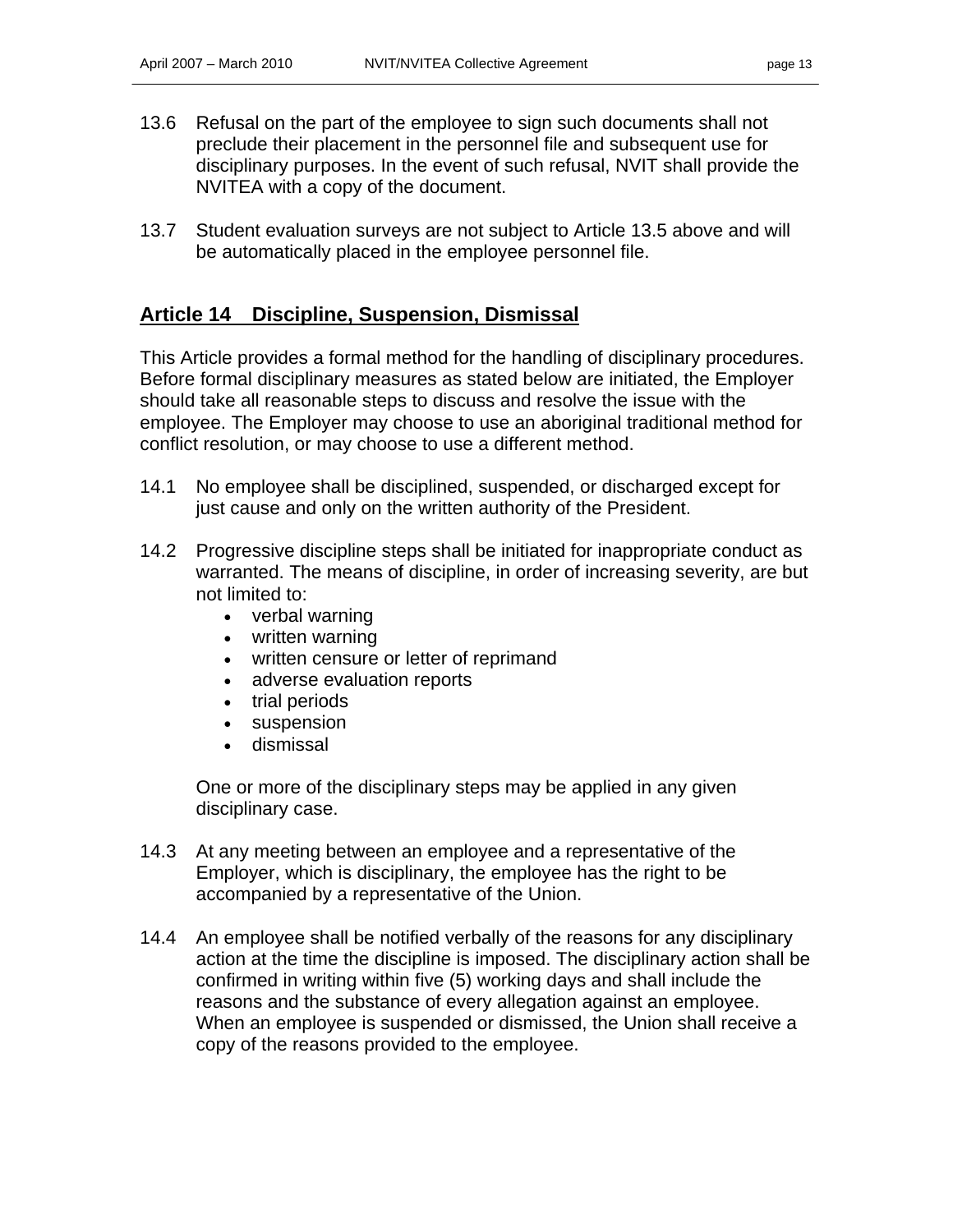14.5 An employee considered by the Employees' Association to be wrongfully or unjustly disciplined, suspended, or dismissed shall be entitled to recourse under Article 15, Grievance Procedure.

### **Article 15 Grievance Procedure & Arbitration**

- 15.1 It is the intent of this Article to provide the parties with a procedure whereby differences and disputes as to the interpretation of any of the articles in this Agreement will be resolved without work stoppage.
- 15.2 A grievance is defined as any difference arising between the parties bound by this Agreement concerning the interpretation, application, operation, or any alleged violation of a provision of this Agreement, including any question as to whether any matter is arbitrable.
- 15.3 Every effort shall be made to resolve problems through informal channels before using the formal process. The affected employee must request a meeting with the appropriate supervisor in an attempt to discuss and resolve the issue before a grievance is initiated. Evidence of the use of this informal process shall be provided to the Union President and the Vice President Corporate Services.
- 15.4 All formal grievances filed on behalf of employees must be initiated by the Union.
- 15.5 Except where specifically provided by other provisions of this Agreement, all grievances will commence at Step One. Thereafter, the subsequent steps will be followed sequentially unless a grievance is resolved, withdrawn, or otherwise disposed of, or unless the parties otherwise specifically agree to handle a particular grievance in a different manner.

#### **15.6 Step One**

15.6.1 In the first step of the grievance procedure, the Shop Steward shall initiate a meeting, within ten (10) working days of the alleged violation, between the person who feels he/she has cause to grieve, and his/her immediate excluded supervisor. A decision shall be rendered within forty eight (48) hours.

A sincere effort shall be made to resolve the matter at this stage.

- 15.6.2 Step One will end in one of the following ways:
	- the dispute is resolved between the Union and the appropriate supervisor,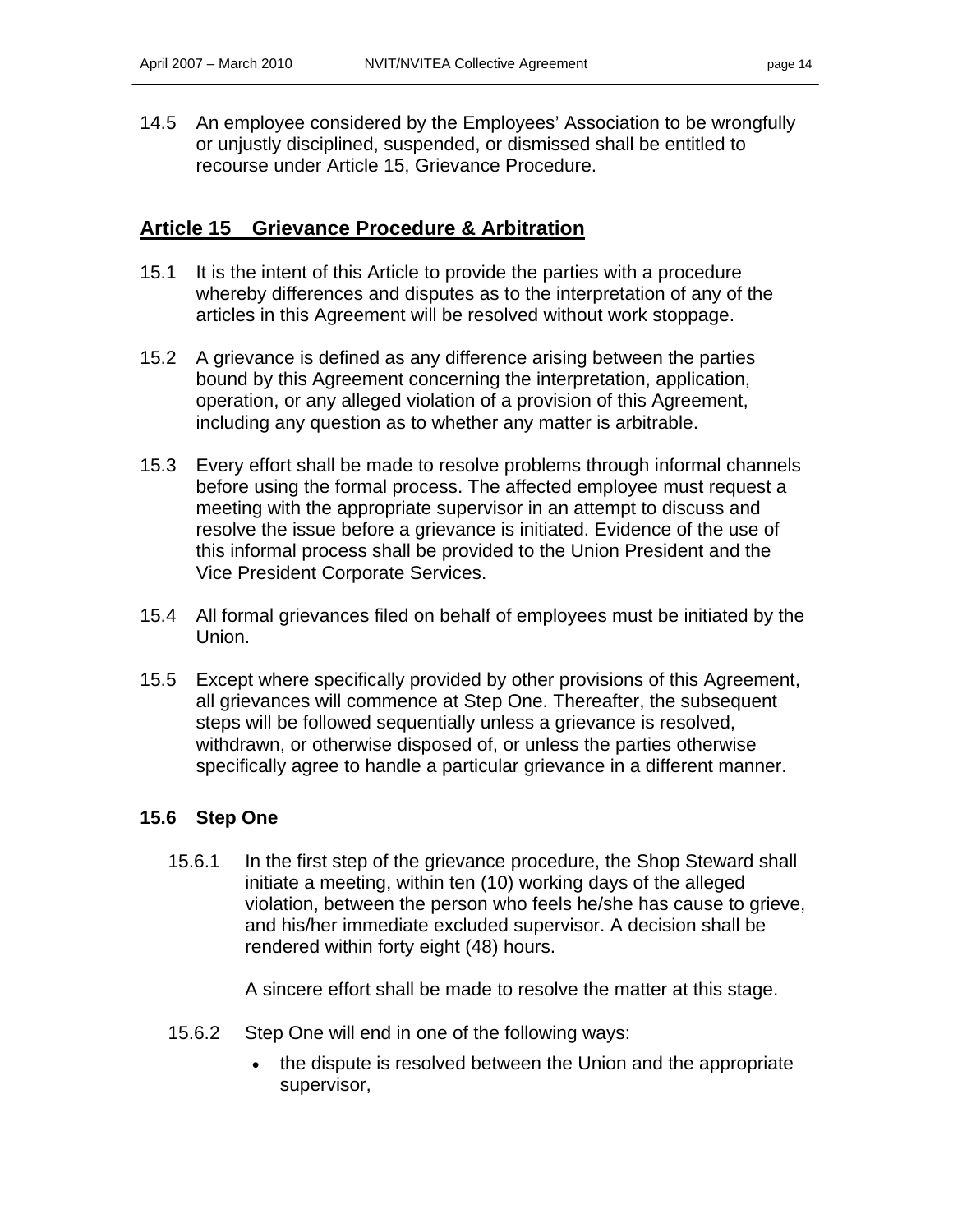- the dispute is not resolved and the Union submits the grievance in writing to Step Two of the grievance procedure, or
- the Union decides not to pursue the grievance any further.
- 15.6.3 In the event of a grievance involving the dismissal or suspension of an employee, Step One may be omitted, and the grievance will commence at Step Two within ten (10) working days of the written notification to the employee of suspension or dismissal.

### **15.7 Step Two**

15.7.1 Failing a satisfactory settlement at Step One, the Shop Steward will, within five (5) working days of the Step One decision, submit the alleged grievance in writing to the appropriate excluded supervisor, with a copy to the Vice President Corporate Services, identifying the Article, violation, and resolution sought. A decision is to be rendered in writing within ten (10) working days.

### **15.8 Step Three**

15.8.1 Failing a satisfactory settlement at Step Two, the Union may initiate a meeting within five (5) working days of the Employer's Step Two response between the grievor, the Steward, and the Employer representatives. The Employer representatives must include the Vice President Corporate Services, and may include other senior administrators, excluded supervisors and/or Elders. A written decision is to be rendered by the Employer, within five (5) working days. The Union may also include at this meeting the FPSE representative.

#### **15.9 Step Four (Mediation)**

- 15.9.1 Failing a satisfactory settlement at Step Three, either party may notify the other party in writing within five (5) working days of the Employer's Step Three response, of its desire to submit the differences to mediation.
- 15.9.2 Within a further five (5) working days of the notice to proceed to mediation, the parties shall mutually agree upon an impartial mediator, or may request the appointment of a Settlement Officer by the Collective Agreement Arbitration Bureau.
- 15.9.3 The mediator shall begin proceedings within twenty-eight (28) days of being appointed.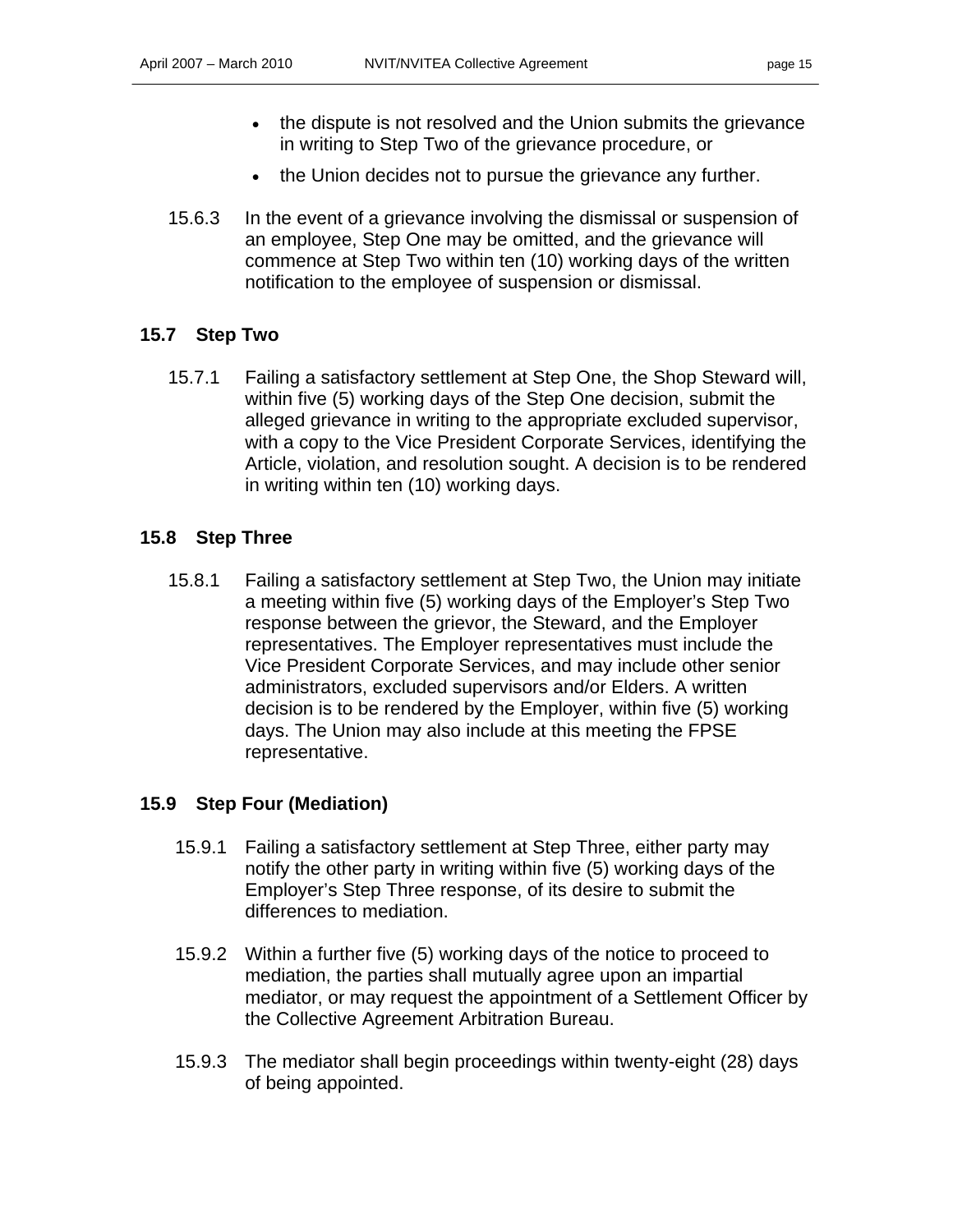- 15.9.4 The mediator shall endeavour to assist the parties to settle the grievance by mediation. The mediator shall not interpret the Collective Agreement, instruct the parties on action to take, or determine a decision on the alleged violation, unless the parties mutually agree to do so. The discussions in mediation are held "without prejudice" and cannot be disclosed.
- 15.9.5 If the parties are unable to settle the difference, either party may end mediation by written notice to the mediator and the other party.
- 15.9.6 Any expenses and compensation of the mediator shall be shared equally between the parties.

#### **15.10 Step Five (Arbitration)**

- 15.10.1 Failing satisfactory settlement at Step Four mediation, the grievance may be submitted within ten (10) days by either party to binding arbitration. The parties shall endeavour to agree on a sole arbitrator.
- 15.10.2 In the event that mutual agreement cannot be reached, either party may, upon five (5) working days written notice to the other party, request the Minister of Labour of the Province of British Columbia to appoint an arbitrator.
- 15.10.3 It is distinctly understood that an arbitrator is not vested with the power to change, modify, or alter any provisions of this Agreement. The arbitrator shall only have the authority to apply, or to determine compliance with, the provisions of this Agreement.
- 15.10.4 The decision arrived at by the arbitrator shall be final and binding on the parties.
- 15.10.5 Each party shall pay the expenses incurred in connection with preparation and presentation of its own case to the arbitrator. The parties shall share equally the expenses of the arbitrator.

#### **15.11 Abandonment of Grievance**

15.11.1 If an unresolved grievance is not advanced to the next stage within the specified time limits, the grievance shall be deemed to have been abandoned.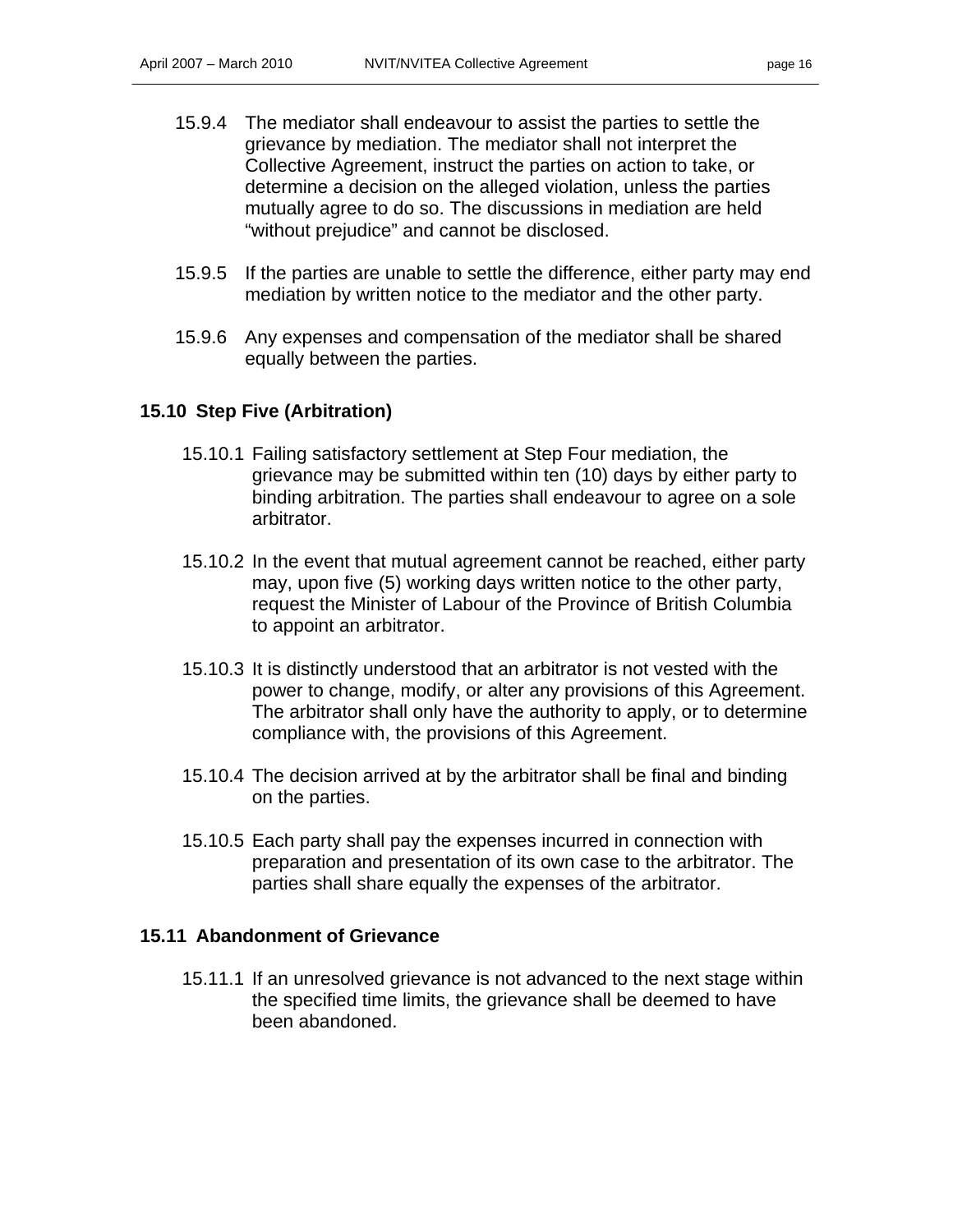#### **15.12 Policy Grievance**

15.12.1 Should either the Employer or the Union have reason to grieve the actions of the other, or the provisions of this Collective Agreement, then they shall do so within 60 days of the alleged violation. The grievance shall be submitted as a Policy Grievance and the following initiating procedures shall be undertaken:

> If the Union wishes to grieve then they will submit the grievance directly to the President, with a copy to the Vice President Corporate Services.

- If the Employer wishes to grieve then they will submit the grievance directly to the President of the Union, with a copy to the Chief Shop Steward.
- 15.12.2 The following process will apply:
	- 15.12.2.1 A meeting with the parties concerned will occur within ten (10) working days of receipt of the grievance and a written response will be provided within a further ten (10) working days.
	- 15.12.2.2 If the written response is not to the satisfaction of the aggrieved party, then the grievance may be advanced to Step Four (Mediation) or Step Five (Arbitration). Notice of intent to advance to arbitration will be in writing to the other party within fifteen (15) working days of the date of the written response.
	- 15.12.2.3 Each party shall pay the expenses incurred in connection with preparation and presentation of its own case to the arbitrator. The parties shall share equally the expenses of the arbitrator.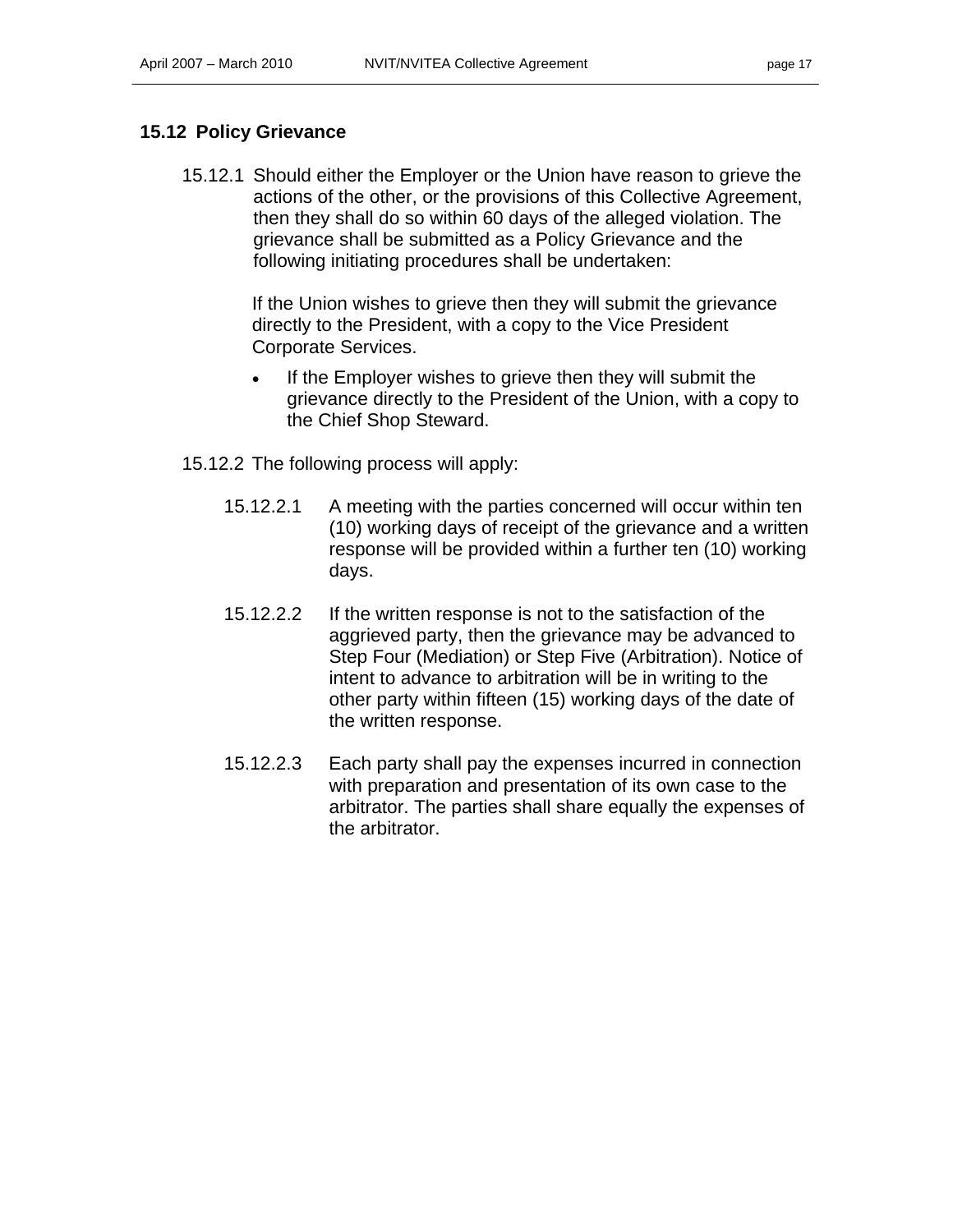### **Article 16 Job Postings & Vacancies**

#### **16.1 Posting**

Notices of bargaining unit vacancies shall be dated and posted on a designated bulletin board, circulated via email to the Union executive, and posted on the NVIT website for a minimum of ten (10) working days. Employees wishing to apply for the vacancy shall submit a resume within the time period as described in the posting.

- 16.1.1 The job posting will contain the title for the position and a brief description of the duties, qualifications, skills, ability and experience required, as well as the salary. The posting will also indicate whether the position is continuing, or term, the resume review date, the expected start date, and any other pertinent information.
- 16.1.2 Qualified employees who are on a continuing appointment and who apply for a posted position may be granted an interview. NVIT will offer the position to the most suitable candidate so long as that person meets the qualifications required.
- 16.1.3 The BC Human Rights Code permits NVIT to prefer persons of Aboriginal ancestry in hiring and promotion. NVIT is committed to hiring and promoting suitably qualified Aboriginal people.

#### **16.2 Selection Committee**

16.2.1 Time Limit

A Selection Committee shall be struck within ten (10) working days of notice or information that a vacancy will occur.

- 16.2.2 Composition
	- 16.2.2.1 Faculty

The Selection Committee shall normally have equal representation from Management and Union. The Union representatives shall consist of the Department Head and faculty within a program/program grouping appointed by the Union. The Union maintains the right to substitute Union members due to lack of availability of department faculty.

16.2.2.2 Staff

The Selection Committee shall normally have equal representation from Management and Union. The Union representatives shall consist of support staff members that are familiar with the position, appointed by the Union. The Union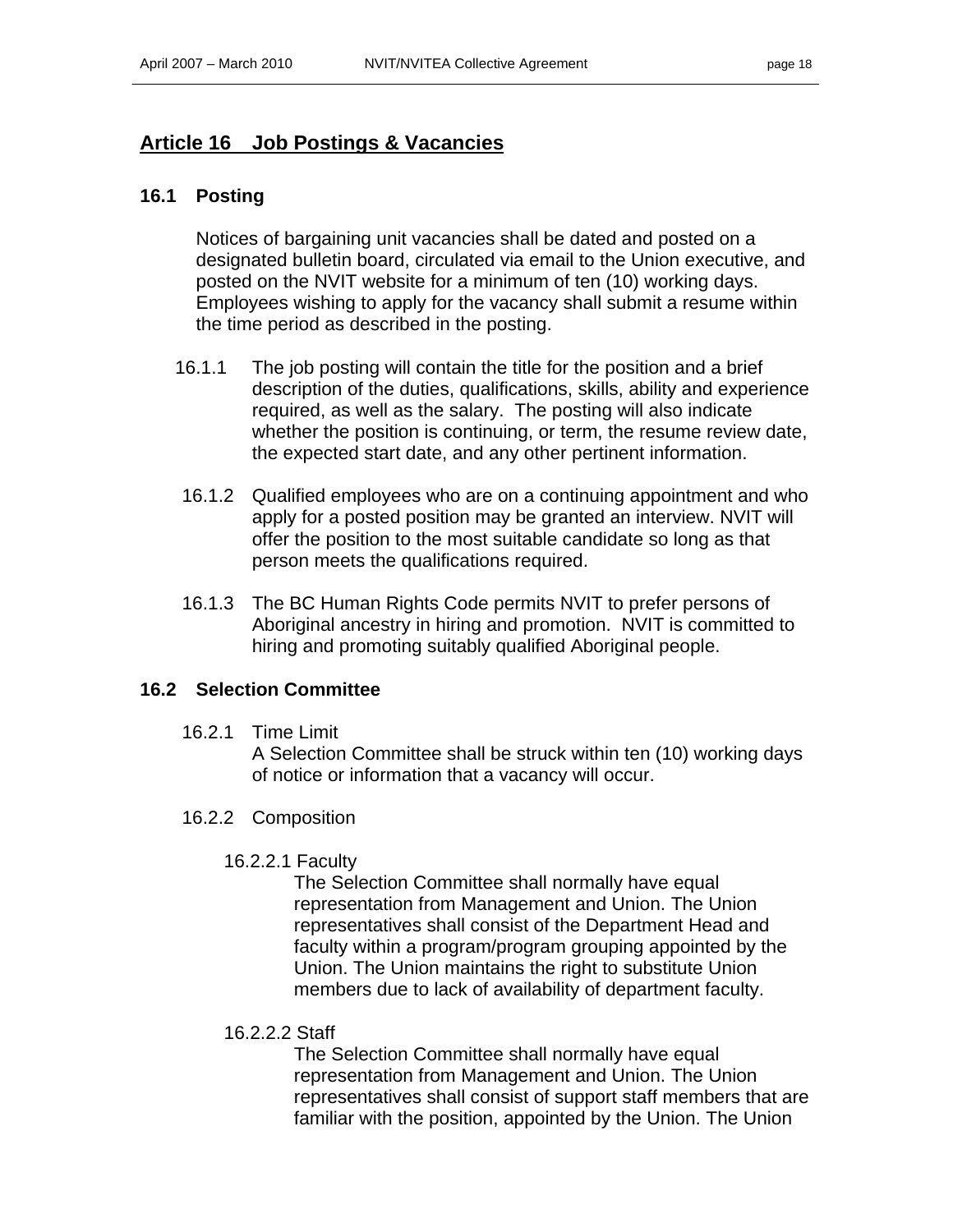maintains the right to substitute Union members due to lack of availability of support staff.

- 16.2.2.3 Academic and Non-Academic Managers With respect to selection committees for excluded managers, the employer will continue its practice of inviting participation of a representative or representatives selected by the Union.
- 16.2.3 The selection committee will meet to set the agenda, review applications and shortlist, determine questions to be asked during interviews, identify presentations to be made, and skills or features to be identified.
- 16.2.4 Other representatives that may be invited to sit on the selection committee may include a senior administrator, and/or other employees who are familiar with the vacant position. An Elder may also sit on the selection committee as a non-voting participant. The selection process shall not be impeded as a result of the lack of availability of individuals on the selection committee.
- 16.2.5 All time involved in the selection process shall be without loss of pay. The Selection Committee shall interview applicants for the vacant position taking into consideration the qualifications and experience demanded by the advertisement. The Selection Committee shall make their recommendation to the President. The President, or the President's delegate, makes the final decision on whether to make a job offer. These decisions shall not be grieved by the Union. The Selection Committee shall ensure that all applications are treated in a fair and equitable manner.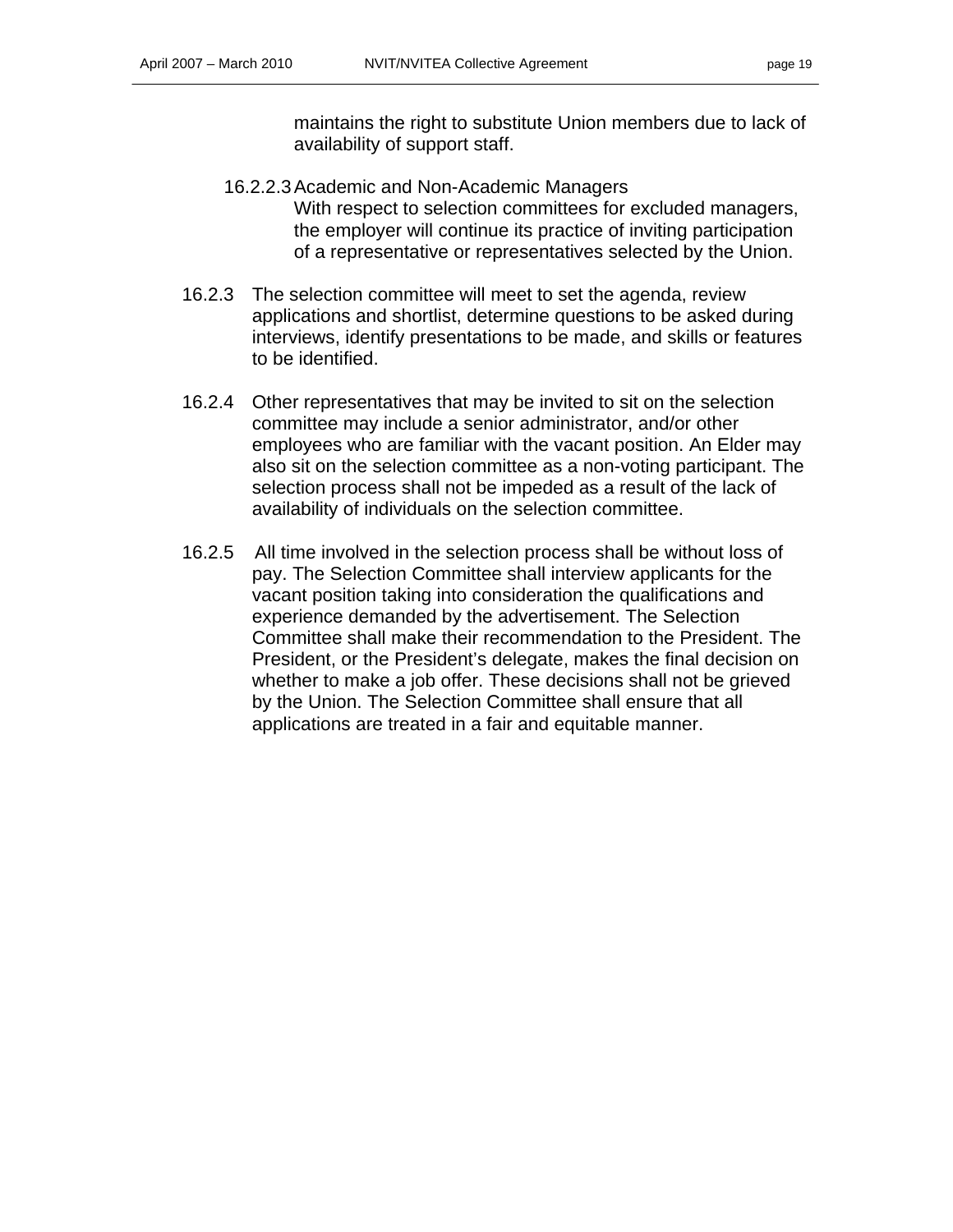### **Article 17 Probation**

#### **17.1 Probation Period**

All employees appointed to a continuing position must satisfactorily complete a probationary period.

- 17.1.1 For faculty positions, both teaching and non teaching, the period will be the equivalent of working 12 months' full time. No faculty shall serve a probationary period greater than twenty four (24) calendar months.
- 17.1.2 For support staff, the probationary period shall be the equivalent of working full time for six (6) months. No support staff shall serve a probationary period greater than twelve (12) calendar months.
- 17.1.3 Any leave from the position for a period greater than twenty (20) days may, at NVIT's discretion, extend the probationary period by the equivalent length of that leave.

### **17.2 Probation Evaluation and Assessment**

- 17.2.1 Employee performance shall be monitored during the course of the probation period. Employees may be terminated for unsuitability where the employee's performance has been measured against reasonable standards and the employee has been advised of these standards and the performance expectations. The formal process for evaluation will be conducted as per Letter of Understanding #1.
- 17.2.2 Term employees may be subject to assessment during the course of their term and may be terminated if their performance is deemed unsuitable. Term employees' performance will be measured against the same standards of performance as continuing employees.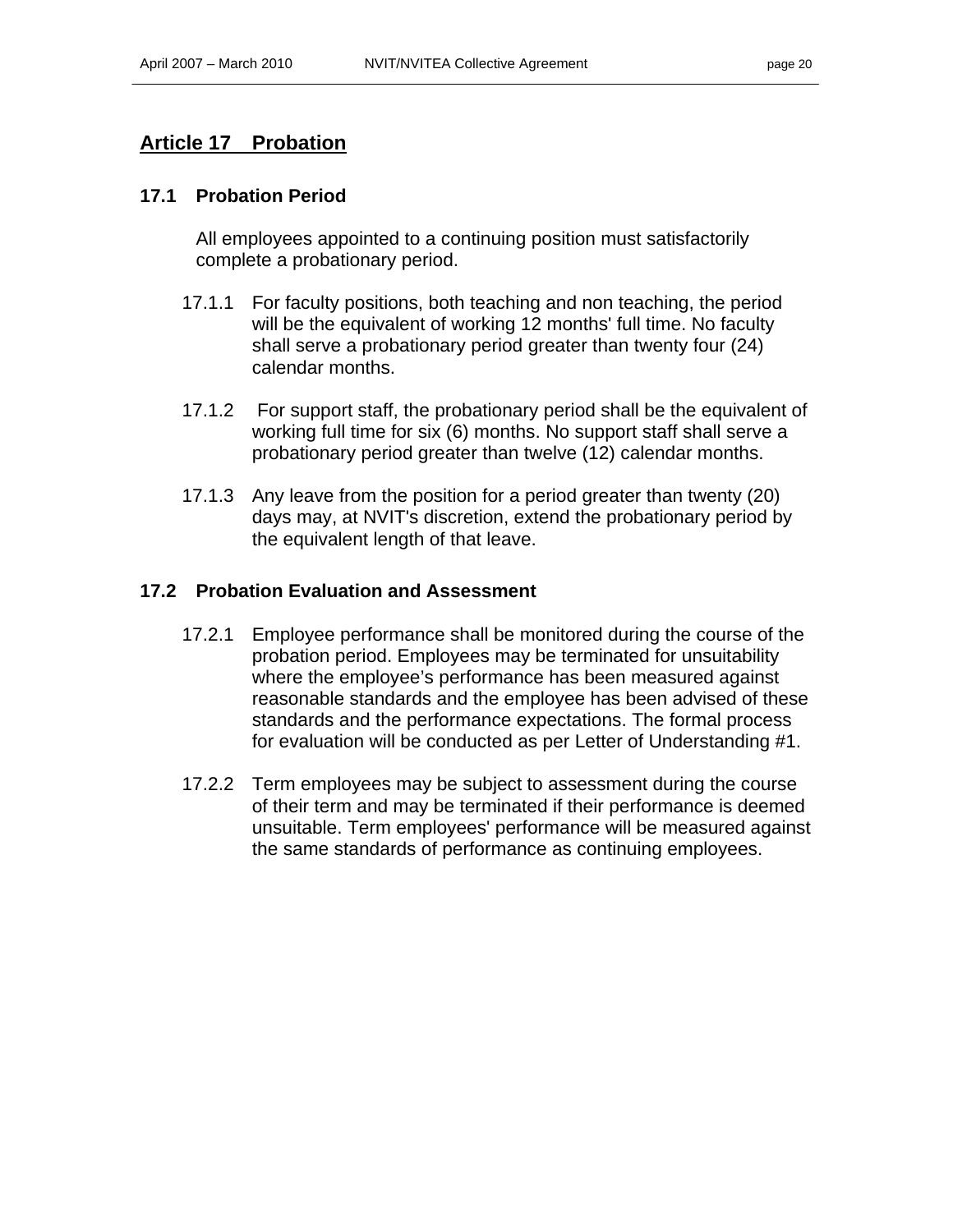### **Article 18 Trial Periods**

- 18.1 At any time during a continuing appointment, if there is cause for concern about an employee's performance as a result of unfavourable evaluation reports or other just cause, the employee may be placed on a trial period not exceeding six months for staff, and two teaching semesters for faculty.
- 18.2 At the time of notification of placement on a trial period, the Employer shall provide written notice to the employee of the performance issues, the length of the trial period, the trial period interim evaluation date (pursuant to Article 18.3) and identify performance expectations. As such, the employee and appropriate exempt supervisor shall develop a written plan of action outlining the steps needed to address the area(s) of concern and/or actions needed to remedy the situation. Such a plan must be in writing, signed by both the employee and NVIT.
- 18.3 Half way through the trial period, the exempt supervisor shall conduct an evaluation with the employee to provide feedback on progress and an interim assessment.
- 18.4 Upon successful completion of the trial period, the employee shall return to a continuing appointment without term.
- 18.5 If the trial period is not completed successfully termination will occur as per Article 14, Discipline, Suspension, Dismissal. By mutual agreement between the employee and NVIT, a second trial period (not exceeding the time allowed in the first trial period) is considered an appropriate alternative to termination.
- 18.6 There shall be no more than one (1) trial period in succession, except as provided for in 18.5 above.
- 18.7 There shall be no more than two (2) trial periods within any two (2) year period.
- 18.8 An employee has the right to dispute NVIT's decision to terminate their employment after the trial period and may file a grievance at Step Three of the grievance procedure.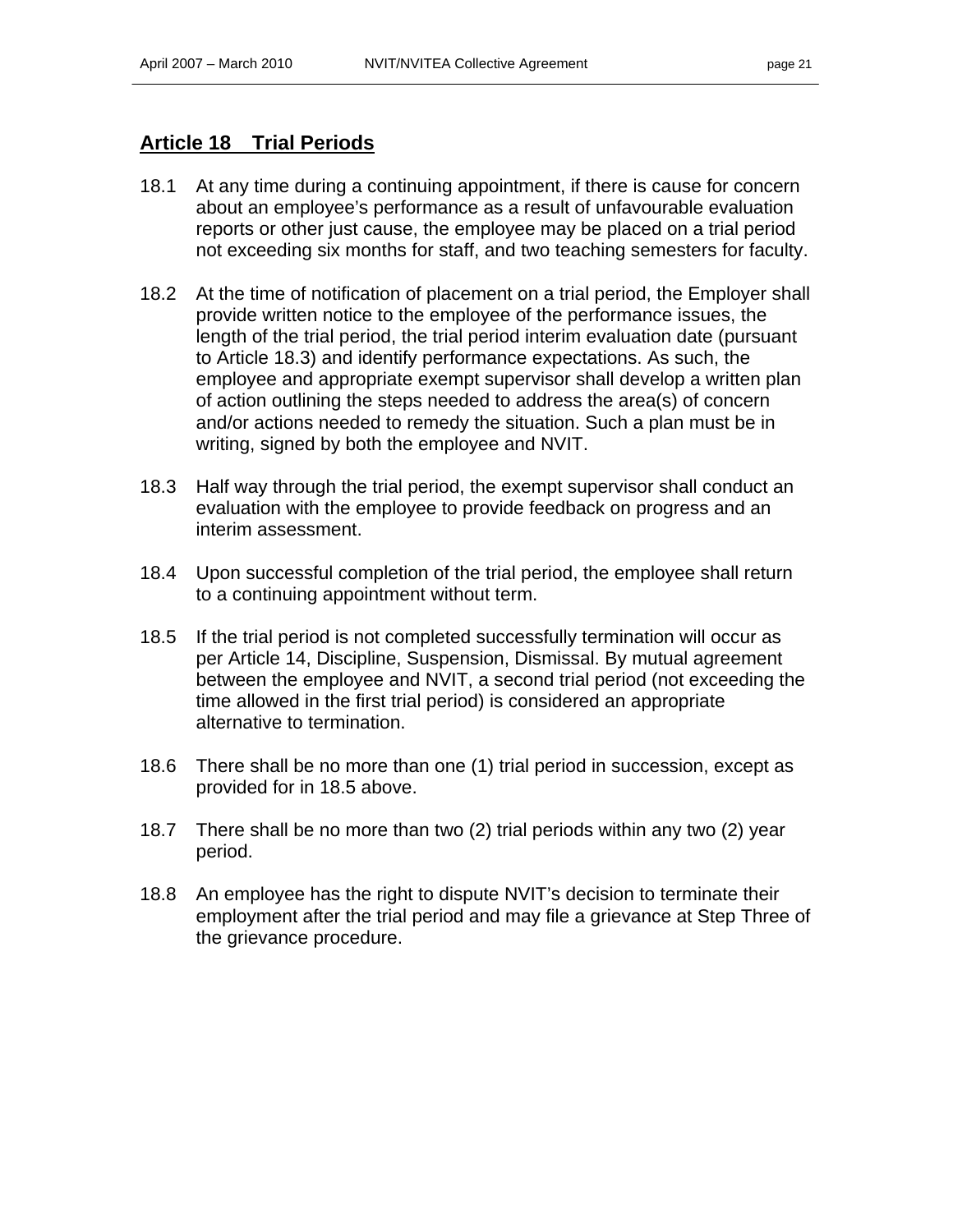#### **Article 19 Department Heads/Coordinator**

- 19.1 The position of Department Head is defined as a faculty member who is given release time to perform departmental duties as defined by NVIT.
- 19.2 Department Head release will be posted and continuing faculty within the department may apply. An interview process with the Dean and department faculty will be held. The Department Head will be selected by mutual agreement between the department faculty and the Dean and shall serve at the pleasure of the Dean. NVIT has a preference for hiring and promoting suitably qualified Aboriginal people into the position of Department Head. Where mutual agreement is not achieved, the Dean and department faculty may seek alternative Department Head representation within NVIT from continuing faculty. In the event that mutual agreement still cannot be achieved, NVIT reserves the right to assign the release.
- 19.3 Department Head release will normally be for a three year term. Department Heads shall normally have no more than two consecutive appointments. Upon expiry of the appointment, the Dean, together with the department, will engage in the process of selecting a new Department Head. Where possible, this process shall normally be completed by March 1 of the last year of the current Department Head's appointment to allow for a period of transition. The new Department Head will normally start on May 1.
- 19.4 Department Heads shall not receive additional compensation.
- 19.5 Faculty accepting an appointment as Department Head shall have up to a 50% release from their normal full time workload. This release may vary during the term of the appointment.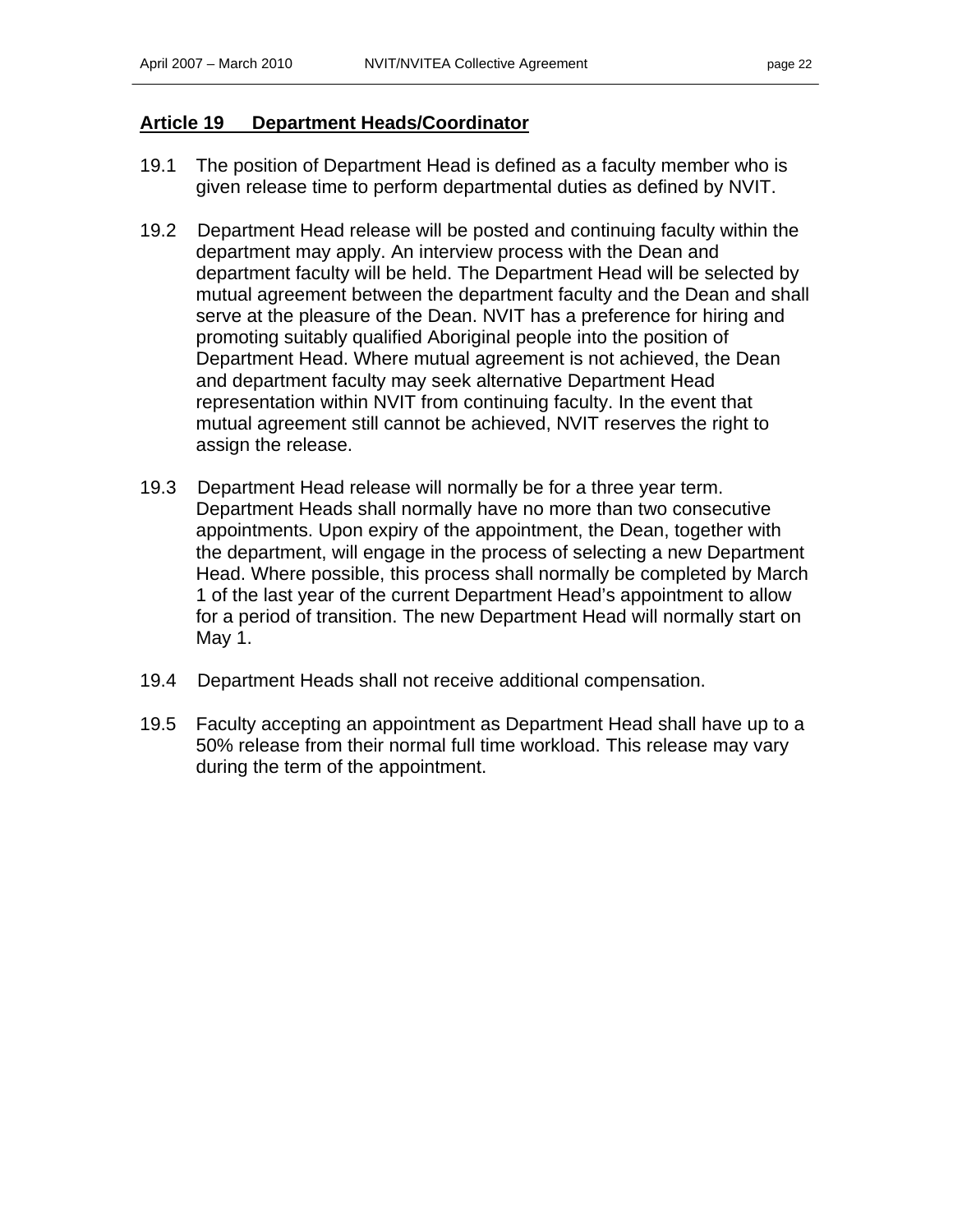### **Article 20 Seniority**

#### **20.1 Continuing Employees**

- 20.1.1 The seniority date for full time continuing employees will be established from their first day of hire as a continuing employee, commencing no earlier than May 22, 1998 and be calculated on the basis of completed years (12 months of full time). Part time continuing employees will be calculated pro rata. The seniority of continuing employees shall be based upon total duration of service within the bargaining unit, including vacations and approved paid leaves.
- 20.1.2 All full time continuing employees shall accrue seniority on the anniversary of their date of hire as a full time continuing employee. Part time continuing employees shall accrue seniority on the basis of number of months worked or equivalent at regular pay.
- 20.1.3 A continuing employee shall maintain and accrue seniority during absences due to occupational illness or accidents or injuries, provided that such an employee is receiving benefits from the Workers' Compensation Board as a result of such illnesses, accidents, or injuries.

#### **20.2 Term Employees**

- 20.2.1 Term employees shall accrue seniority as term employees for purposes of layoff and recall as described in Article 21.
- 20.2.2 Calculation of Seniority for Term Employees:
	- 20.2.2.1 Term faculty employees accrue seniority based on the number of courses taught (not their section value).
	- 20.2.2.2 Term staff employees and non teaching faculty accrue seniority based on the number of completed months worked at regular pay.
- 20.2.3 When a term employee is appointed to a continuing position, their seniority earned to date shall be lost, and they will begin to accrue seniority as a continuing employee from their date of appointment.

Loss of seniority will occur as a result of any of the following:

- Voluntary resignation,
- Termination,
- Discharged for just and reasonable cause, and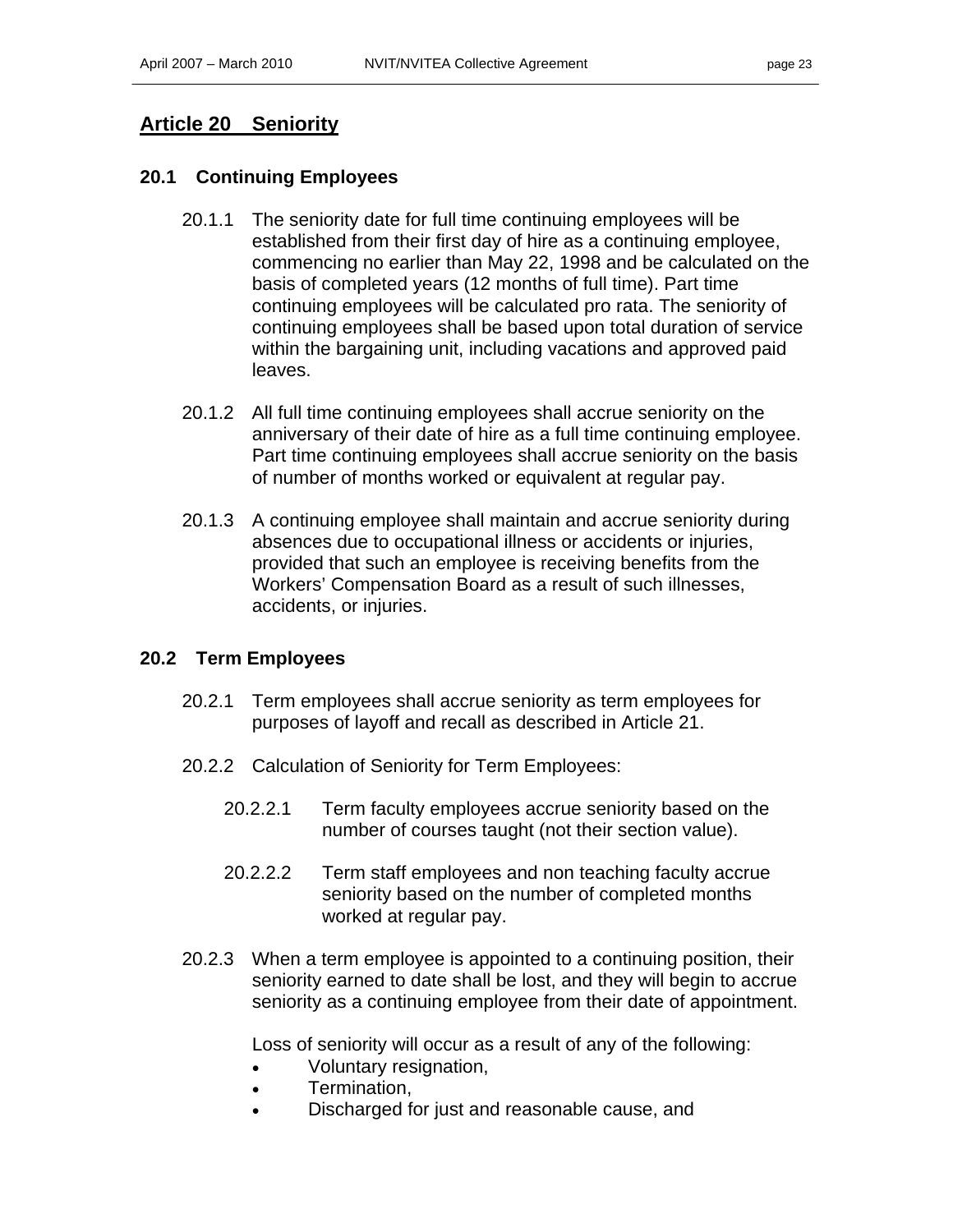• Loss of recall rights as per Article 21, Layoff and Recall

### **20.3 Expertise in a Department/Program/Discipline**

- 20.3.1 If it becomes necessary to reduce the number of continuing employees in one or more departments/disciplines/program areas, the principle of seniority will be one of the determining factors.
- 20.3.2 In the event a continuing employee in a department/discipline/ program has been identified for layoff, he/she may displace an employee with less seniority within his/her area of expertise providing the employee exercising the right has equal or greater qualifications to perform the work of the employee with less seniority. The employee must give written notice within ten (10) working days of receipt of the layoff notice, of an intention to displace a specific employee with less seniority.
- 20.3.3 In the event that a Union employee will be laid off, NVIT will notify the Union at least 30 days prior to the date that notice in Article 21.5 must be given. The parties shall meet and consider all options, in an attempt to prevent the need to lay off employees. Some of those options may be, but not be limited to, cross functional area appointments.

At the same time as an employee is given layoff notice, an updated seniority list will be provided.

- 20.3.4 Not withstanding the above, NVIT reserves the right to favour persons of Aboriginal ancestry.
- 20.3.5 If employees change jobs either from a job within the bargaining unit to an excluded position, or from an excluded position to a job in the bargaining unit, their total accumulated seniority shall be maintained.

#### **20.4 Seniority List**

NVIT will maintain a seniority list and update it annually in January by posting on the bulletin board and emailing to the Union.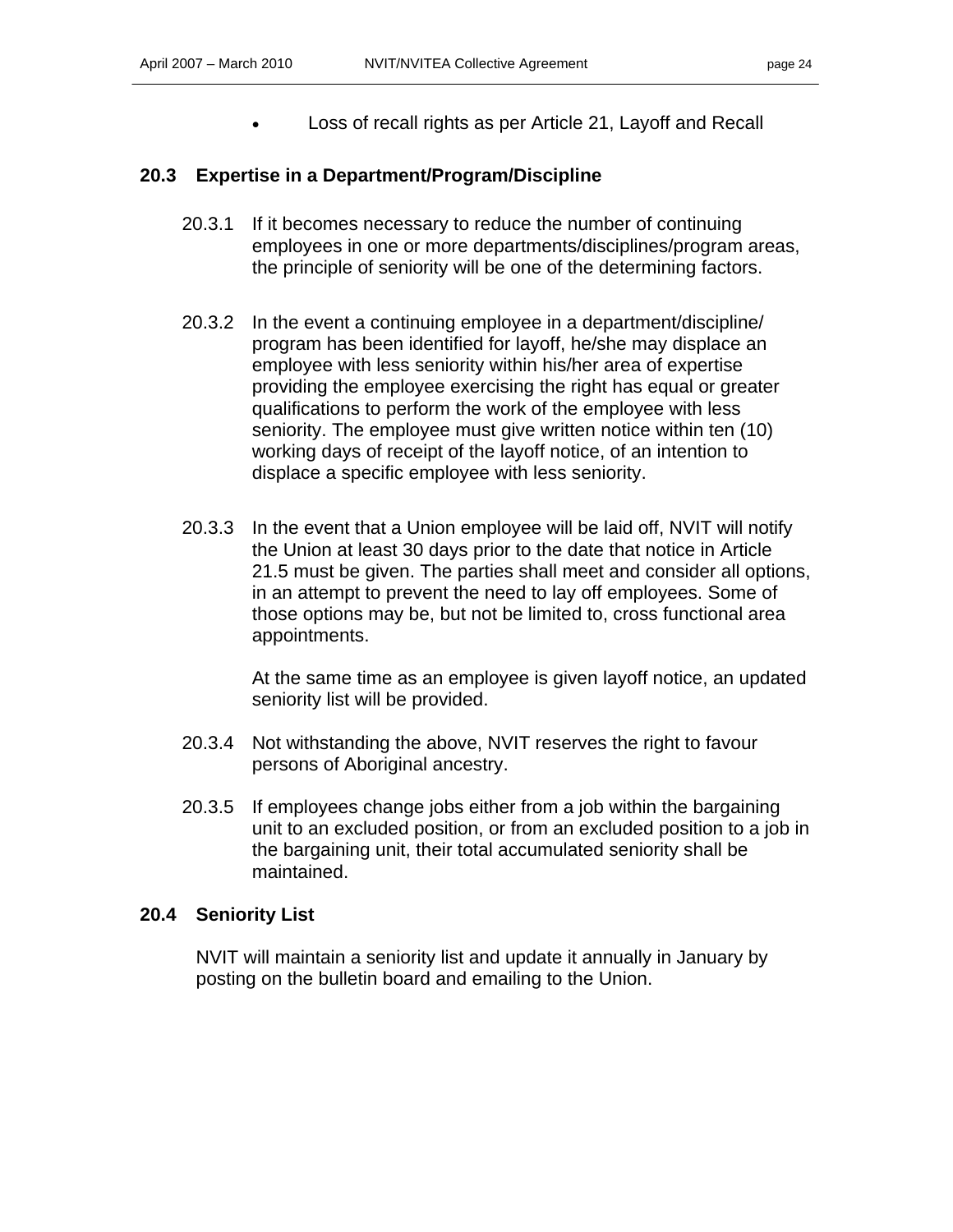### **Article 21 Lay-Off**

- 21.1 Layoff means an involuntary loss of employment that affects employees as a result of, but not limited to, decreased or insufficient enrolment, elimination of or a reduction of programs, courses, and activities, and/or a shortage of funds.
- 21.2 Where such event(s) occur, NVIT may consider it necessary to reduce the number of employees through layoff.
- 21.3 Given that NVIT maintains the right to favour persons of Aboriginal ancestry, seniority is one of the deciding factors governing layoffs and recall after layoff.

### **21.4 Faculty Layoff**

- 21.4.1 If it becomes necessary to reduce the number of faculty employees in one (1) or more departments/disciplines/program areas, the sequence of layoff within each of the functional areas shall be as follows:
	- 1) Term and casual faculty employees (Non Aboriginal) with less than or equal to six months' seniority.
	- 2) Term and casual faculty employees (Aboriginal) with less than or equal to six months' seniority.
	- 3) Term and casual faculty employees (Non Aboriginal) with more than six months' and less than two years' seniority.
	- 4) Term and casual faculty employees (Aboriginal) with more than six months' and less than two years' seniority.
	- 5) Term and casual faculty employees (Aboriginal and Non Aboriginal) with two or more years' seniority based on seniority date.
	- 6) Probationary continuing faculty employees.
	- 7) Continuing faculty employees (Non Aboriginal with less than or equal to six months' seniority).
	- 8) Continuing faculty employees (Aboriginal with less than or equal to six months' seniority).
	- 9) Continuing faculty employees (Non Aboriginal with more than six months' and less than two years' seniority).
	- 10) Continuing faculty employees (Aboriginal with more than six months' and less than two years' seniority).
	- 11) Continuing faculty employees (Aboriginal and Non Aboriginal) with two or more year's seniority based on seniority date.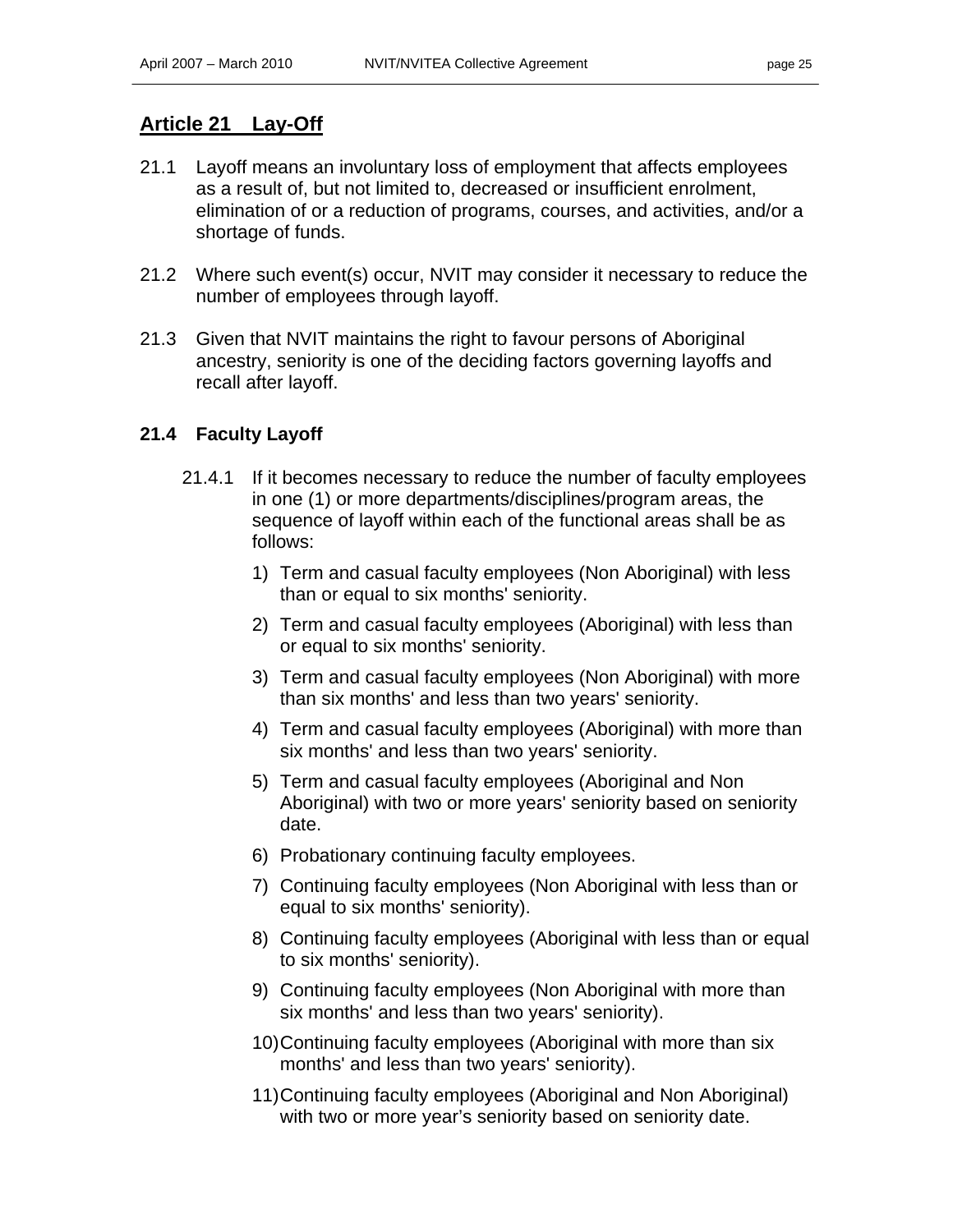21.4.2 Any references or personnel records pertaining to a continuing faculty who has been laid off under the above Article shall clearly point out the reasons for the layoff.

#### **21.5 Notice**

In the event of layoff, a minimum of three (3) months' written notice shall be given to the continuing faculty employee. Term employees will be given two weeks notice or as dictated in their employment agreement.

#### **21.6 Severance**

- 21.6.1 Continuing faculty employees have five working days, after the date on which the layoff notice was given, to elect to receive severance and to submit a written request to the Vice President Corporate Services.
- 21.6.2 In order to receive severance, the continuing faculty employee must not be employed in a different position within the Institute, and they must elect not to have their names placed on the recall list.
- 21.6.3 The amount of severance pay shall be calculated on the basis of the employee's normal rate of pay at the end of the layoff notice period and according to the number of completed years of service as follows:

| <b>Service</b>            | Severance Pay |
|---------------------------|---------------|
|                           |               |
| 2 years 4 weeks           |               |
|                           |               |
| 4 years 8 weeks           |               |
| 5 years 10 weeks          |               |
| 6 years 12 weeks          |               |
| 7 years 14 weeks          |               |
| 8 years 16 weeks          |               |
| 9 years 18 weeks          |               |
| 10 years 20 weeks         |               |
| 11 years 22 weeks         |               |
| 12 years 24 weeks         |               |
| 13 years or more 26 weeks |               |
|                           |               |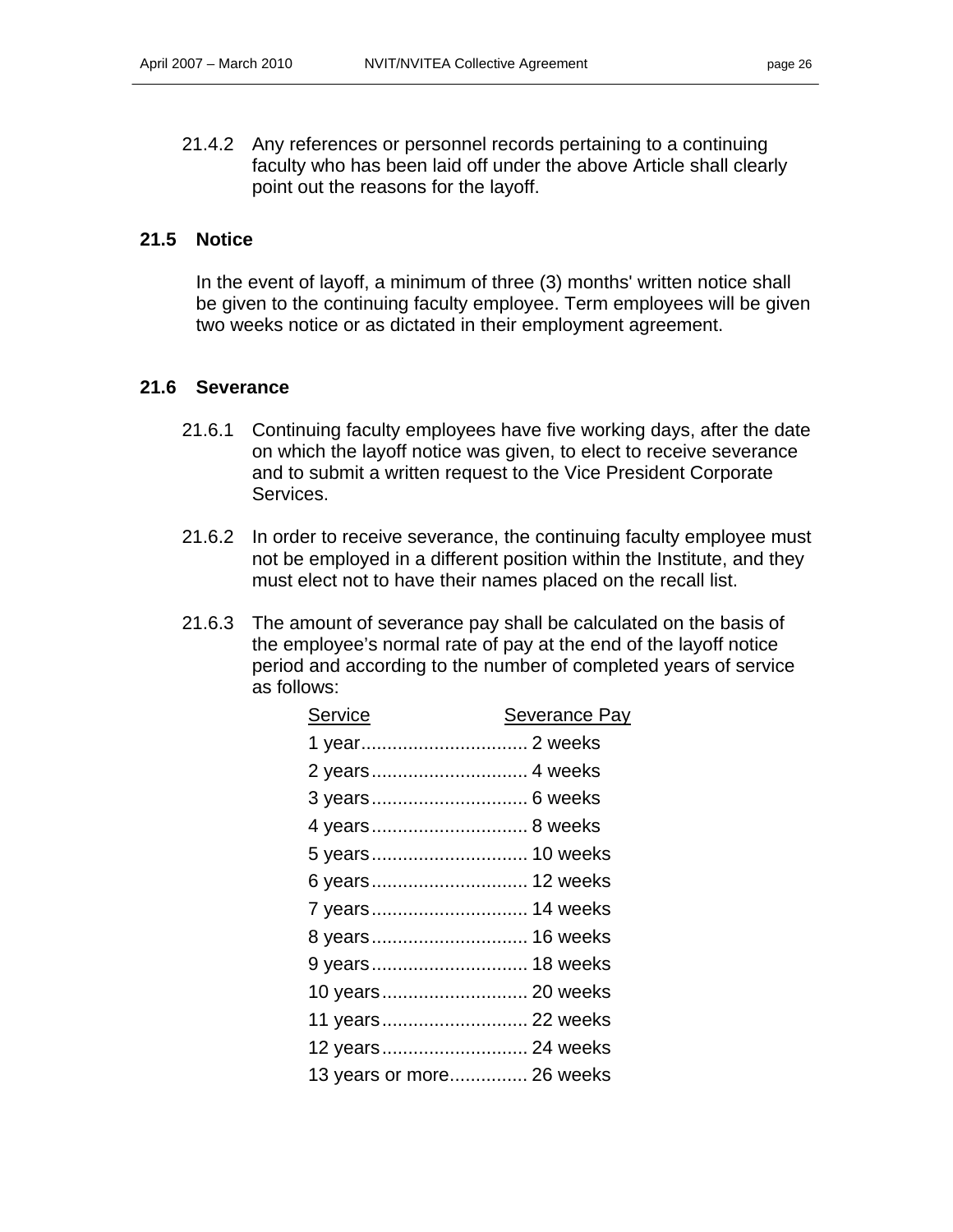- 21.6.4 If the employee elects to take severance pay, he or she thereby waives all other rights, claims or entitlements, and severs his or her relationship with the Institute.
- 21.6.5 Where layoffs are necessary in emergency circumstances, the advance notice provisions are not applicable. In such cases, continuing employees will receive payment in lieu of notice equal to the payment for the appropriate notice time. Payment in lieu of notice will be three months for those accepting the notice, or will be five days for those electing the severance option.

### **21.7 Faculty Recall**

- 21.7.1 Faculty employees shall remain on the recall list for one (1) year from date of layoff. If it is found that the number of continuing or term faculty employees will be increased in a specific department/discipline/program, the Institute shall recall in the reverse order of layoff i.e. last out, first back in, to those employees who were previously employed in this area and who had been laid off within the previous year. If no one is available who meets the above conditions, a short-listing and interview opportunity will be provided to those employees who are fully qualified in this area and who had been laid off within the last year.
- 21.7.2 Employees are required to notify the Employer of their current address and telephone number to maintain their status on the recall list.
- 21.7.3 No new continuing or term employees shall be hired until employees on the recall list with the minimum qualifications have been given first right of refusal. Term employees are not entitled to be recalled to continuing positions.
- 21.7.4 Upon being notified of the upcoming vacancy, the recalled employee has 14 calendar days in which to accept the position. If the employee fails to notify the Vice President Corporate Services in writing within the fourteen days of being notified, the employee will have been deemed to have refused the recall.

#### **21.8 Staff Layoff**

- 21.8.1 Staff employees shall receive notice of layoff or pay in lieu of notice, in accordance with the Employment Standards Act.
- 21.8.2 If it becomes necessary to reduce the number of staff employees, the sequence of layoff shall be as follows: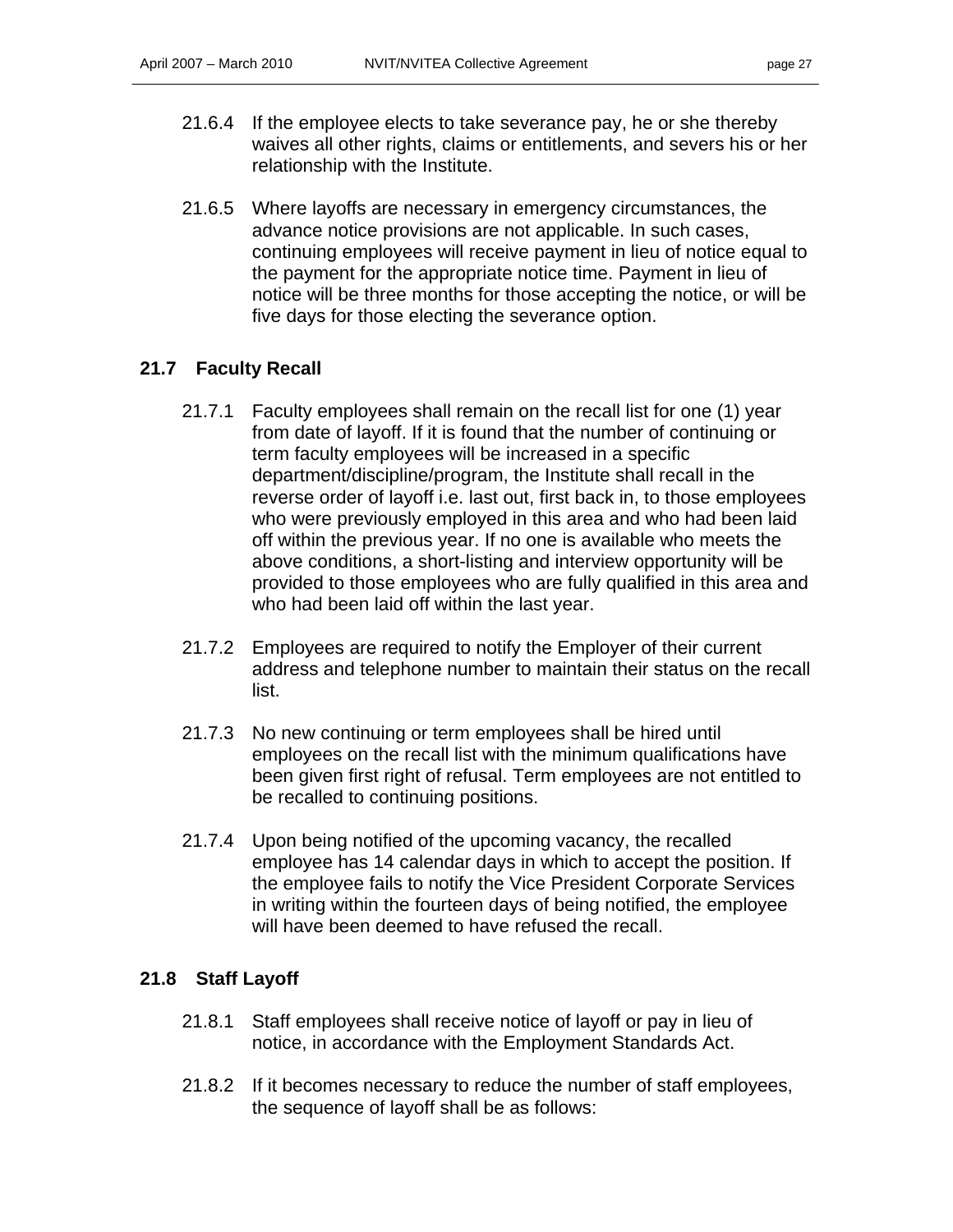- 1) Term and casual employees (Non Aboriginal) with less than or equal to six months' seniority.
- 2) Term and casual employees (Aboriginal) with less than or equal to six months' seniority.
- 3) Term and casual employees (Non Aboriginal) with more than six months' and less than two years' seniority.
- 4) Term and casual employees (Aboriginal) with more than six months' and less than two years' seniority.
- 5) Term and casual employees (Aboriginal and Non Aboriginal) with two or more years' seniority based on seniority date.
- 6) Probationary continuing employees.
- 7) Continuing employees (Non Aboriginal) with less than or equal to six months' seniority.
- 8) Continuing employees (Aboriginal) with less than or equal to six months' seniority.
- 9) Continuing employees (Non-Aboriginal) with more than six months' and up to two years' seniority.
- 10) Continuing employees (Aboriginal) with more than six months' and up to two years' seniority.
- 11) Continuing employees (Aboriginal and Non Aboriginal) with two or more years' seniority based on seniority date.
- 21.8.3 Any references or personnel records pertaining to a continuing staff employee who has been laid off under the above Article shall clearly point out the reasons for the layoff.

#### **21.9 Staff Recall**

- 21.9.1 Staff employees shall remain on the recall list for six months from date of layoff. Recall shall occur in reverse order of layoff, provided the employee has the minimum qualifications to perform the duties of the position. Term employees are not entitled to be recalled to continuing positions.
- 21.9.2 Employees are required to notify the Employer of their current address and telephone number to maintain their status on the recall list.
- 21.9.3 Staff employees may refuse recall to work if given less than one week to report to work.
- 21.9.4 Upon being notified of the upcoming vacancy, the recalled employee has 14 calendar days in which to accept the position. If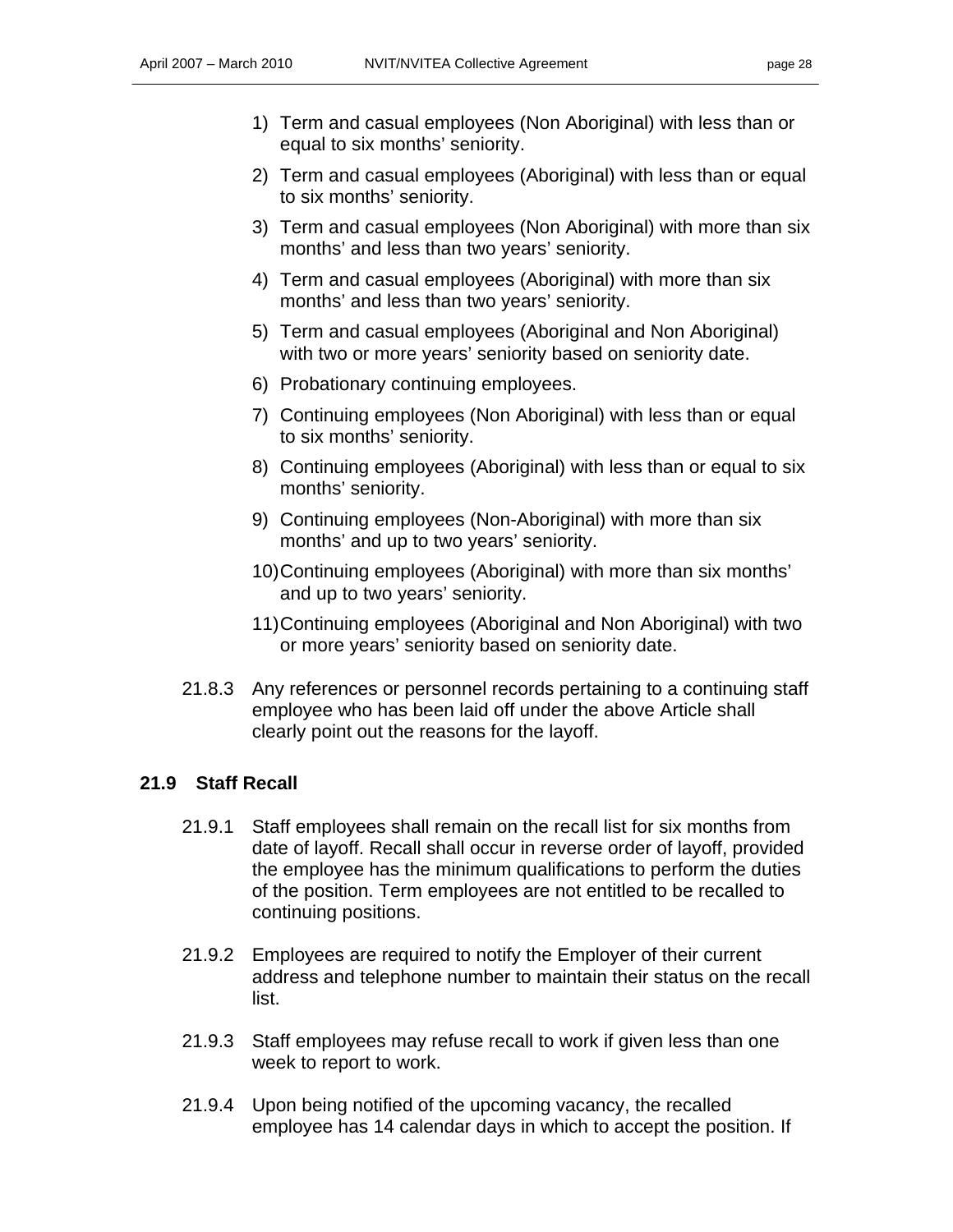the employee fails to notify the Vice President Corporate Services in writing within the fourteen days of being notified, the employee will have been deemed to have refused the recall.

#### **Article 22 Workload/Hours of Work**

#### **22.1 Work Week**

The work week for full time continuing support staff and non teaching faculty shall normally be five (5) seven-hour (7-hr) days, thirty-five (35) hours per week.

#### **22.2 Meal Periods**

Staff employees working greater than five hours and less than full time shall be entitled to a half-hour unpaid meal break. Staff employees working full time shall be entitled to a one hour unpaid meal break. If, as a result of an emergency, the employee is required to stay at his or her work station for the meal period, then the employee's work day shall be inclusive of that meal period.

#### **22.3 Flexible Work Schedule**

NVIT supports a flexible work schedule that minimizes the amount of overtime pay. Employees are encouraged to bank time at a 1:1 ratio in the rare circumstance where they may be asked to work above the normal work schedule.

#### **22.4 Faculty Presence on Campus**

The parties agree that the NVIT community is enhanced through the presence of and participation by full time instructional faculty. Hence, full time instructional faculty will be encouraged by the parties to maintain a significant presence on campus.

#### **22.5 Overtime**

All overtime must be authorized in advance by the Vice President Corporate Services, recorded on a time sheet, approved by the staff employee's immediate supervisor, and submitted to payroll. Overtime that is not approved through this process will not be honoured.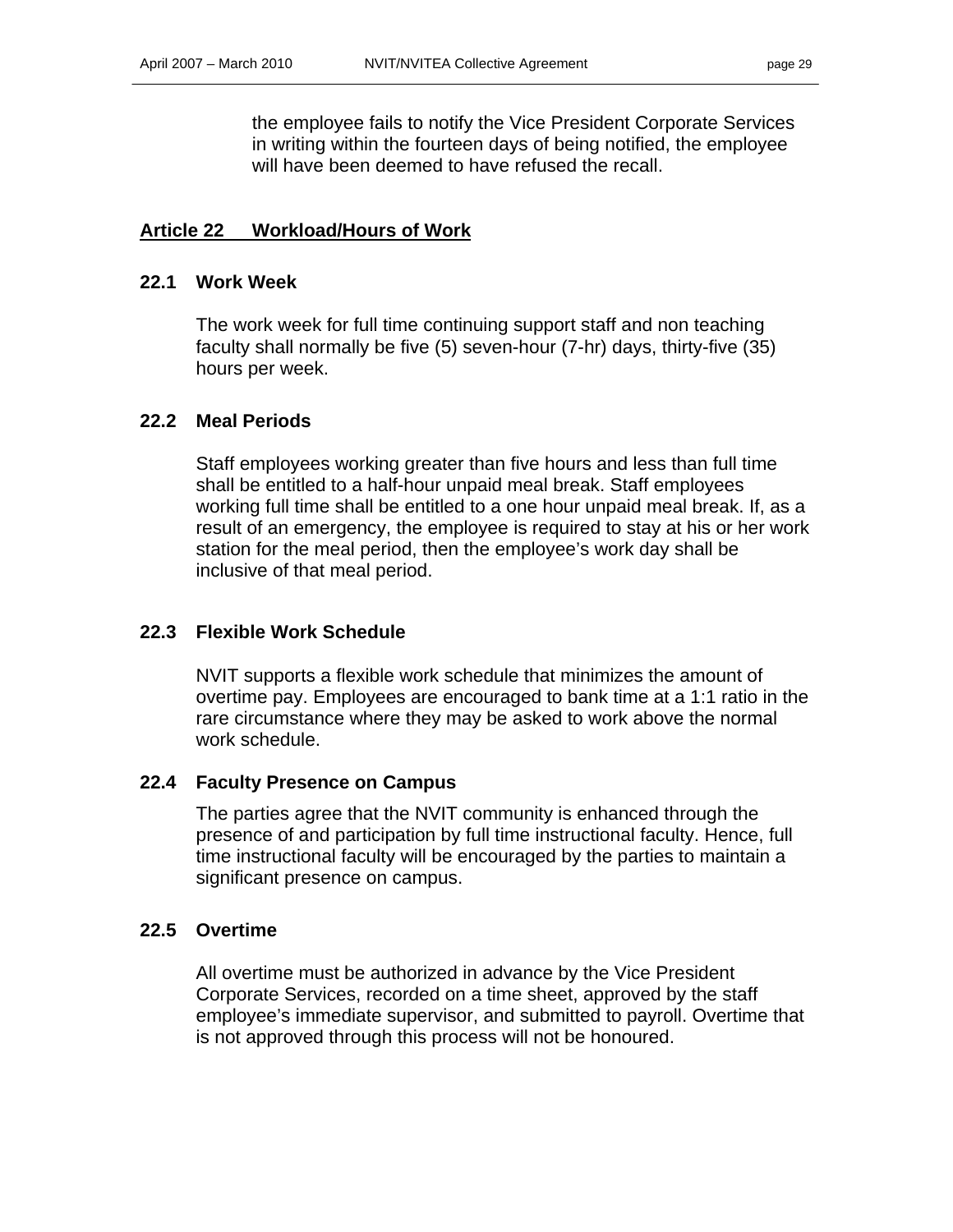### **22.6 Overtime Rates**

One and one-half times the regular rate for the first three hours in excess of seven hours in a day, or first seven hours in excess of 35 hours in a week.

Two times the regular rate for hours worked in excess of ten hours in a day or 42 hours in a week.

This overtime may be taken as pay or banked as time to be taken at a time mutually agreed to.

### **22.7 Instructional Faculty (Continuing & Term)**

It is recognized that faculty responsibilities may vary with respect to daily and weekly hours of work, depending on the nature of the course, and student needs. The normal work load for continuing and term full time faculty shall be subject to the following, unless mutually agreed to by the employee and Institute:

- 22.7.1 The normal teaching duties assigned to a full time continuing or term instructor shall be eight (8) sections or equivalent, with no more than the equivalent of 6 preps per academic year. The Academic Year is defined as May  $1<sup>st</sup>$  to April 30<sup>th</sup> for the purposes of this article. If that assignment cannot be provided to a full time continuing or term instructor, then the maximum assignment shall be 7 sections, with 7 preps, or equivalent per academic year.
- 22.7.2 In the case of an employee who has an assignment of 8 sections, an overload is not considered unless an employee works nine (9) sections or more.
- 22.7.3 In the case of an employee who has an assignment of 7 sections, as per 22.7.1 above, an overload is not considered unless an employee works eight (8) sections or more.
- 22.7.4 Instructional faculty shall not normally be required to have more than seven (7) class contact hours in any one (1) instructional day, and the length of the instructional day shall not normally exceed twelve (12) hours.
- 22.7.5 Class size is calculated whereas an instructor will not be assigned an average of more than one hundred thirty (130) students (registrants) per week in a lecture format averaged over the academic year. In the event the scheduled course is a non regular number of lecture hours per week, the calculation will be prorated. Not withstanding, individual instructors have the option of allowing additional students into their class.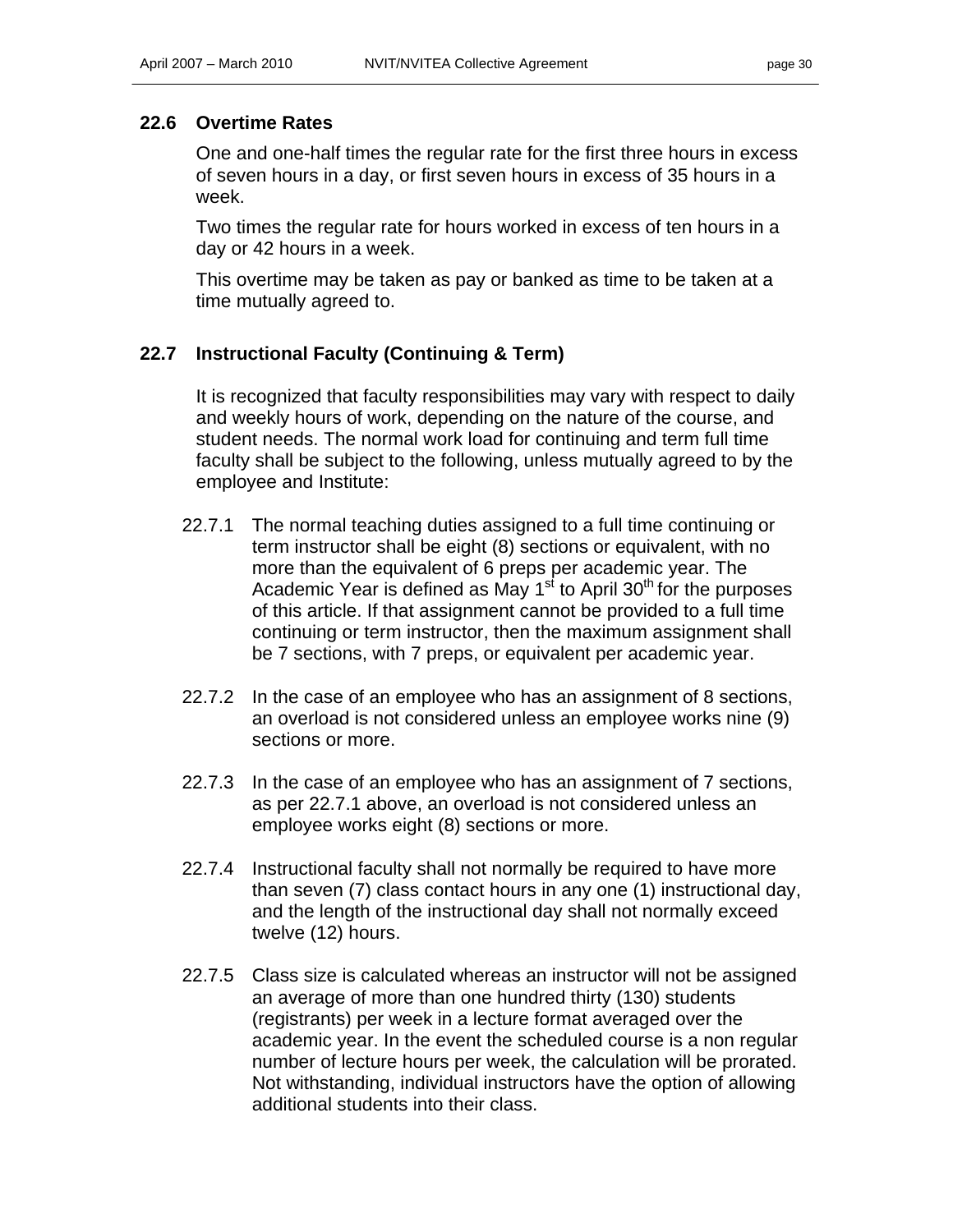- 22.7.6 Faculty shall post and be available in their offices for student consultation, 1.5 hours per week per course, which is the equivalent of six (6) hours a week for a full time load. The hours shall be posted and maintained for the whole term.
- 22.7.7 In the event of a pending layoff of a continuing full time faculty member for whom a full workload is no longer available, the parties agree to meet to identify opportunities, including the scheduling of Community Education (CE) courses, to determine how the employer will load that faculty member with CE sections in order to prevent layoff.

The parties agree that the utilization of CE work to prevent layoff is subject to:

- CE having a contractual arrangement to deliver courses, and
- the employee being qualified, and
- courses are scheduled to commence at least 30 days from notice of layoff.

The maximum number of non bargaining unit courses that can be utilized under this article is four (4) per academic year and will be subject to Article 22.10. No more than one half of an employee's workload can be loaded through this article. This article will not be applied when an entire program is no longer offered. Should the instructor refuse the appointment of CE courses, layoff will proceed as per Article 21.

### **22.7.8 Overload (local Provisions)**

- 22.7.8.1 If a member of the faculty responds to a posting by NVIT and is successful, the faculty member would be in an overload. The faculty member shall be paid in accordance with the provisions of Article 35.2.1.5 which is the term rate. This overload may be taken as pay or banked as time to be taken at a time mutually agreed to.
- 22.7.8.2 If NVIT initiates an overload with a faculty member then article 12.5 of the Common Agreement shall apply.

#### **22.7.9 Substitutions**

- 22.7.9.1 NVIT may request a substitute for another faculty employee who is temporarily absent.
- 22.7.9.2 When such substitution takes place over a period of one (1) calendar week or more, the faculty member shall be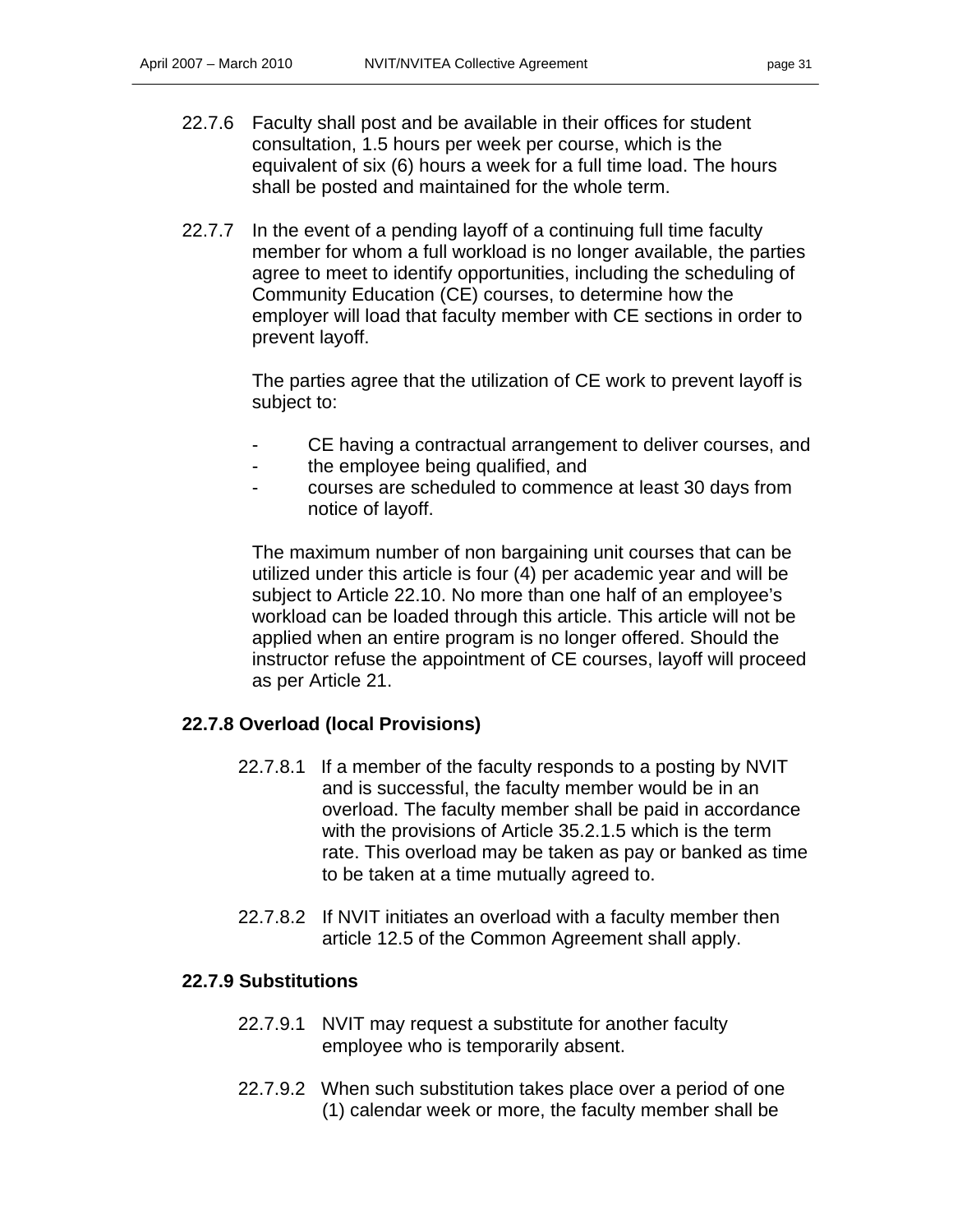compensated at their regular hourly rate for each scheduled contact hour.

#### **22.8 Workload Modification**

Upon the recommendation of the departments, and with the approval of the Dean of Instruction and Student Success, and subject to available resources, instructors may have a portion of their normal teaching load per semester reassigned to various tasks, including but not limited to, curriculum development, and teaching courses new to the NVIT curriculum. Such reassignments must be in writing and a copy must be provided to the Union and the Department Head/Coordinator.

Faculty employees are encouraged to apply for research grants. Faculty employees who receive research grants that are beneficial to the Institution may request release time to complete the funded work. The use of research grants to provide this release time will be determined in consultation with the employee, relevant Dean, and the Vice President Corporate Services. Subject to the Institution's operational requirements this release time shall not be unreasonably withheld. Release time will be funded at replacement cost which will normally include salary, benefits and cost of recruitment of the individual who is carrying out the duties of the individual replaced.

Grants that are awarded directly to NVIT will be administered by the Institution.

### **22.9 Faculty Duties**

In addition to instructional duties, a teaching faculty employee's duties may include, but are not necessarily limited to, the following:

- approved professional development,
- course preparation and revision,
- student consultation and/or selection,
- participation on NVIT committees,
- compulsory attendance at department meetings,
- liaison with and supervision of NVIT employees,
- development of new programs, curriculum and teaching methods,
- scholarly activity,
- consultation and liaison with partner institutions in the preparation and offering of upper division courses,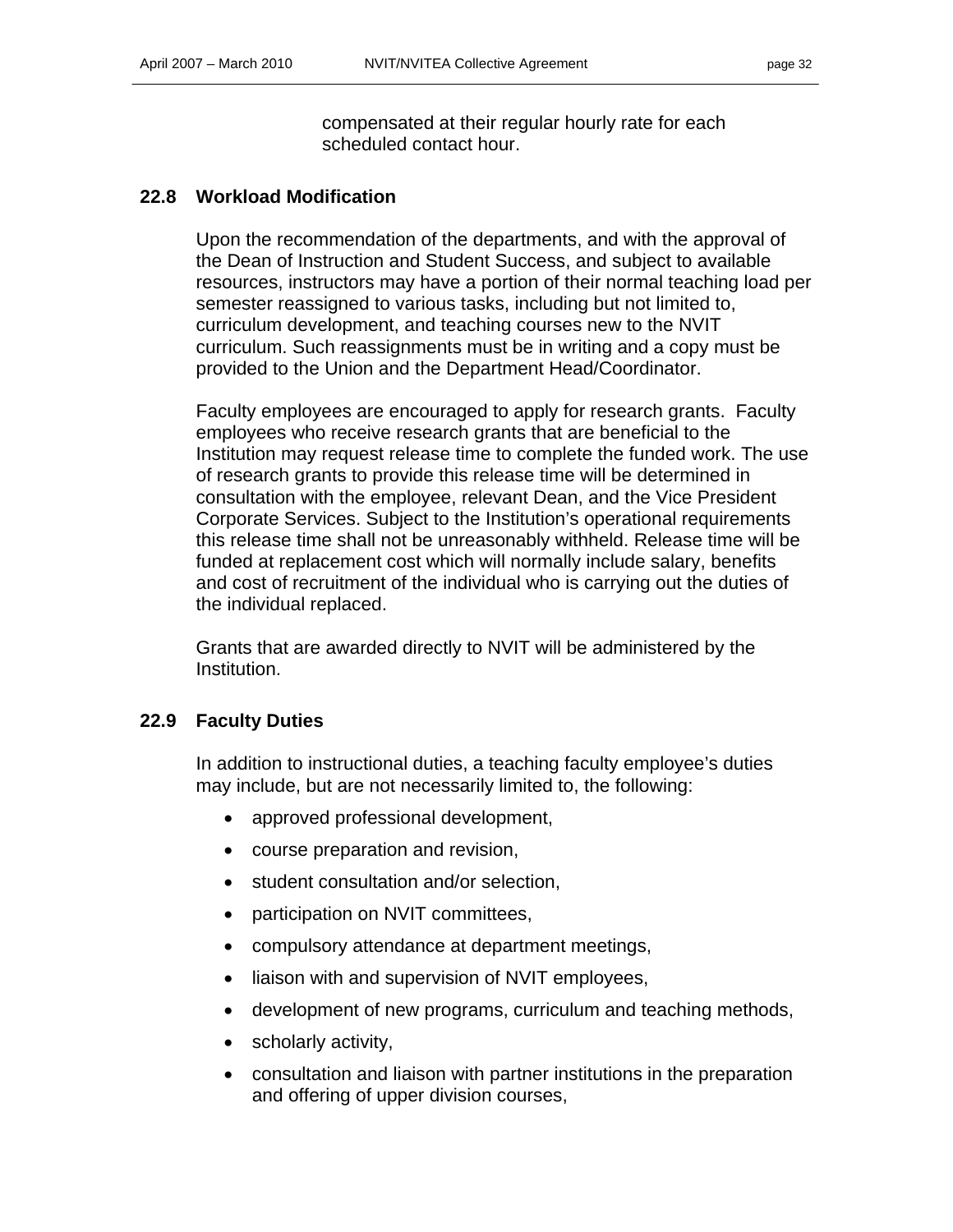- community services such as community education courses, public lectures and community advisement or research in the area of the instructor's discipline and/or expertise,
- attendance at articulation meetings, conferences, etc related to their work,
- orientation advising (such as liaison, mentorship and support for students), and
- other related duties.

#### **22.10 Allocation of Work - Right of First Refusal**

Normally by March 31st of each year, the Dean of Instruction and Enrolment Services, in consultation with the department heads, will determine the teaching assignments for the following academic year. Taking into consideration requests from faculty, the needs of the Institution, the Dean of Instruction and Student Success will consider qualifications and ability, seniority, and the opportunities for recruitment, prior to determining the teaching assignments. The decision of the Dean of Instruction and Student Success is final, and is not subject to the grievance procedure. Human Resources will normally issue teaching assignment letters to continuing faculty by May 15th of each year.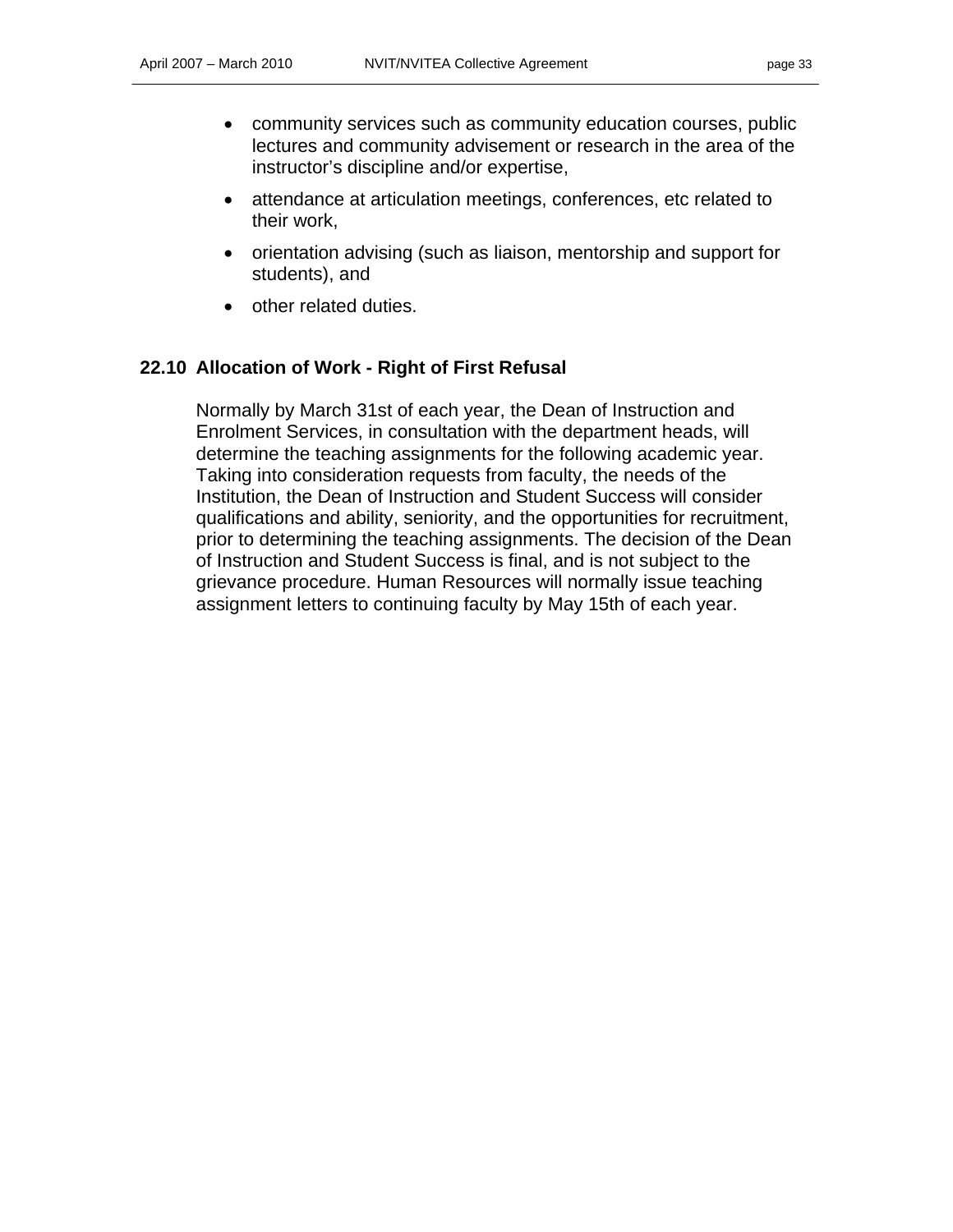### **Article 23 Leaves**

This article should be considered in conjunction with Article 7 and Article 8 of the Common Agreement as well as Letter of Understanding #8 – Variant Applications of Common Agreement Provision to the NVIT Parties.

### **23.1 General Leave - Unpaid**

- 23.1.1 Except as otherwise specified in the Agreement, an employee may apply for and be granted general leave for good and sufficient reason acceptable to the Employer. Employees requesting such leave will file written application to the President who will determine, on the basis of the merits of the application and the Institute's operating situation, whether such leave will be granted.
- 23.1.5 An employee applying for such leave shall apply in writing to the President, with a copy to the Vice President Corporate Services, at least four (4) months prior to the date the leave is desired to commence.
- 23.1.6 An employee who is granted a leave may not return to work prior to her/his scheduled return date, unless it is agreed to by NVIT.
- 23.1.7 If an applicant is denied, the employee may request that the Union Management Committee consider possible solutions. The President will consider the recommendations of the Union Management Committee and make a final decision on applications for general leave. The final decision of the President on applications for general leave will be final and binding, and will not be subject to grievance procedure.

*(Note: Article numbering not consecutive – previous Collective Agreement numbers maintained to match LOU#8 of the Common Agreement.)* 

### **23.5 Special Leave**

An employee may be granted leave of absence with pay for up to a total of ten (10) work days per calendar year for any one or a combination of the following reasons:

#### **23.5.1 Family Illness**

In the event of illness of a member of the immediate family of the employee, and where no one at home other than the employee can provide for the needs of the ill person, the employee is entitled to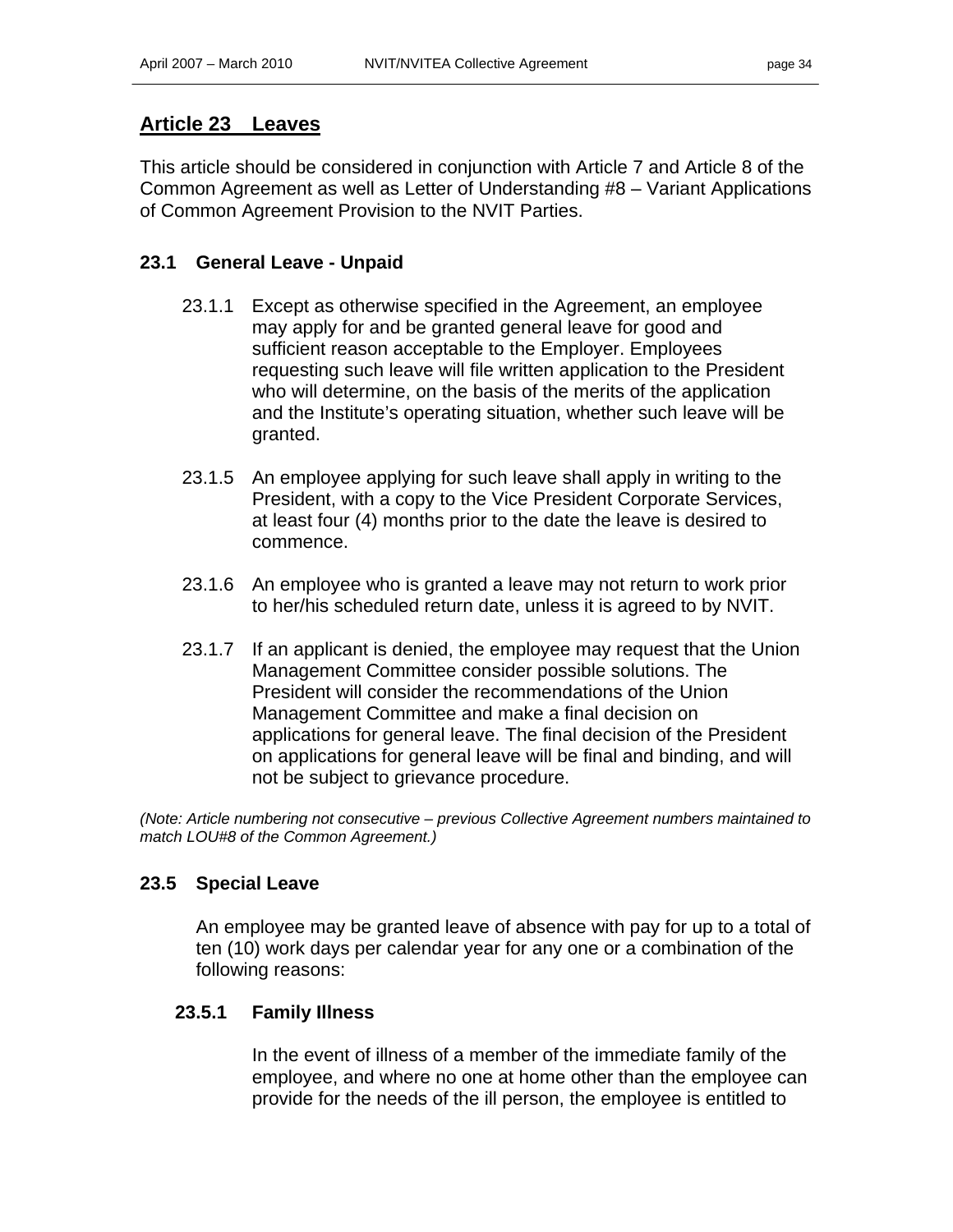special leave. A medical certificate may be required in such instances.

#### **23.5.2 Cultural Leave**

An employee may request special leave for the purposes of cultural leave. The leave request must be submitted in writing to the Vice President Corporate Services, a minimum 1-month prior to the start of the leave, and must be approved by the appropriate senior manager.

#### **23.5.3 Bereavement Leave**

Special leave may be granted for bereavement leave.

#### **23.5.4 Birth Leave**

Upon written request, an employee shall be entitled to Special Leave to attend the birth of his/her child, or his/her spouse's child.

Where an employee has exhausted his/her Special Leave, application may be made under General Leave – Unpaid, or under Vacation if unused vacation days are available.

#### **23.6 Education Leave**

Educational leave is a period of unpaid leave enabling an employee to be freed from regular responsibilities to enable pursuit of educational or professional development recognized as beneficial to NVIT.

The welfare of NVIT and the professional competence of the employees are among the prime considerations of the Department Head, the Dean and the employee when planning educational leave.

Education leave may be combined with earned professional development and vacation time.

Upon agreement between NVIT and the employee, an educational leave without pay or benefits may be granted for up to a maximum of 24 months. Any employee granted such leave shall arrange to maintain benefit coverage pursuant to Article 30 of this Agreement and Article 7.5 of the Common Agreement.

An unpaid education leave may be taken as full time or part time.

Unpaid education leave shall not be unreasonably withheld.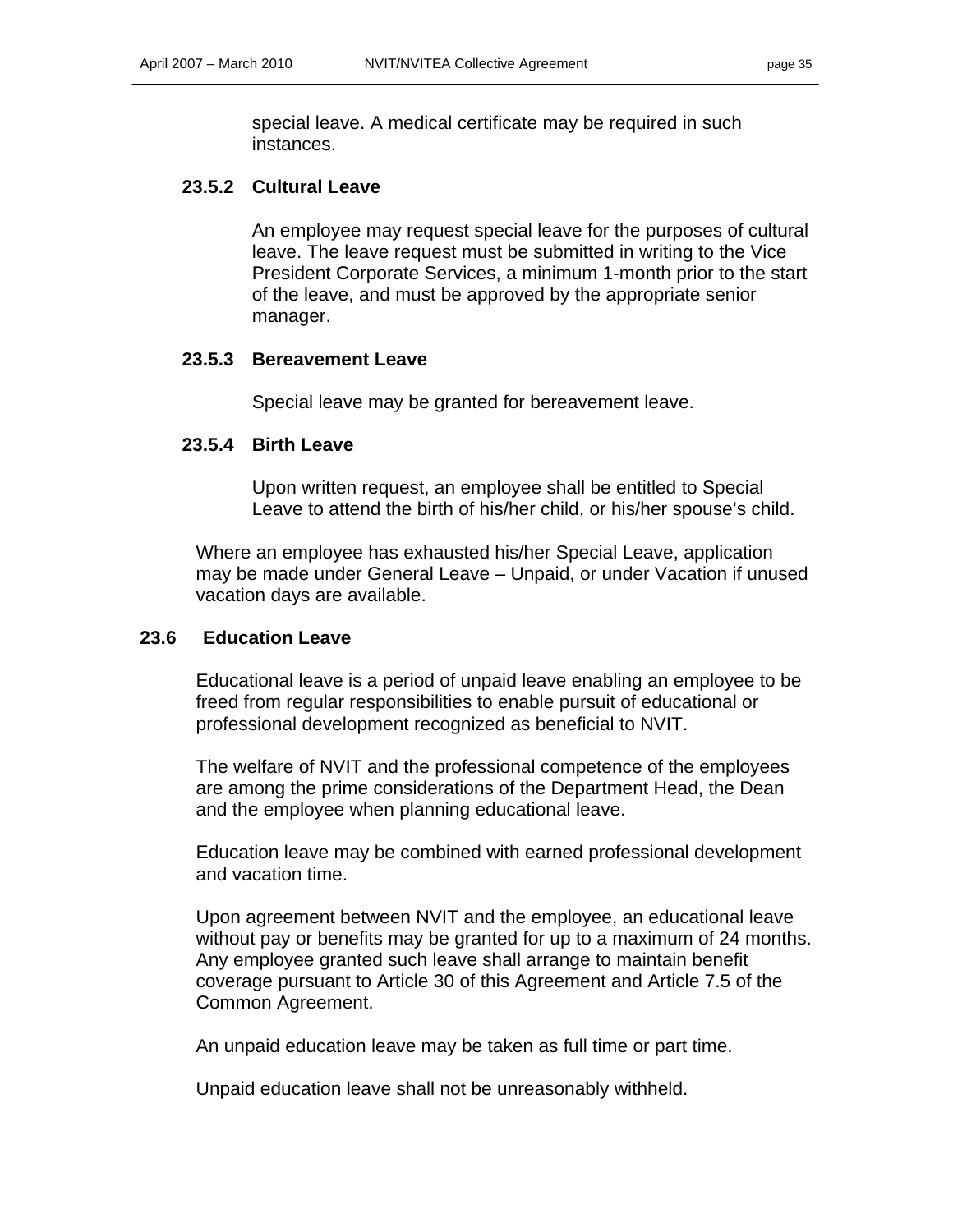### **23.7 Deferred Salary Leave Plan**

- 23.7.1 An employee desiring such leave shall make a written application to NVIT at least one (1) month prior to entry to the plan. Approval of entry to the Deferred Salary Leave Plan shall not be unreasonably withheld.
- 23.7.2 The maximum period for salary deferral is six (6) years. During this period, the maximum percentage of salary deferred shall not exceed the following:

| One year                      | 33 1/3%    | Two years 33 1/3% |         |
|-------------------------------|------------|-------------------|---------|
| Three years $33\frac{1}{3\%}$ |            | Four years 25%    |         |
| Five years                    | <b>20%</b> | Six years         | 16 2/3% |

The participant may alter the percentage amounts for the next or any subsequent year by providing written notice to NVIT one (1) month prior to the anniversary date of his/her participation in the plan.

- 23.7.3 NVIT will administer the plan in accordance with the required legislation pertaining to salary deferral plans, and will bear the administrative expenses of the plan.
- 23.7.4 The monies retained by NVIT for participants, including interest thereon, shall be invested and reinvested by NVIT in investments offered from time to time by an investor mutually agreeable to NVIT and the employee. All investments shall be deposited only in an institution covered by the Canada Deposit Insurance Corporation (CDIC). NVIT and the Union shall not be liable to any participant for investments made under this article.
- 23.7.5 NVIT shall annually inform each participant as to the amount of deferred salary together with interest accrued. This information shall be made not later than February 28 of any given year.
- 23.7.6 Taking of Leave of Absence

a) Participants in the plan shall give NVIT a minimum of six (6) months notice prior to taking of such leave, which shall not normally be less than four (4) months or greater than one (1) year. At the commencement of the leave, the participant will choose either a lump sum payment or will choose to receive regular semi-monthly salary payments.

b) The salary to be paid to the employee during the leave of absence shall be related to the monies retained by NVIT under this plan, less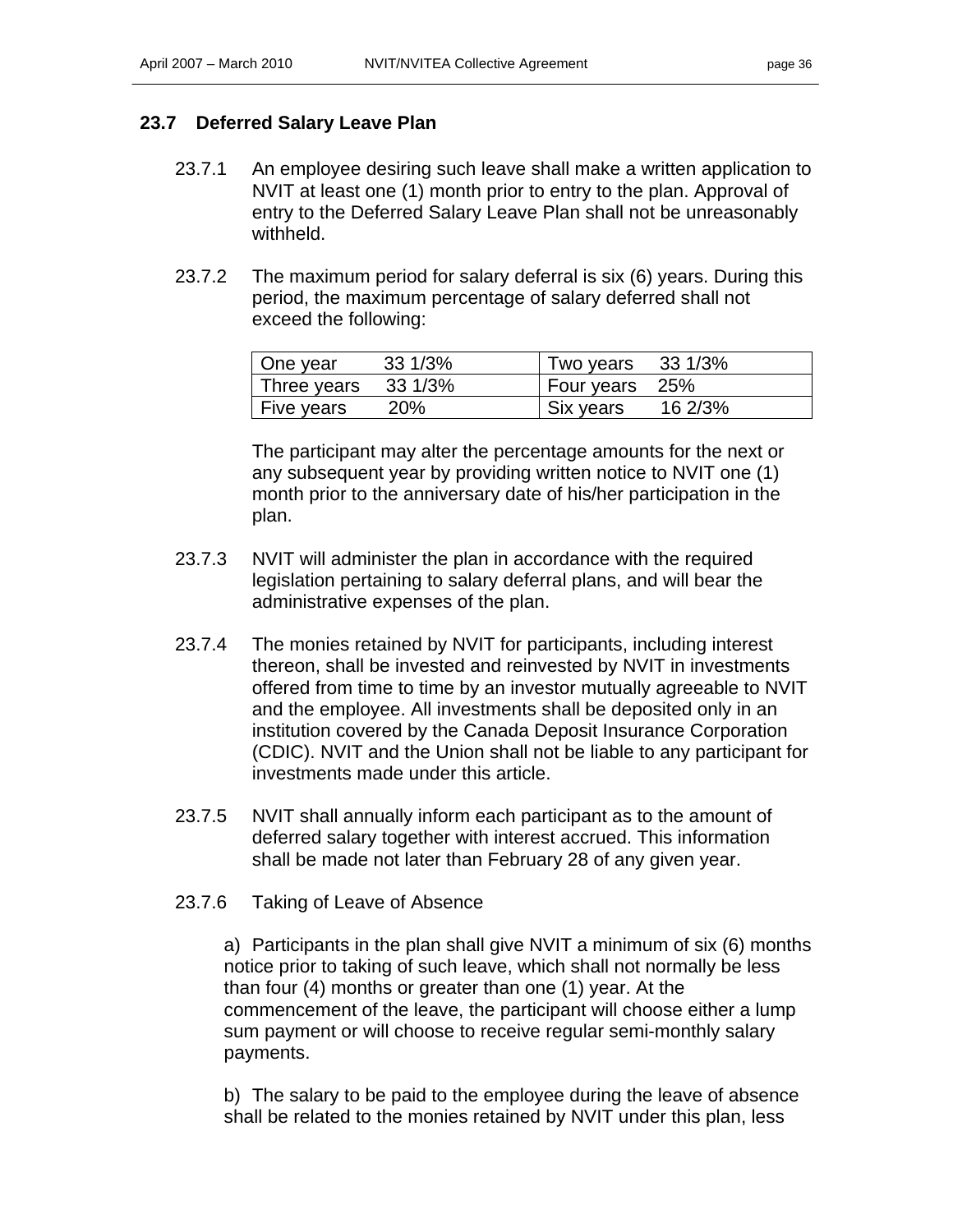any deductions made by NVIT for health and welfare benefits, as identified in Article 30.

c) If NVIT is genuinely unable to obtain a suitable replacement, NVIT will notify the participant in writing, not less than four (4) months prior to the requested leave date that the leave is postponed. The deferred leave may be postponed by not more than one (1) year. In the event of a postponement, the participant may choose to remain in the plan or withdraw from it. In the latter case NVIT shall pay the participant the deferred compensation in one lump sum payment within sixty (60) days of such withdrawal.

d) Participants must take the deferred leave after a maximum of six (6) years within the plan or after salary deductions have totalled one hundred percent (100%). NVIT may, no later than six (6) months prior to this date, request a postponement of the commencement of their leave. This postponement shall not normally exceed twelve (12) months.

#### 23.7.7 Withdrawal from the Plan

a) A participant who ceases to be employed by NVIT must withdraw from the plan. Also, under extenuating circumstances, a participant may withdraw from the plan upon giving at least one (1) month's notice of intent to do so. In both cases, NVIT shall immediately seek redemption from the investor of all monies held on behalf of the participant, and upon receipt, shall remit the full amount to the participant.

b) In the event of the death of a participant and upon notice by the executor, NVIT shall pay to the participant's estate the full deferred compensation amount plus accrued interest, subject to NVIT receiving any necessary clearances and proofs normally required in such situations.

c) Prior to the commencement of the leave, participants may, on one occasion, suspend their participation in the plan for a period of not less than six (6) months, or not more than twelve (12) months. When the period of suspension ceases, the participant shall be reinstated in the plan on the first day of the following month.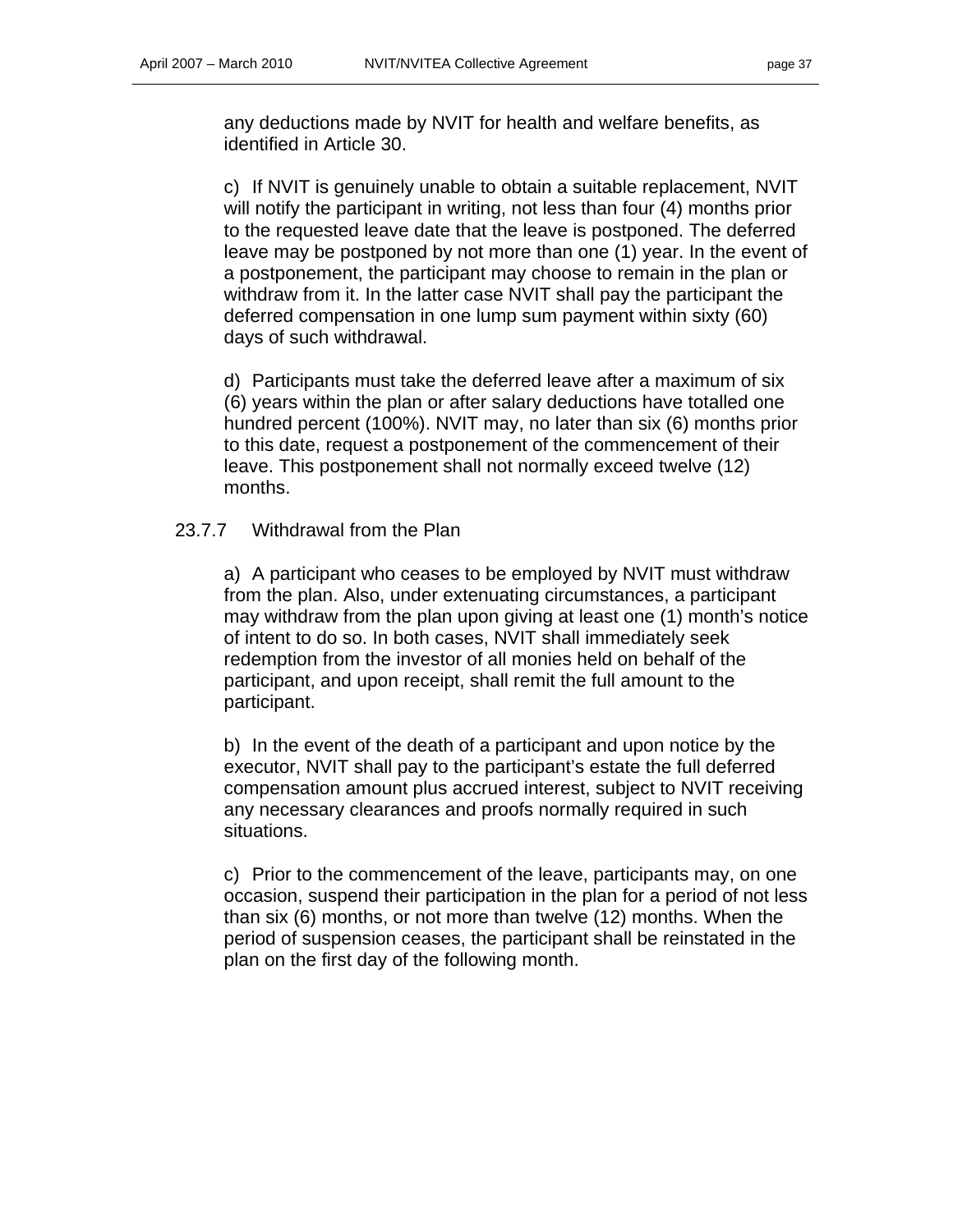### **23.8 Union Leave**

Application for funding under LOU #8, Article 1.1 of the Common Agreement shall be undertaken as follows:

- 1. All leave requests shall be submitted in writing on a form mutually agreed to by NVIT and the Union.
- 2. Each request for leave will normally be made at least 10 working days prior to the first day of the leave requested.

### **Article 24 Vacation & Statutory Holidays**

### **24.1 Vacation**

- 24.1.1 The annual vacation for a full time continuing faculty is forty (40) days.
- 24.1.2 The annual vacation for a full time continuing staff member is as follows:
	- Less than one year of continuous service: 1.25 days off for each completed month of service
	- One (1) completed year of continuous service through four (4) completed years of service: fifteen (15) work days annual vacation.
	- Five (5) completed years of continuous service: twenty (20) work days annual vacation.
	- Seven (7) completed years of continuous service: twenty three (23) work days annual vacation.
	- Ten (10) completed years of continuous service: twenty five (25) work days annual vacation.
	- Fifteen (15) completed years of continuous service: twenty eight (28) work days annual vacation.
	- Twenty (20) completed years of continuous service: thirty (30) work days annual vacation.

The following summarizes the aforementioned entitlements: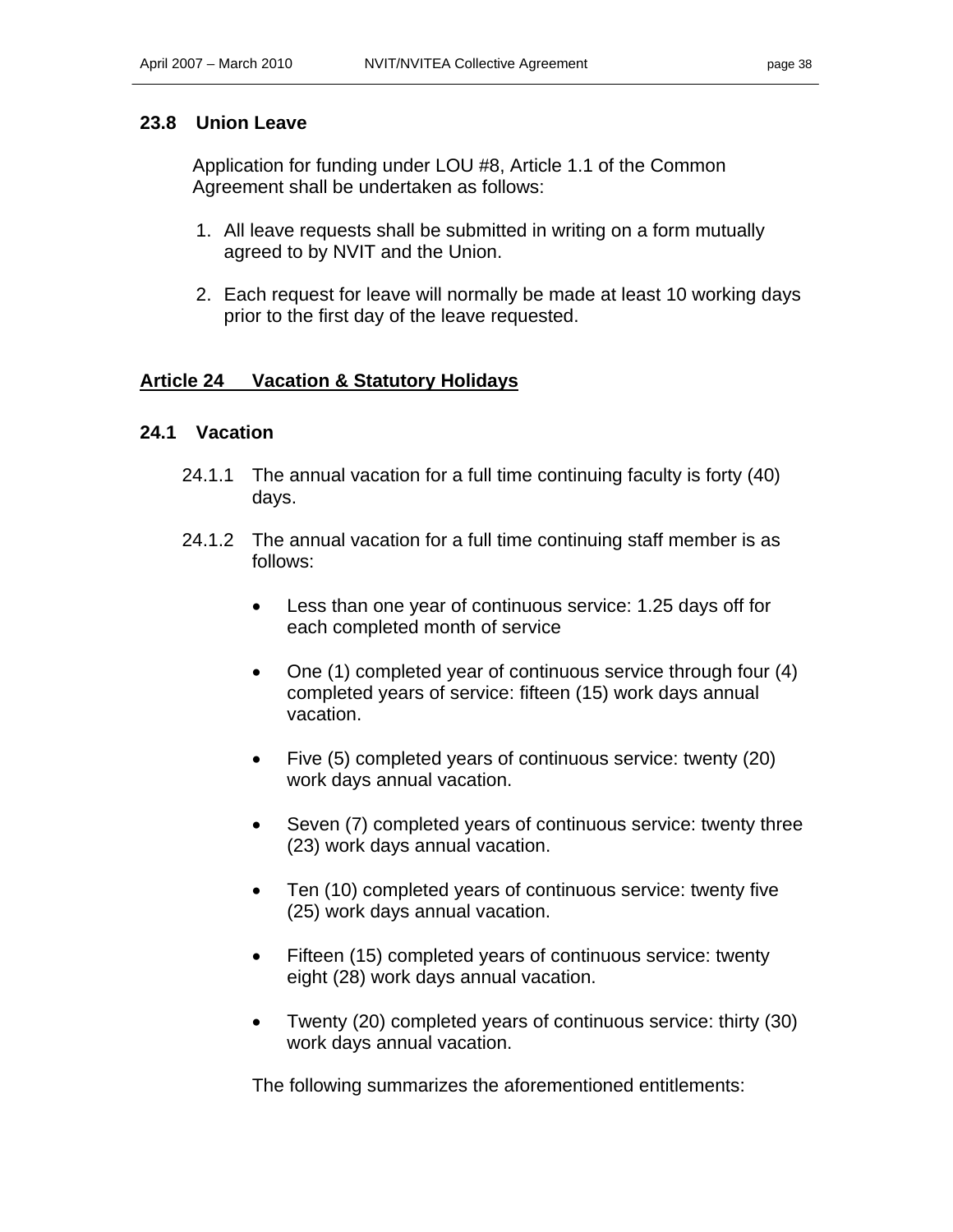| <b>Vacation Days</b> |
|----------------------|
|                      |
|                      |
|                      |
|                      |
|                      |
|                      |
|                      |

Existing support staff will be red circled at their existing vacation entitlement until such time that it becomes beneficial to be placed on the new vacation entitlement.

- 24.1.3 Part time continuing faculty and staff shall be entitled to vacation days calculated on a pro rated basis to reflect the actual work load.
- 24.1.4 The following applies to continuing faculty and staff:
	- 24.1.4.1 Vacation will be taken at a time mutually agreed upon between the employee and the Employer.
	- 24.1.4.2 In the event an employee terminates employment, and has taken unearned vacation, the overpayment shall be deducted from the final paycheque or repaid by the employee on request by the Institute.
	- 24.1.4.3 Vacation entitlements are accrued on a monthly basis. Vacation will be prorated for less than a full month of employment.
	- 24.1.4.4 New employees are entitled to take accrued vacation after the first three months of employment
	- 24.1.4.5 All employees on appointments, which span the period of December 24th to January 1st, shall receive that period as time off with pay. If employees are required to work the non-statutory days in that period, the holidays will be scheduled at a later date.
	- 24.1.4.6 After completion of two (2) years of continuous service, a full time continuing employee may defer up to ten (10) days of vacation time upon written request to the Vice President Corporate Services (shall be pro rated for part-time continuing employees). The deferred time must be used by July 31st of the subsequent year. Such requests will not be unreasonably denied.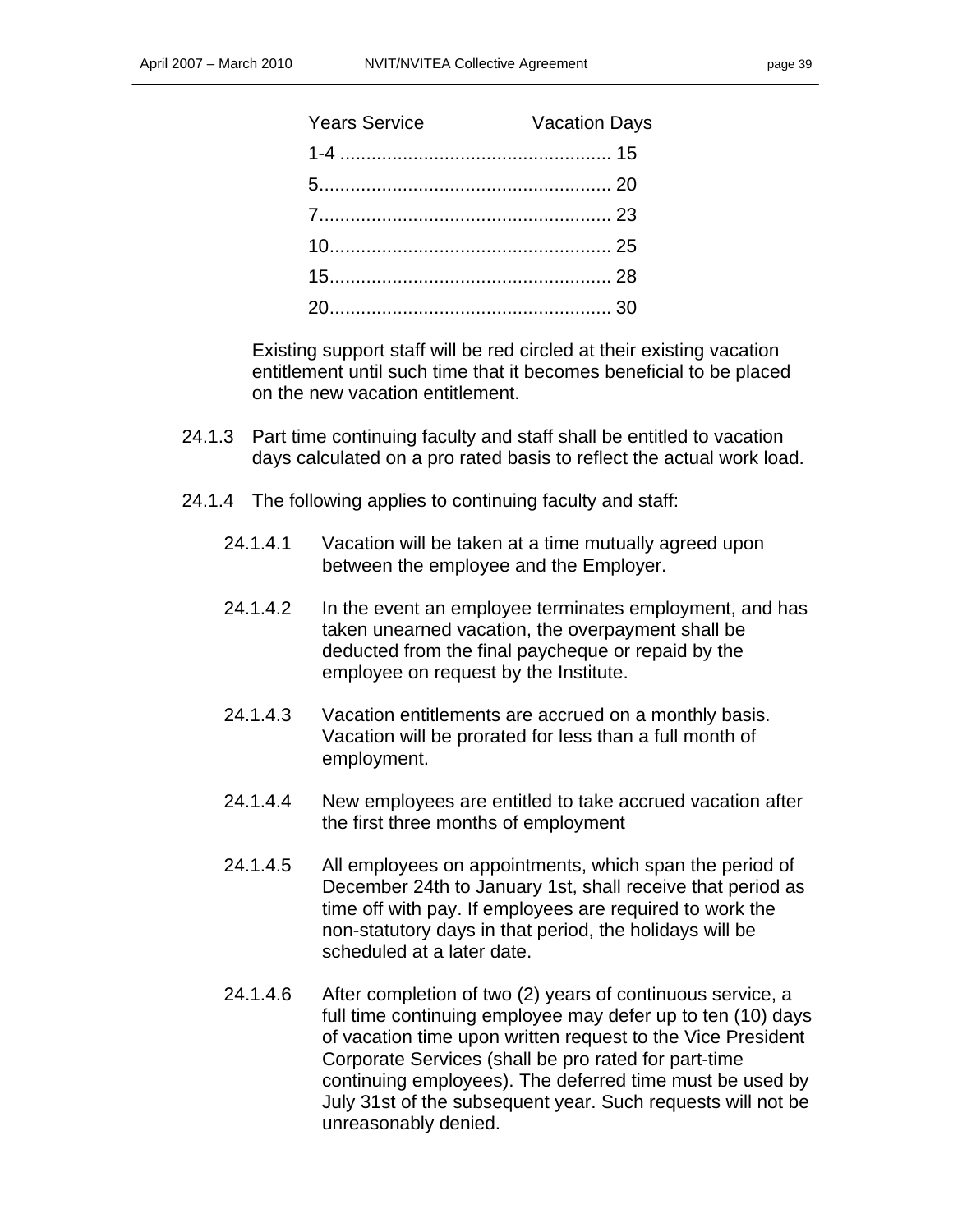Notwithstanding the above**,** the ten (10) day maximum carry over of vacation time will not apply in either of the following two situations:

- a) If an employee is off on extended sick leave (over 30 days), short term disability, long term disability, or Workers' Compensation in any given year; or
- b) In the first year of hiring an employee.

If either of the above cases applies, then the employee may choose, in consultation with the Vice President Corporate Services, to carry over all of their remaining eligible vacation time into the following year.

It is expected that the carry over will be fully expended in that following year.

24.1.5 Term and casual employees shall receive vacation pay of 4% calculated on each paycheque.

### **24.2 Statutory Holidays**

24.2.1 Employees shall receive the following statutory holidays:

- New Year's Day
- Good Friday
- Victoria Day
- Canada Day
- BC Day
- Labour Day
- Thanksgiving Day
- Remembrance Day
- Christmas Day

and any other day declared a statutory holiday by the Federal or Provincial government.

#### 24.2.2 Statutory Holiday Pay

Continuing employees are entitled to statutory holidays with pay. Sessional and part time employees will be paid in accordance with the Employment Standards Act of British Columbia.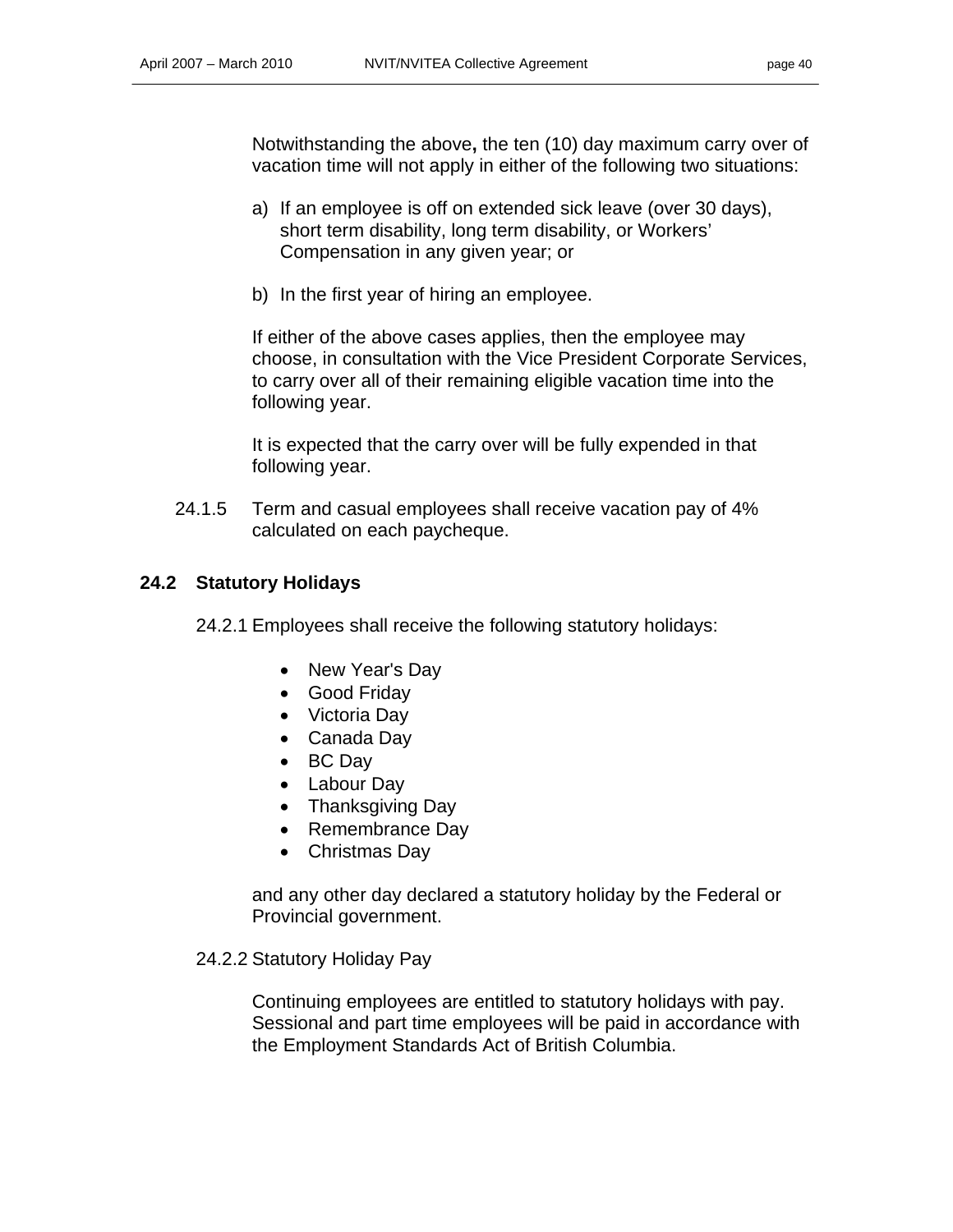#### 24.2.3 Easter Monday

Easter Monday shall be recognized as a holiday. Continuing and term employees scheduled to work on that day will be entitled to a day off with pay.

#### 24.2.4 Aboriginal Day

June 21, National Aboriginal Day is not a statutory holiday. The Board of NVIT believes it is extremely important that NVIT, as a recognized leader in the First Nations community, show its support for this National holiday. In celebration of NVIT's Aboriginal mandate, all bargaining unit members scheduled to work on that day will be released from their regular duties to participate in local or regional Aboriginal day festivities.

#### 24.2.5 Vacation and Statutory Day

On the day that an employee is on approved vacation or professional development leave and a statutory holiday occurs, no vacation or professional development leave shall be charged for that day.

If, during any particular year, New Year's day falls on a Saturday or a Sunday, then NVIT shall be closed on the following Monday, and the following Monday shall be deemed to be the statutory holiday.

### **Article 25 Allowances**

- 25.1 An employee required to travel on Institute business outside of the Merritt area will be reimbursed for reasonable expenses for meals, accommodation and transportation. Travel shall be pre-approved by the Institute. Receipts must accompany claims, other than for meals and mileage, which will be at a prescribed rate.
- 25.2 Allowances will be reimbursed as per the Travel Approval and Reimbursement Policy.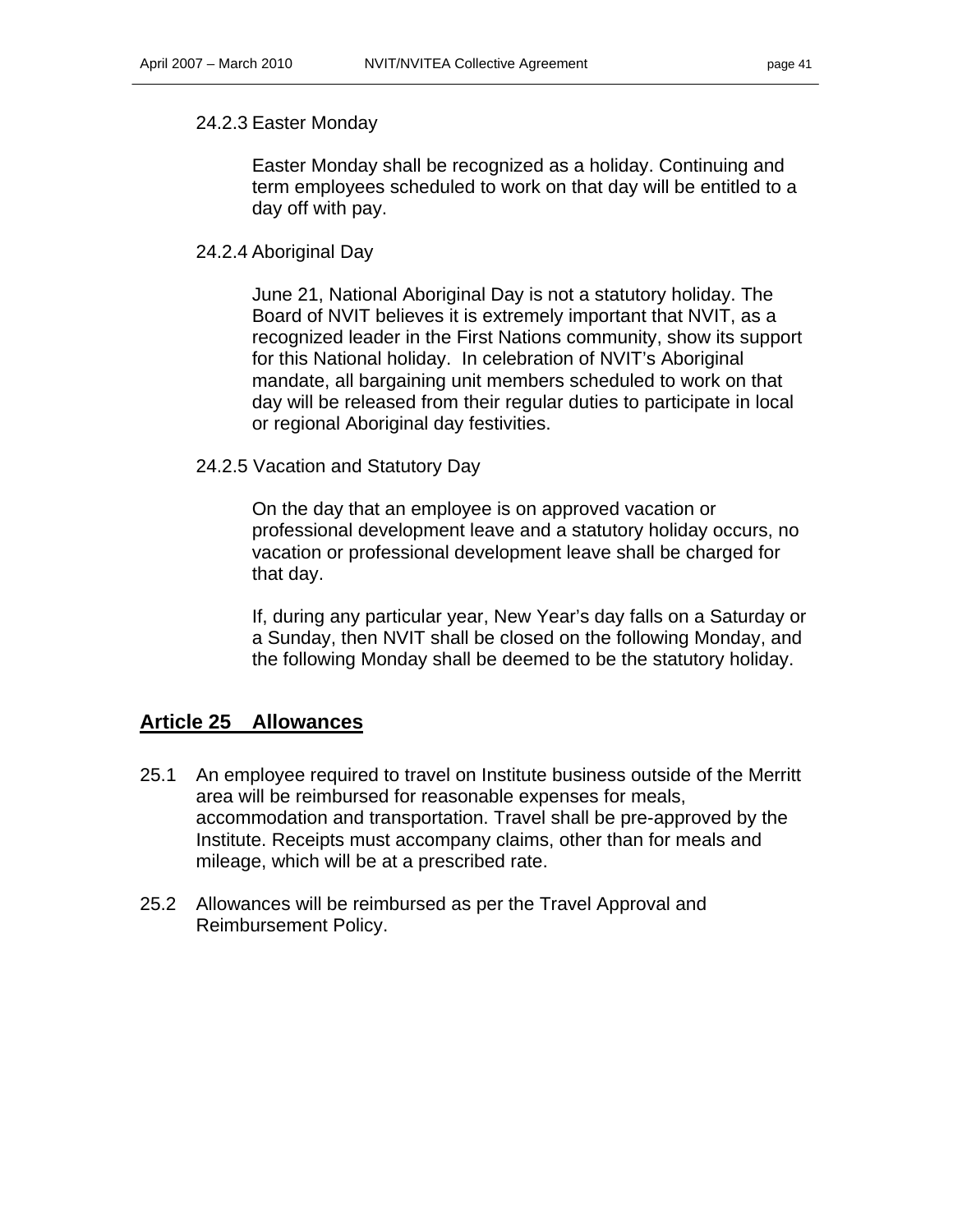### **Article 26 Health and Safety**

- 26.1 The Institute agrees to make reasonable and proper provision for the maintenance of high standards of health and safety in the workplace.
- 26.2 The Union and the Institute agree to comply with all regulations made pursuant to the Workers' Compensation Act, or any other statute of the Province of BC pertaining to the working environment.

### **26.3 Occupational Health and Safety Committee**

- 26.3.1 The Institute shall maintain an Occupational Health and Safety Committee in keeping with the Industrial Health and Safety Regulations of the Workers' Compensation Board and ensure such committees carry out all the duties and responsibilities in accordance with the regulations.
- 26.3.2 The Occupational Health and Safety Committee shall assist in creating a safe place of work, shall recommend actions that will improve the effectiveness of the occupational health and safety program, and shall promote compliance with the Industrial Health and Safety Regulations.

### **Article 27 Harassment**

Refer to Common Agreement

### **Article 28 Personal Harassment**

- 28.1 For the purposes of this Article, personal harassment includes:
	- physical threat, intimidation, or assault,
	- unwelcome behaviour or comment that is directed at, or offensive to any employee that demeans, belittles, causes personal humiliation or embarrassment to the employee, or any employees, or
	- the improper use of power and authority inherent in the position held.
- 28.2 Personal harassment does not include the appropriate exercise of management's right to direct the work force, evaluate employees, or take where warranted appropriate progressive discipline steps up-to and including termination for just and reasonable cause.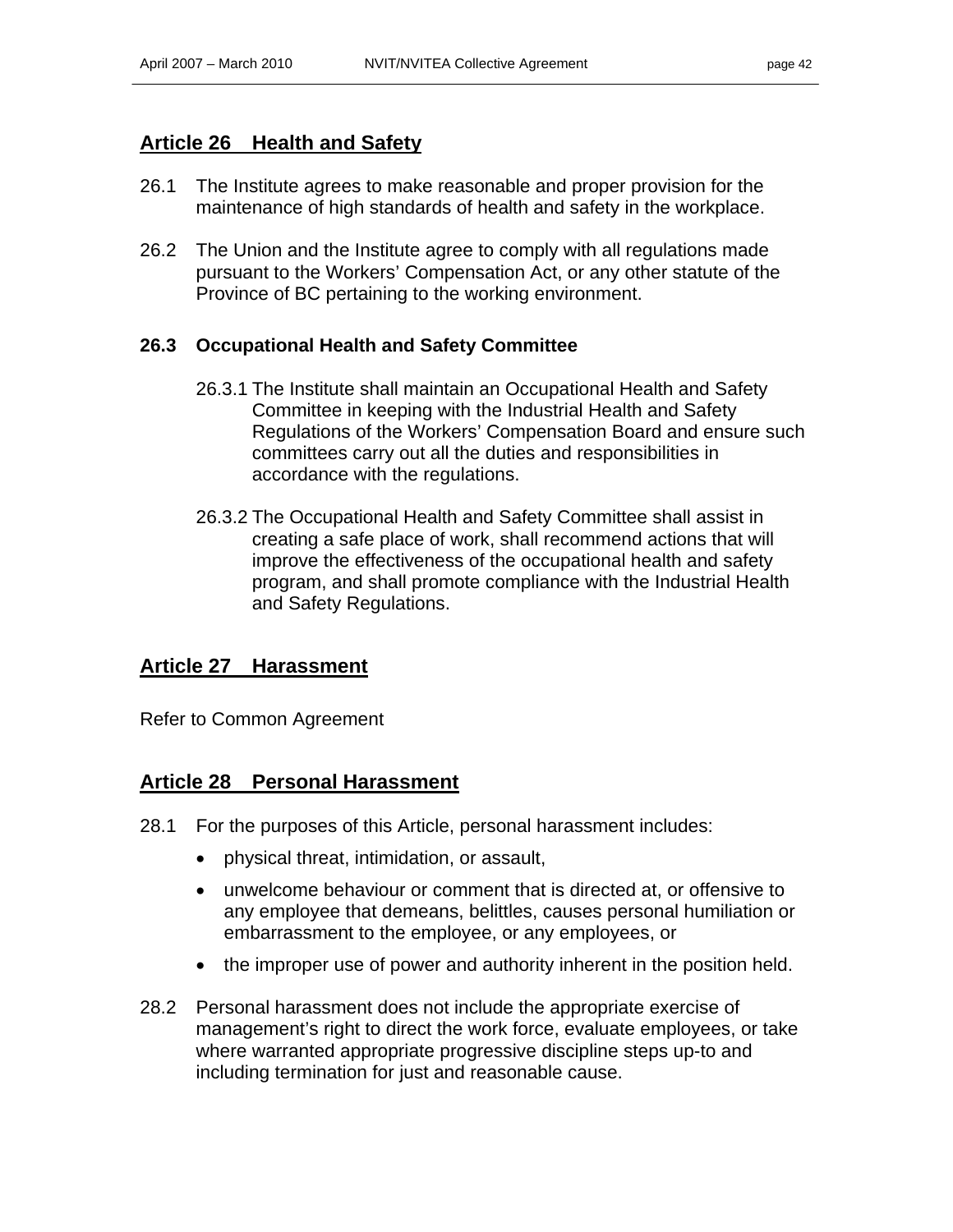- 28.3 Employees are encouraged to process complaints using traditional aboriginal methods of conflict resolution. Alternatively, an employee may follow the process of mediation and/or investigation as set out in Article 2.3 of the Common Agreement, excluding the option of proceeding to third party arbitration.
- 28.4 Where a person who is the subject of the complaint is the management representative at any step of the grievance procedure then the Union will present the grievance to the President, or in the case of the subject being the President, a nominee of the Board Chair.

### **Article 29 Copyright and Intellectual Property**

Refer to Common Agreement.

### **Article 30 Health and Welfare Benefits**

Refer to Common Agreement.

The benefits outlined below will be provided to all eligible employees. All active regular employees and active non-regular employees who are employed on a continuing basis for at least a four (4) month period with fifty percent (50%) or more of a full-time workload shall participate in the Weekly Disability Income and Long Term Disability plans. A full time continuing employee who has INAC health and dental coverage may decline to be enrolled in the Extended Health and Emergency Travel Assistance, and the Dental plans, and in so choosing, must indicate in writing by signing a waiver form. Employees who are in a position to opt out of the three plans shall receive 2% of their gross earnings on each paycheque in lieu of those benefits.

The benefits coverage is dictated by the terms of the contract (currently with Manulife Financial Company). The general provisions outlined below and the Employee Benefit Booklet are guides. In the case of any discrepancy, the Manulife contract will prevail.

- 1. Group Life Insurance and Dependent Life Insurance
	- All full time continuing employees will become eligible for this benefit on the date following 3 months of continuous, active employment.
	- Group Life coverage is three (3) times annual salary to a maximum of \$800,000.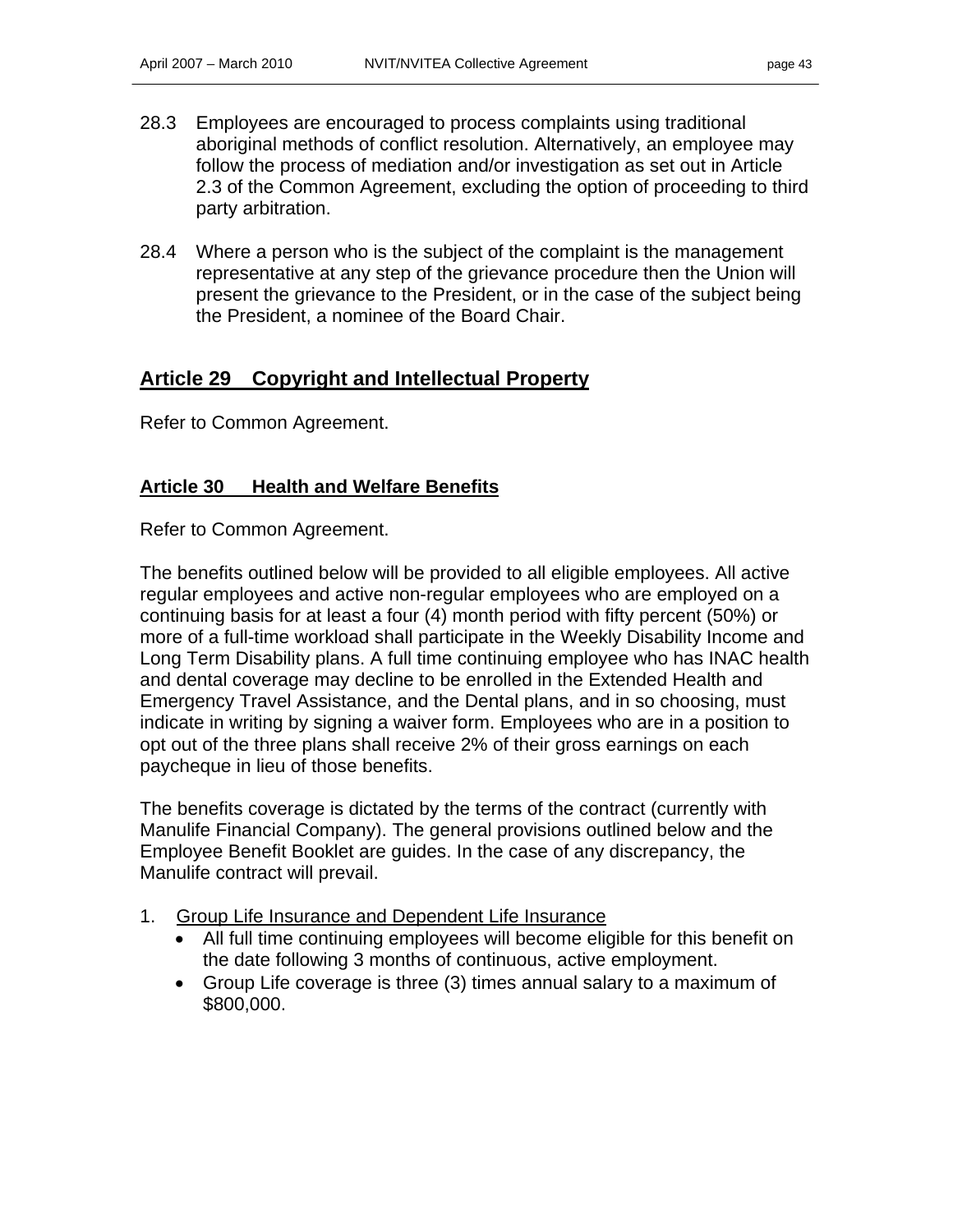- 2. Extended Health and Emergency Travel Assistance (Excluding Weekly Disability Income, AD&D & LTD)
	- All full time continuing employees will become eligible for these benefits on the date following 3 months of continuous, active employment.
- 3. Weekly Disability Income and Long Term Disability
	- All active regular employee and active non-regular employee who is employed on a continuing basis for at least a four (4) month period with fifty percent (50%) or more of a full-time workload shall participate in the plan.
	- An active employee shall become eligible for Weekly Disability Income coverage and Long Term Disability coverage on the first day of the month coincident with or next following the date of employment with NVIT. Enrolment is mandatory.
	- Weekly Disability Income (70% benefit level following a 30 calendar day sick leave period for a 21 week benefit period) and Long Term Disability benefits (70% benefit level) will be taxable.

### Use of Sick Leave Bank

NVIT employees accrued sick leave up until March 31, 2002 and that leave was "banked". In the event of disability, an employee with banked sick leave has the option to utilize that leave following the 30-day sick leave period instead of applying for weekly disability income benefits (at a 70% benefit level) subject to adjudication by the benefits carrier. The sick leave bank will be reduced by one full day of replacement for each full day of weekly disability income benefits beyond the 30-day sick leave period. Banked sick leave may be used only to replace weekly disability income benefits and not to replace long term disability benefits.

### 4. AD & D Benefits

- All full time continuing employees will become eligible for AD & D benefits on the date following 3 months of continuous, active employment.
- 5. Dental Plan
	- All full time continuing employees will become eligible for dental benefits on the date following 3 months of continuous, active employment.

### **30.1 Retiree Benefits**

Upon request, the Employer may provide retired employees access to computers and the library at no charge. If access is approved, retired employees will be issued a library and/or identity card.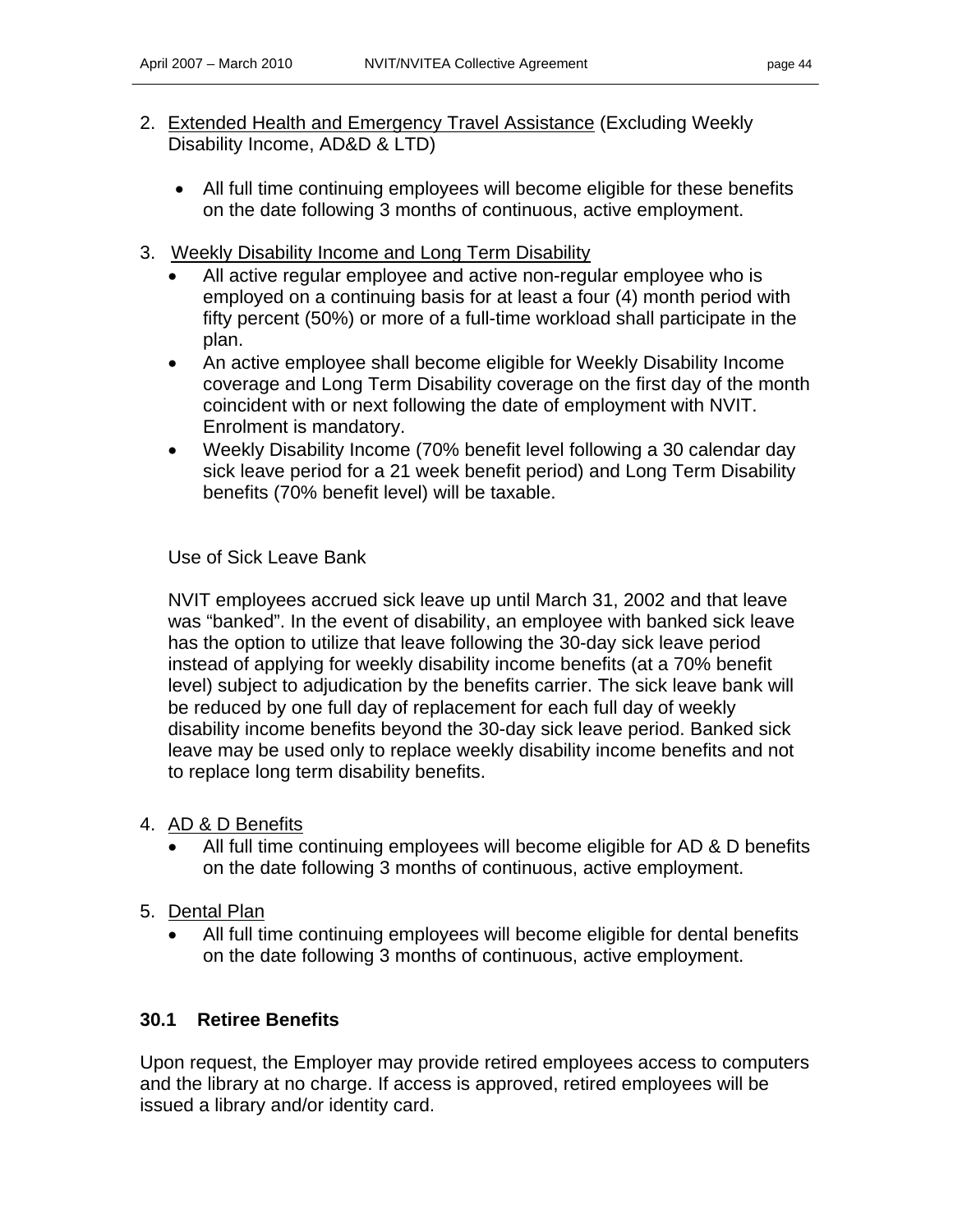### **30.2 Workers' Compensation**

- 30.2.1 All employees shall be covered by the Workers' Compensation Act. No employees shall have their employment terminated as a result of absence from work due to a compensable accident.
- 30.2.2 During the period an employee is in receipt of Workers' Compensation benefits, the Employer will stop paying the salary to the employee. If the employee chooses to pay their share of the required premiums for pension, and group benefits, the Employer will continue to pay their share.
- 30.2.3 The Union and the Institute agree to comply with all regulations made pursuant to the Workers' Compensation Act, or any other statute of the province of British Columbia pertaining to the working environment.

### **30.3 Pay in Lieu of Benefits**

All part time continuing, and full time term employees, following three consecutive calendar months of employment, will receive 2% of their gross earnings on each pay cheque in lieu of benefits.

### **Article 31 Retroactivity**

Terms and conditions of this Agreement shall become effective only on and from the date of execution of this Agreement, except where the terms and conditions are clearly identified in the Agreement as being effective on a different date.

### **Article 32 Term of Agreement**

- 32.1 The term of this Agreement shall be from April 1, 2007 to March 31, 2010 and the provisions shall remain in force and effect after that date, until a new Agreement has been negotiated.
- 32.2 The Institute and Union agree that there will be no strikes or lock-outs during the term of this Agreement.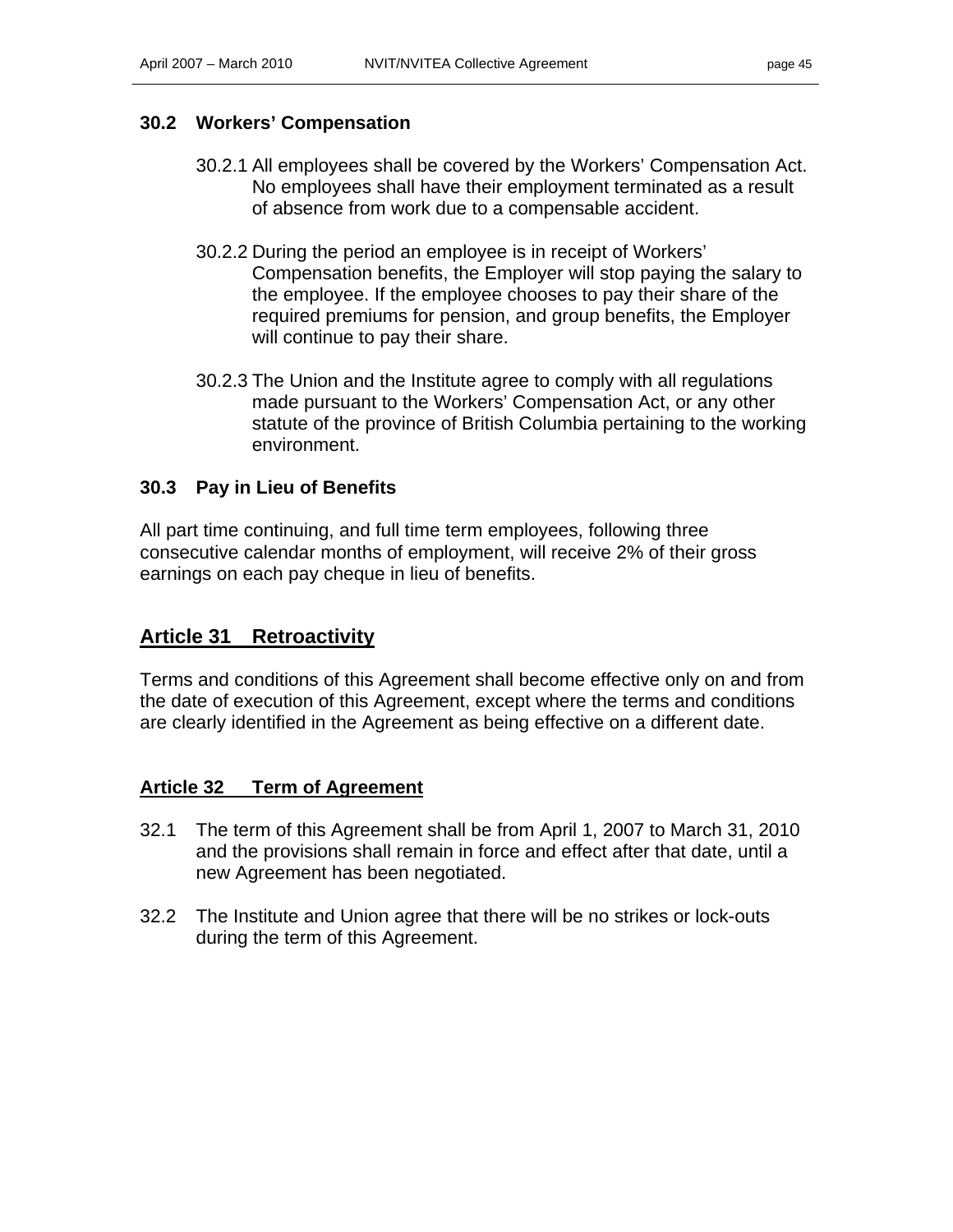#### **Article 33 Increments**

- 33.1 Subject to satisfactory service and other provisions of this Agreement, a continuing employee will advance one (1) step on the salary schedule (up to the maximum on their pay scale) on his/her increment date.
- 33.2 The increment date is the first day of the pay period following twelve months' full time work.
- 33.3 Service as a term employee may result in a delay and alteration of the increment dates so that the employee receives his/her increment at the beginning of the month following the month in which the equivalent of twelve months of full time employment have been accumulated.
- 33.4 Increment dates shall be delayed, and altered accordingly, if an employee is absent from duty without pay except as per Article 8 of the Common Agreement (Parental Leave).

### **Article 34 Support Staff Salaries**

NVIT support staff shall receive compensation increases as per LOU #8 of the 2007 – 2010 Common Agreement.

#### **34.1 Compensation**

|          | Level 1  | Level 2  |
|----------|----------|----------|
| Step 1:  | \$22,739 | \$30,286 |
| Step 2:  | \$24,033 | \$31,580 |
| Step 3:  | \$25,327 | \$32,874 |
| Step 4:  | \$26,621 | \$34,168 |
| Step 5:  | \$27,914 | \$35,461 |
| Step 6:  | \$29,209 | \$36,755 |
| Step 7:  | \$30,501 | \$38,050 |
| Step 8:  | \$31,795 | \$39,342 |
| Step 9:  | \$33,090 | \$40,637 |
| Step 10: | \$34,383 | \$41,930 |

April 1, 2007 – March 31, 2008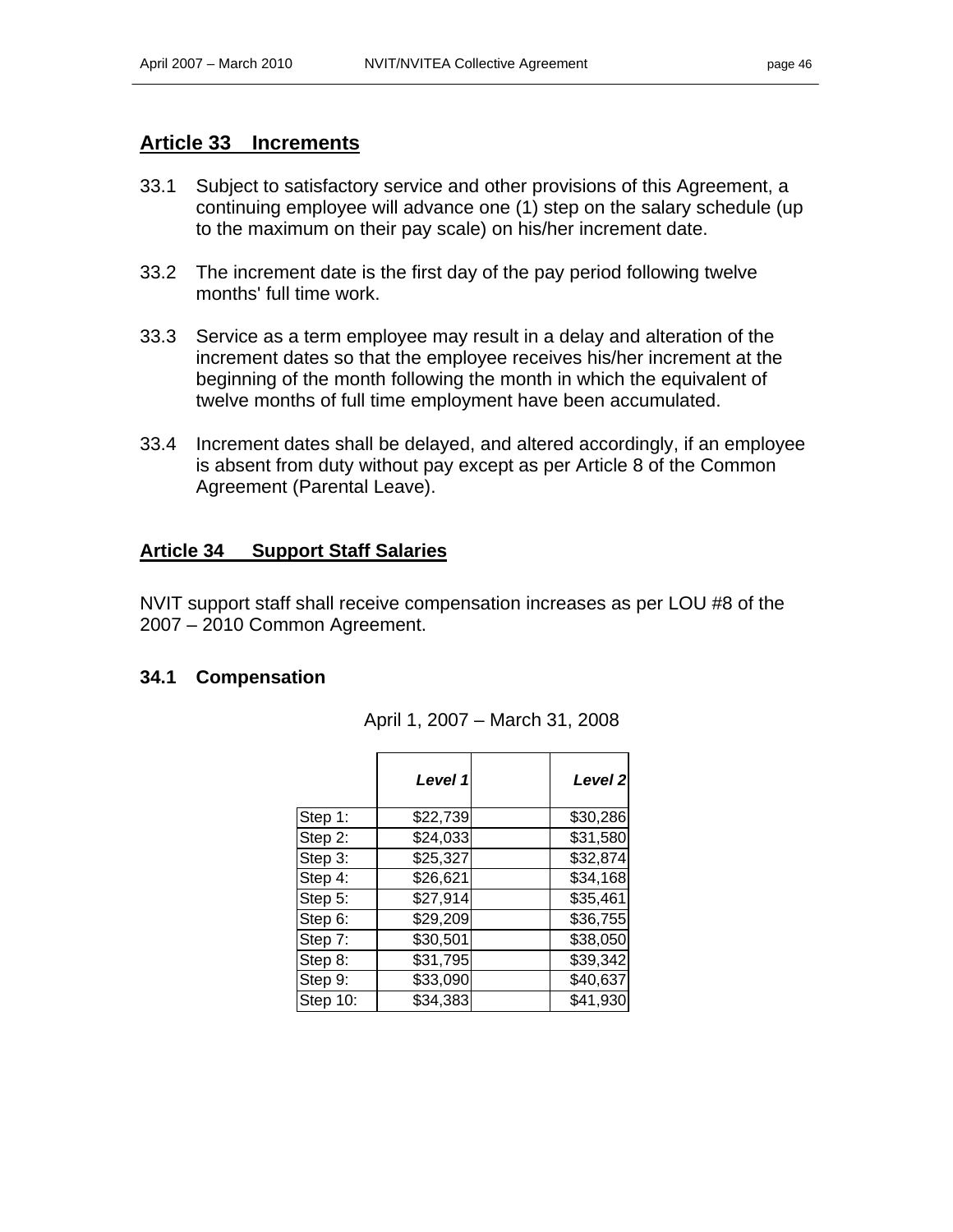### **34.2 Placement Guidelines**

The placement guidelines for new continuing support staff will be as follows:

- 34.2.1 Minimum qualifications are defined for each position as per the job posting. Initial placement on the scale with these qualifications will be at Step 1 of the appropriate scale.
- 34.2.2 One additional step for each additional two years of NVIT approved relevant formal educational qualifications.
- 34.2.3 One step for every two years of relevant work experience. The maximum number of steps that can be used through relevant work experience is four. NVIT reserves the right to place individuals at a higher placement on the scale.
- 34.2.4 Work experience at NVIT one step for each full year of work.

### **Article 35 Faculty Salaries**

#### **35.1 Compensation**

Refer to the Common Agreement.

#### **35.2 Placement Guidelines**

The placement guidelines for new continuing faculty will be as follows:

Qualifications at an NVIT approved institution

Two year Diploma –1st Step Bachelors Degree – 2nd Step Master's Degree – 3rd Step Doctorate Degree – 5th Step Relevant Post Secondary Teaching Experience/Professional Experience 1:1 Relevant work experience (Grade 11 & 12 teaching) 1:1 Relevant work experience (Including K – Grade 10 teaching) 3:1

35.2.1.2 The maximum number of steps that can be used through "relevant work experience" is three. NVIT reserves the right to place individuals at a higher placement on the scale.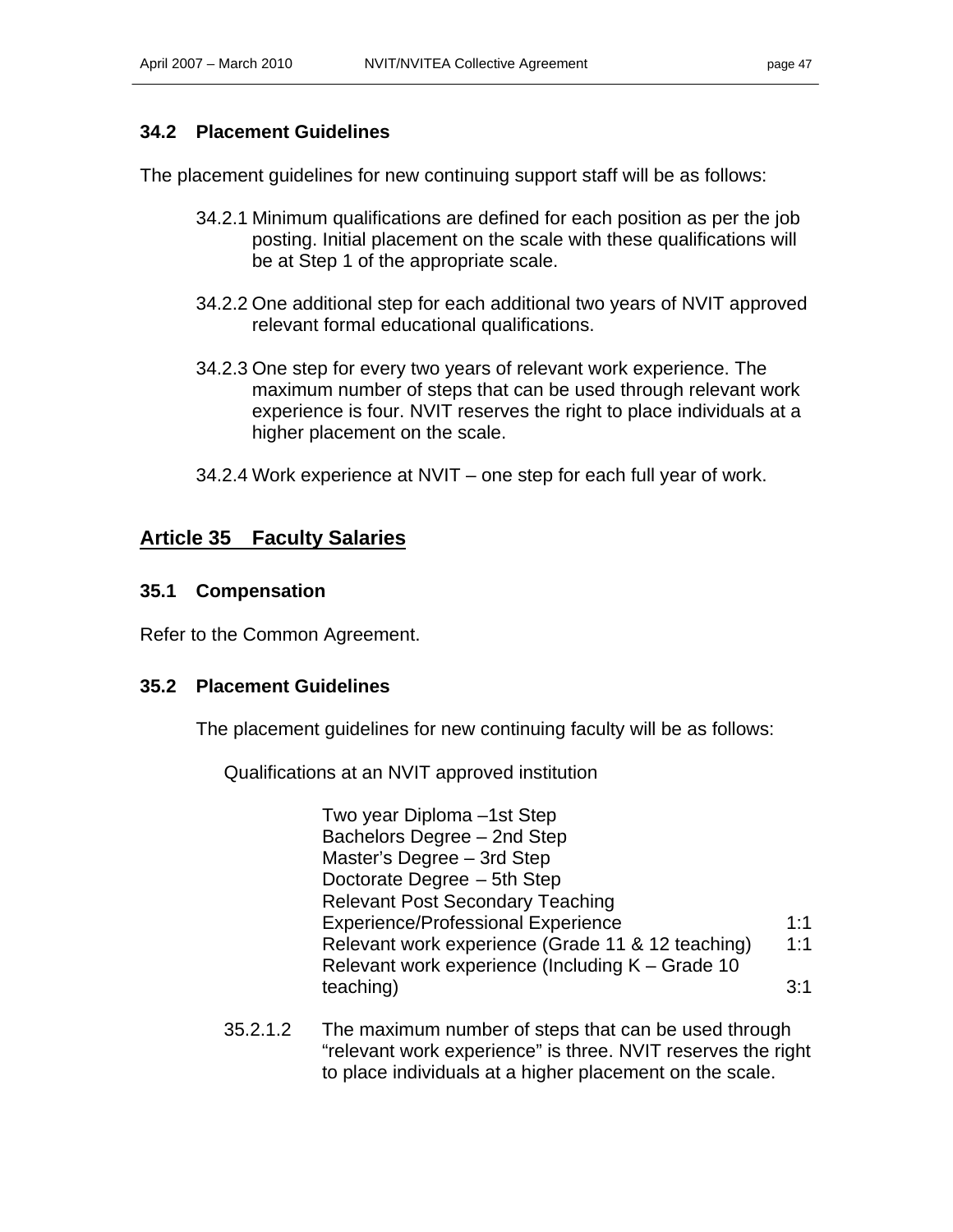- 35.2.1.3 The institute reserves the right to determine whether diploma and degree qualifications presented by employees will be recognized for employment and/or pay purposes.
- 35.2.1.4 For the purposes of this Article, 12 months full time equals one year.
- 35.2.1.5 Term faculty teaching less than or equal to 2 courses will not be placed on the scale. They will be compensated at a rate of \$4,251.20 per section. Term faculty teaching greater than 2 courses will be placed on scale.

### **Article 36 Faculty Role in Curriculum and Program Development**

It is recognized that faculty involvement in curriculum and program development is vital for the maintenance of the quality of instruction at NVIT. Further, those faculty members are expected to maintain currency within areas of expertise and are provided opportunity to do so. Faculty members are recognized as key players in both curriculum and program change and development.

The process of curriculum and program changes and development will involve faculty, the Department Head/Coordinator and the Dean of Instruction within each program group.

#### **Article 37 Indemnification**

In accordance with provisions of the self-insured Comprehensive General Liability Coverage of the University College & Institute Protection Program the Employer shall hold and save harmless each employee from any legal action arising from the proper performance of their duties for the Employer.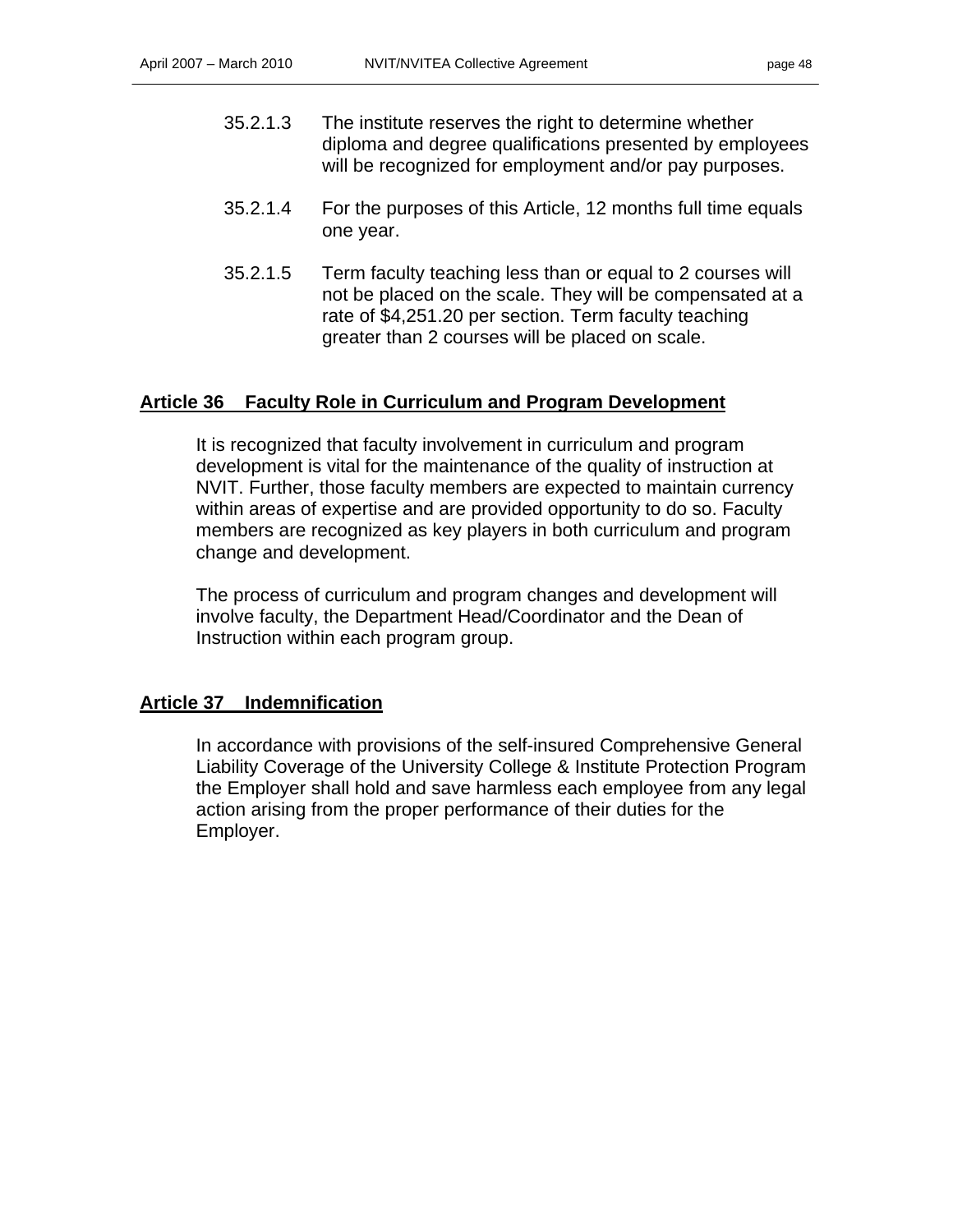#### **Definitions**

**Academic year** is defined as May 1<sup>st</sup> to April 30<sup>th</sup> for the purposes of this agreement.

**Bargaining Unit** shall have the meaning set out in Article 7.1.

**Casual Employee** shall have the meaning set out in Article 8.1.

**Collective Agreement** means the combination of provisions of the Common Agreement with local provisions that constitute a collective agreement between an institution and a local union.

**Continuing Employee** shall have the meaning set out in Article 8.1.

**Department Head** shall have the meaning set out in Article 19.1.

**Employer** means Nicola Valley Institute of Technology.

**Exempt employees** are those employees not included in the bargaining unit.

**JPDC** means Joint Professional Development Committee.

**Professional Development** shall have the meaning set out in Article 11.

**Program** is defined as an organized distinct group of related courses.

**Senior Manager** is defined as a Director, Dean, or Vice President.

**Technological Change** shall have the meaning as set out in Article 12.1.1.

**Term Employee** shall have the meaning set out in Article 8.1.

**Union** means NVITEA.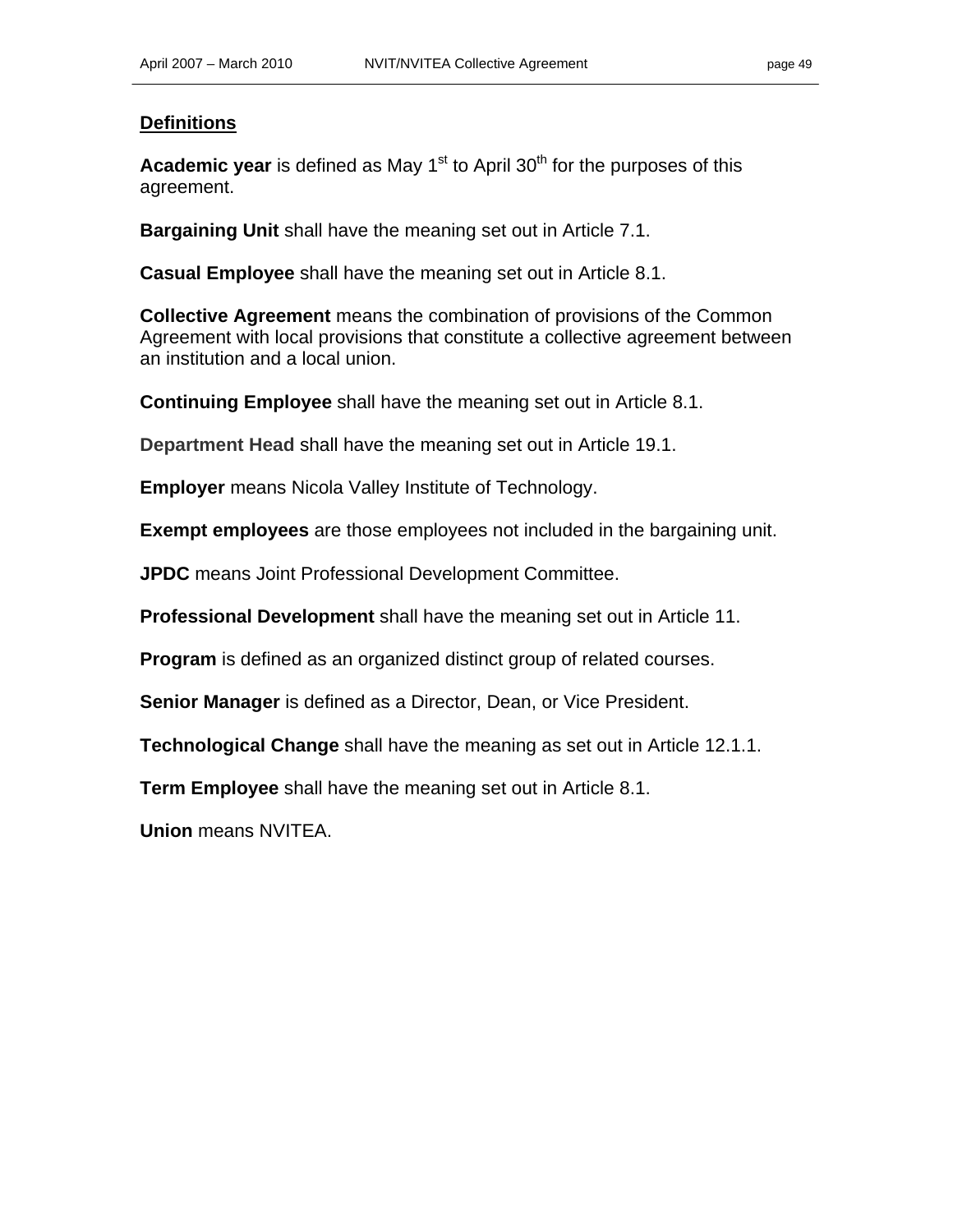The parties hereto have executed this Agreement.

| <b>Employees' Association</b>                                                                                                                                                                                                       | Nicola Valley Institute of Technology Nicola Valley Institute of Technology |
|-------------------------------------------------------------------------------------------------------------------------------------------------------------------------------------------------------------------------------------|-----------------------------------------------------------------------------|
|                                                                                                                                                                                                                                     |                                                                             |
|                                                                                                                                                                                                                                     |                                                                             |
|                                                                                                                                                                                                                                     |                                                                             |
| Signed by the parties in Merritt, BC on the <u>contact day of the contract</u> contact the Signed by the parties in Merritt, BC on the case of the contract of the sense of the sense of the sense of the sense of the sense of the |                                                                             |
| Signed for the Post-Secondary Employers' Association:                                                                                                                                                                               |                                                                             |

Dr. Nick Rubidge, PSEA Chair, Board of Directors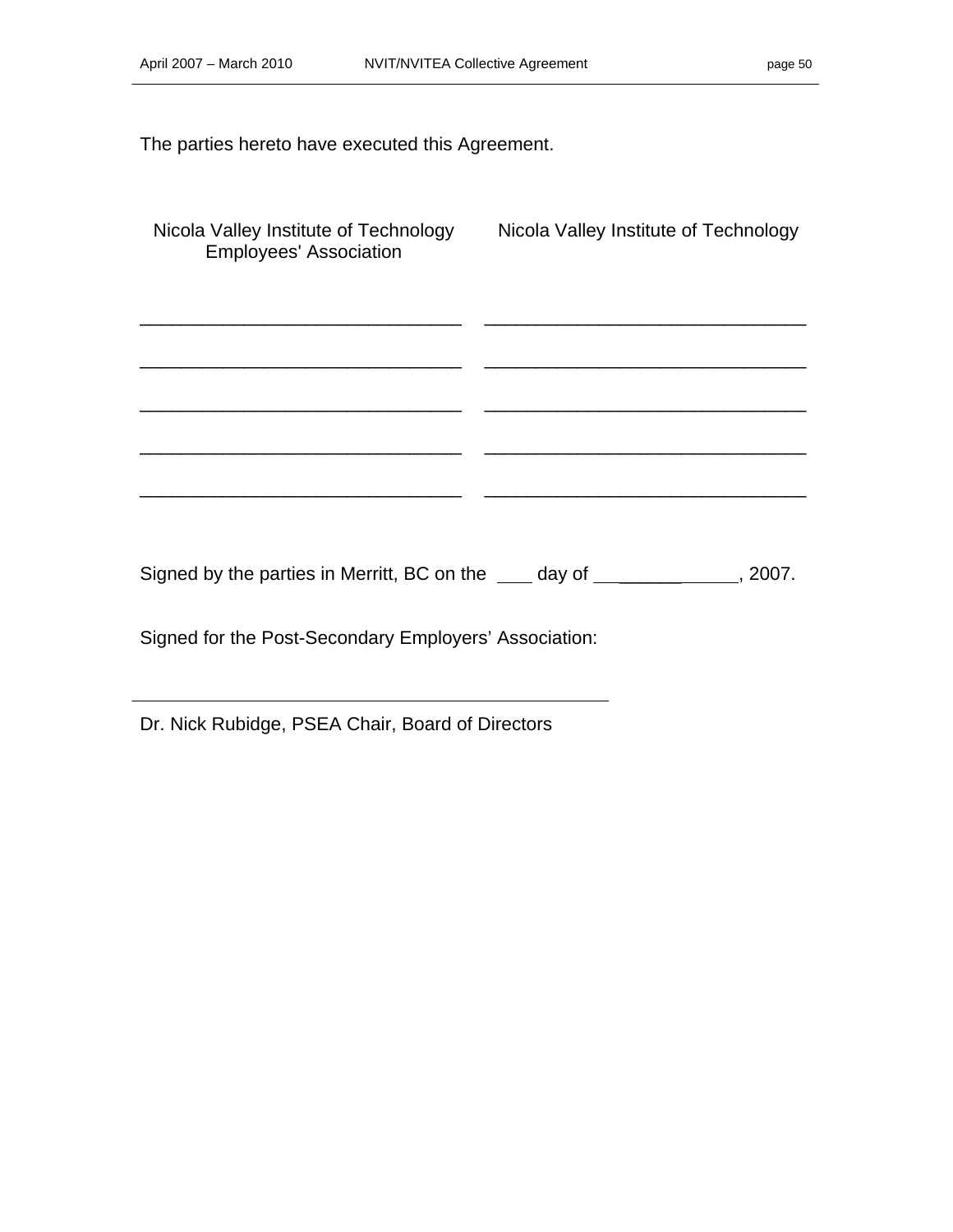## Letter of Understanding #1 - Employee Evaluations

- 1 The parties agree that employee performance evaluations are an important component to monitor and improve job skills and effectiveness and to assess an employee's suitability for reappointment or continuing appointment.
- 2 The parties agree that evaluations of faculty and support staff may include but not be limited to responses from students where appropriate, colleagues or peers, and supervisors. Both faculty and staff evaluations may also include self-evaluation.
- 3 The parties also agree that it is the responsibility of the first excluded supervisor of the employee to perform the evaluation.
- 4 The parties further agree that two committees; one for faculty and one for support staff will be formed within 90 days of the signing of this Agreement, with the following composition and mandate:
	- 4.1 The committee will be comprised of equal representation from the Union and Management, with at least two members from each side.
	- 4.2 Without limiting the generality of the following, the committee shall have the responsibility for the development of an evaluation tool for faculty and staff, to determine who will give input to the evaluator; frequency of evaluations; how an employee may dispute their evaluation, and other issues that may arise from discussion of the committee members.
	- 4.3 This task shall be completed within six months of the first meeting of the committee, or another date, as may be agreed to by the parties.
	- 4.4 Once the work has been completed, the process and any language that has been agreed to will be incorporated into the Collective Agreement by a letter of understanding.
	- 4.5 In the event that the parties are unable to reach agreement on any of the issues that arise from the mandate of the committee, they will then be referred to the President for resolution.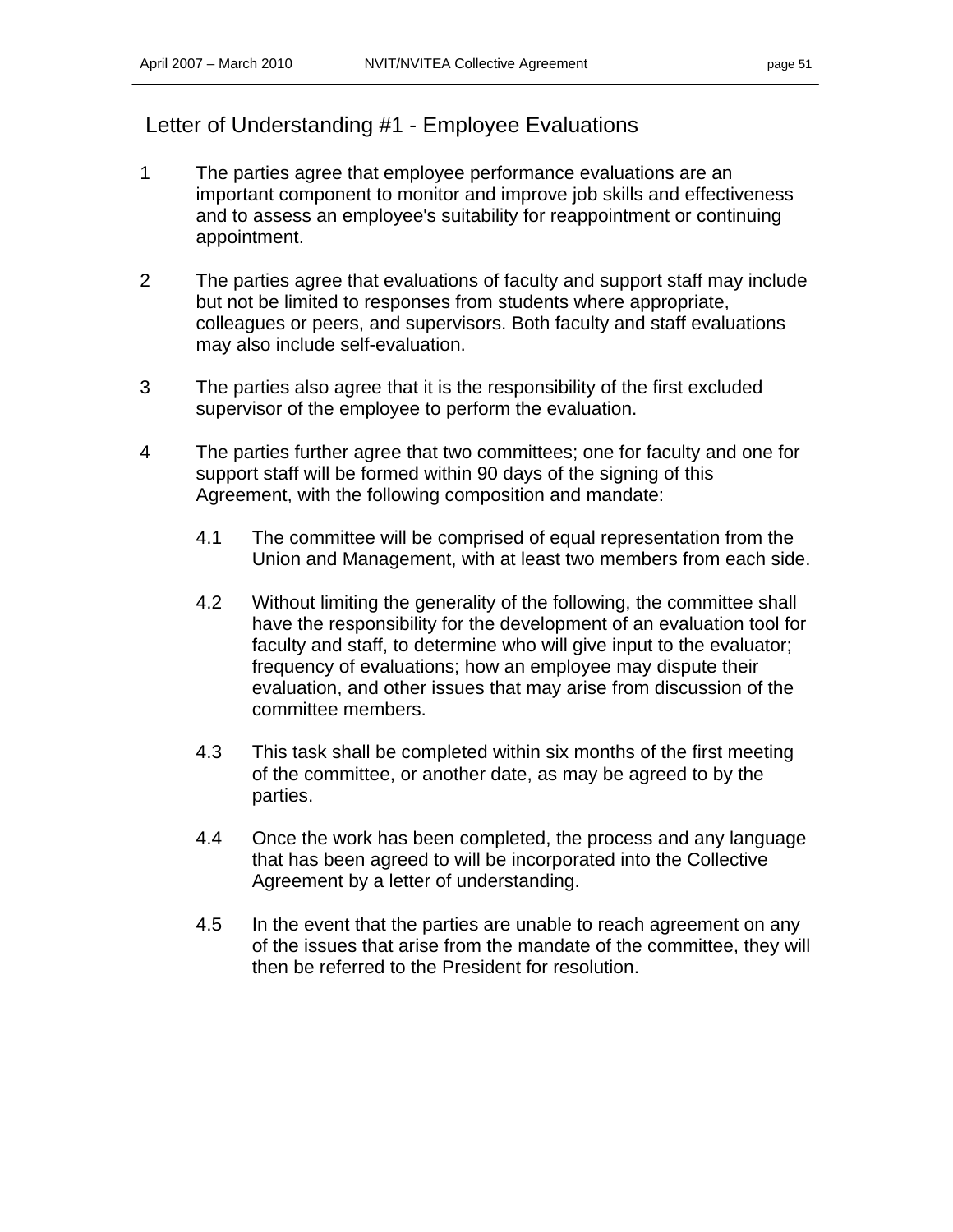### Letter of Understanding #2 - Academic Issues

- 1. The parties agree that defining the academic components of the institution is critical to the long-term success of NVIT. Academic integrity, accountability and fairness are required when dealing with the academics of the Institution.
- 2. The parties agree that at the signing of this Agreement some work is required around the definition of a section, the value of a section, the definition of a lab, the section value of a lab, and various other academic components at NVIT.
- 3. The parties also agree that it is the responsibility of the Deans to ensure that the academic integrity of the Institution is maintained.
- 4. The parties further agree that a committee will be formed within 90 days of the signing of this agreement, with the following composition and mandate:
	- 4.1 The committee will be comprised of equal representation from the Union and management, with at least two members from each side.
	- 4.2 Without limiting the generality of the following, the committee shall have the responsibility for defining a section, the equivalent value of a section, the value of labs, seminars, and other non-lecture formats, and other academic components as required.
	- 4.3 This task shall be completed within six months of the meeting of the committee, or any other date as may be agreed to by the parties.
	- 4.4 Once the work has been completed, the process and any language that has been agreed to will be incorporated into the Collective Agreement by a letter of understanding.
	- 4.5 In the event that the parties are unable to reach agreement on any of the issues that arise from the mandate of the committee, they will then be referred to the President for resolution. In the event that there is no resolution, either party may refer the outstanding issues to a third party for final arbitration.
- 5. Provided the above process is successful, the parties agree to explore the use of this process for other similar outstanding academic issues/definitions.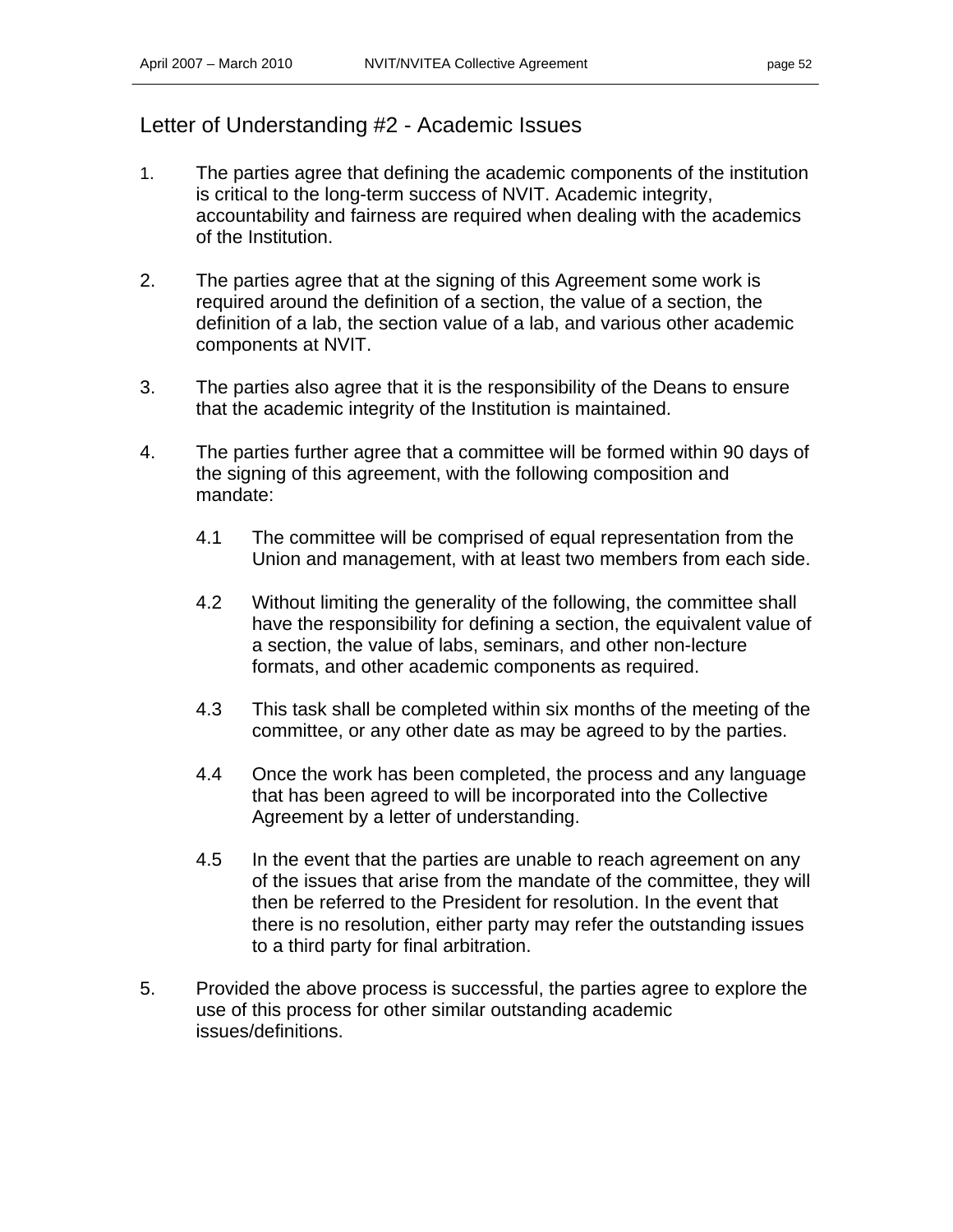### Letter of Understanding #3 – Use of Office Space

The Employer will provide to the Union, for a fixed monthly fee of \$200, the use of office U052 inclusive of heat, power and Internet access. Reasonable telephone use and photo copying will be included unless, from NVIT's point of view, the costs associated with those two items becomes unreasonable. Should that occur, NVIT retains the right to renegotiate the rental amount in such circumstances.

At any time during the term of this Agreement, either party may terminate this LOU after the provision of 30-calendar day's notice in writing.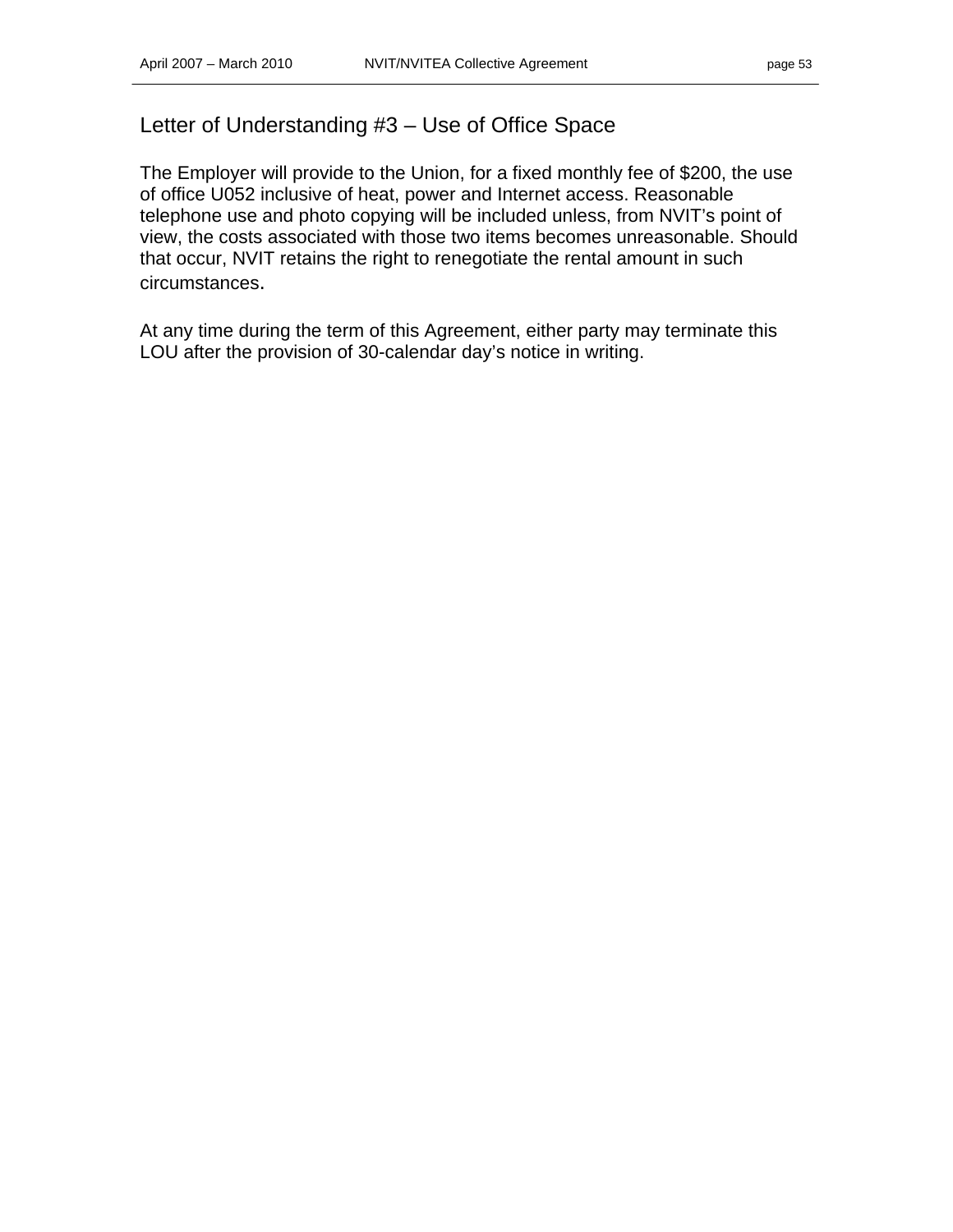# LOU #4 – Half-time Continuing Positions

The Employer agrees to post and fill:

- one – half time continuing position for an English instructor, and

- one – half time continuing position in a department to be determined

by the Fall 2007 term.